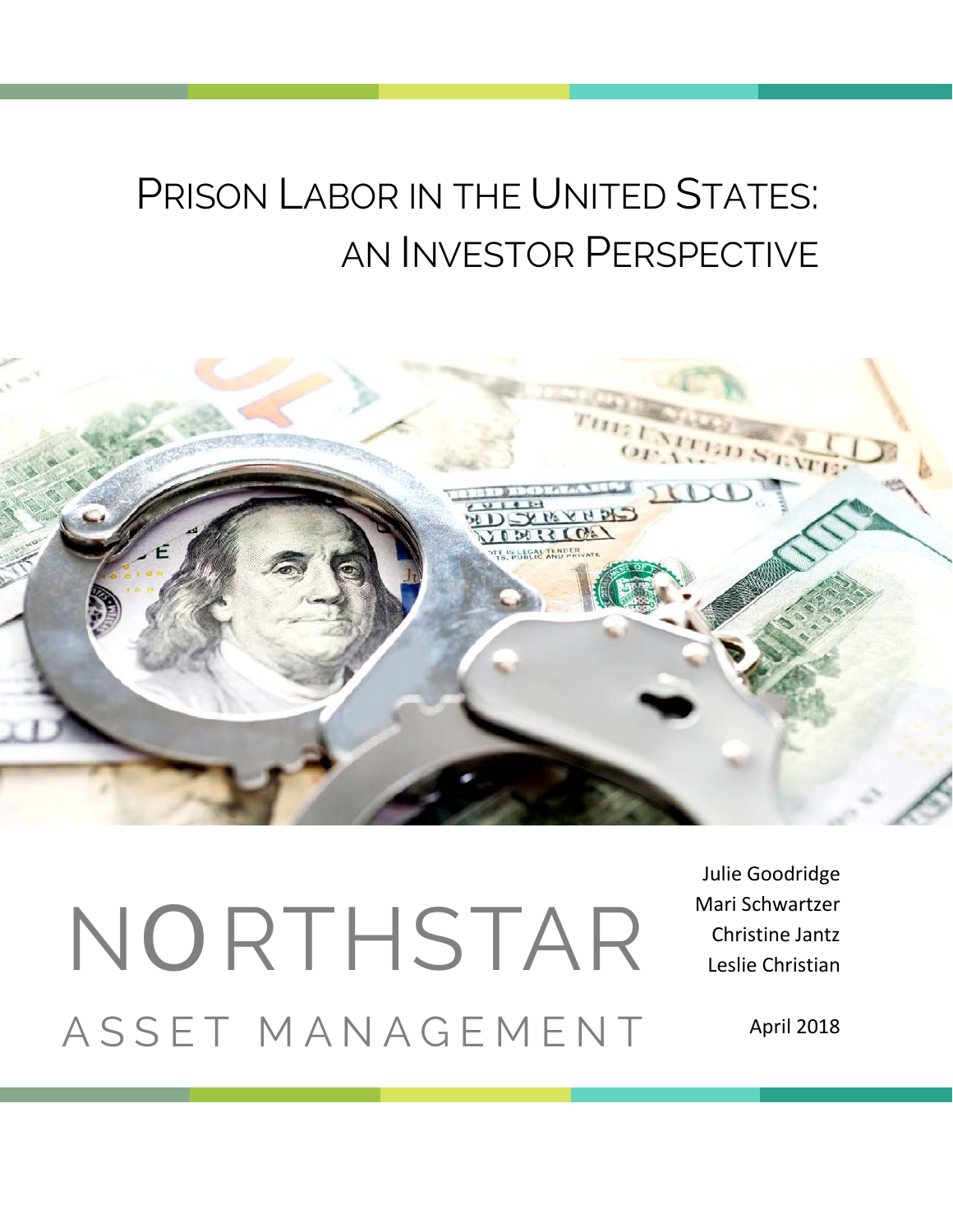Copyright © 2018 by NorthStar Asset Management, Inc.

All rights reserved. No part of this publication may be reproduced, distributed, or transmitted in any form or by any means, including photocopying, recording, or other electronic or mechanical methods, without the prior written permission of the publisher, except in the case of brief quotations embodied in critical reviews and certain other noncommercial uses permitted by copyright law. For permission requests, write to NorthStar at the address below.

NorthStar Asset Management, Inc. P.O. Box 301840 Boston, MA 02130 www.northstarasset.com

DISCLAIMER: Information, data, and references included in this paper were compiled by staff at NorthStar Asset Management between October 2015 and March 2018. As we continue to research this issue further, we will revise and update this paper. Please refer to www.northstarasset.com/creating-change to view the most recent version of this paper.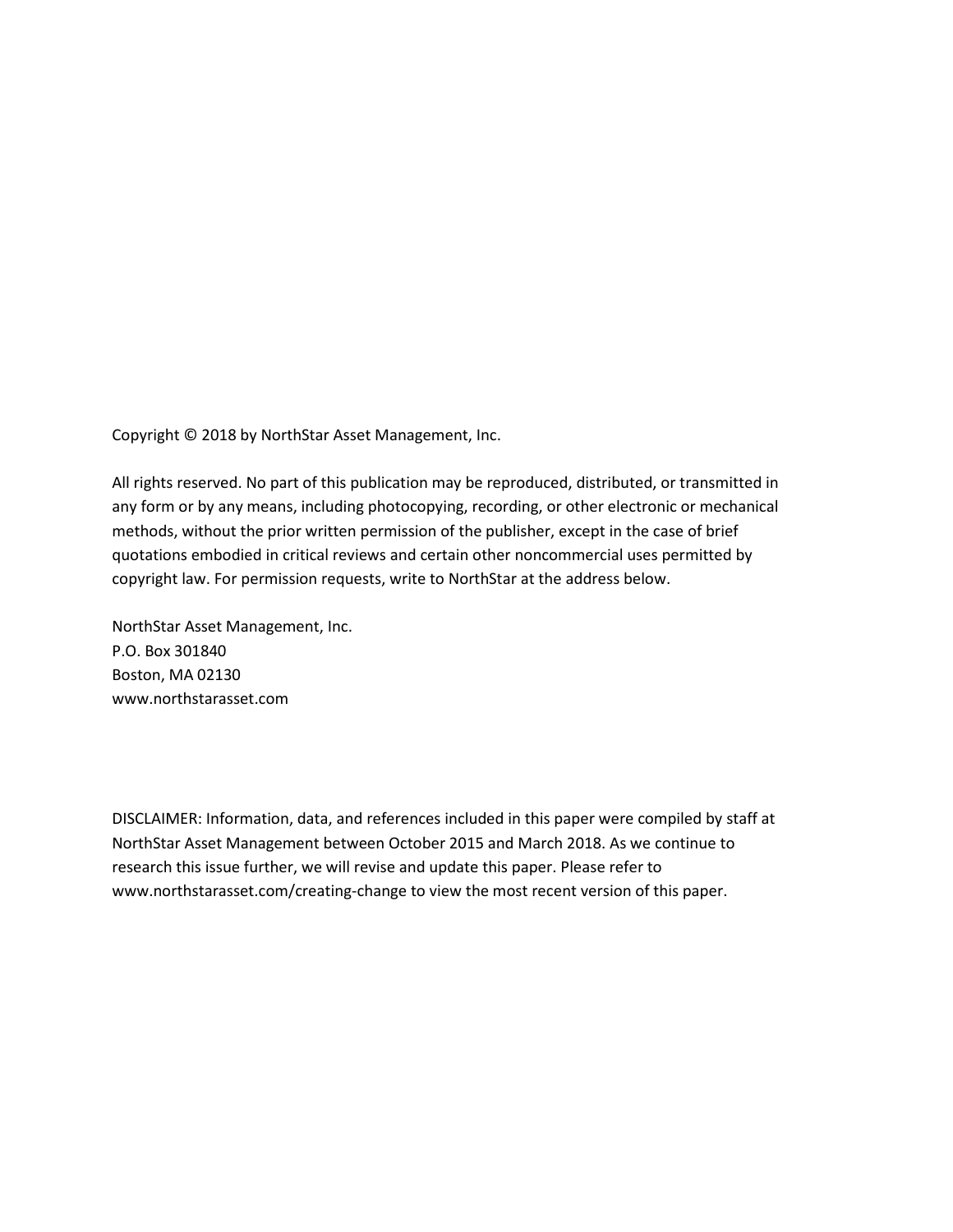Again we have deluded ourselves into believing the myth that capitalism grew and prospered out of the Protestant ethic of hard work and sacrifice. The fact is that capitalism was built on the exploitation and suffering of black slaves and continues to thrive on the exploitation of the poor – both black and white, both here and abroad.

Martin Luther King, Jr.

From Dr. King's address, "The Three Evils of Society," delivered at the First Annual National Conference on New Politics August 31, 1967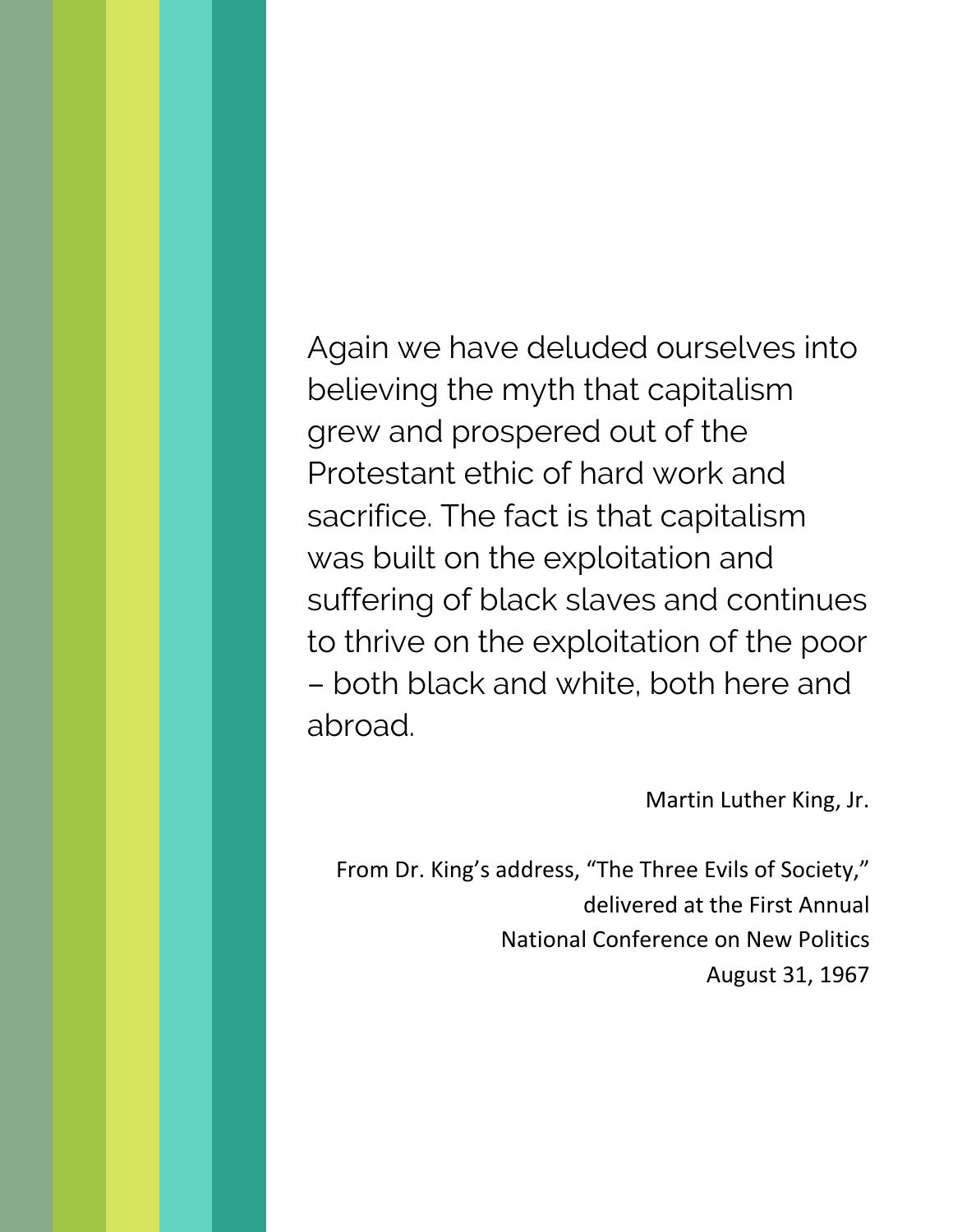# **Table of Contents**

| Recommendations for Corporations that Use Suppliers: Policy & Auditing 32 |
|---------------------------------------------------------------------------|
|                                                                           |
|                                                                           |
|                                                                           |
|                                                                           |
|                                                                           |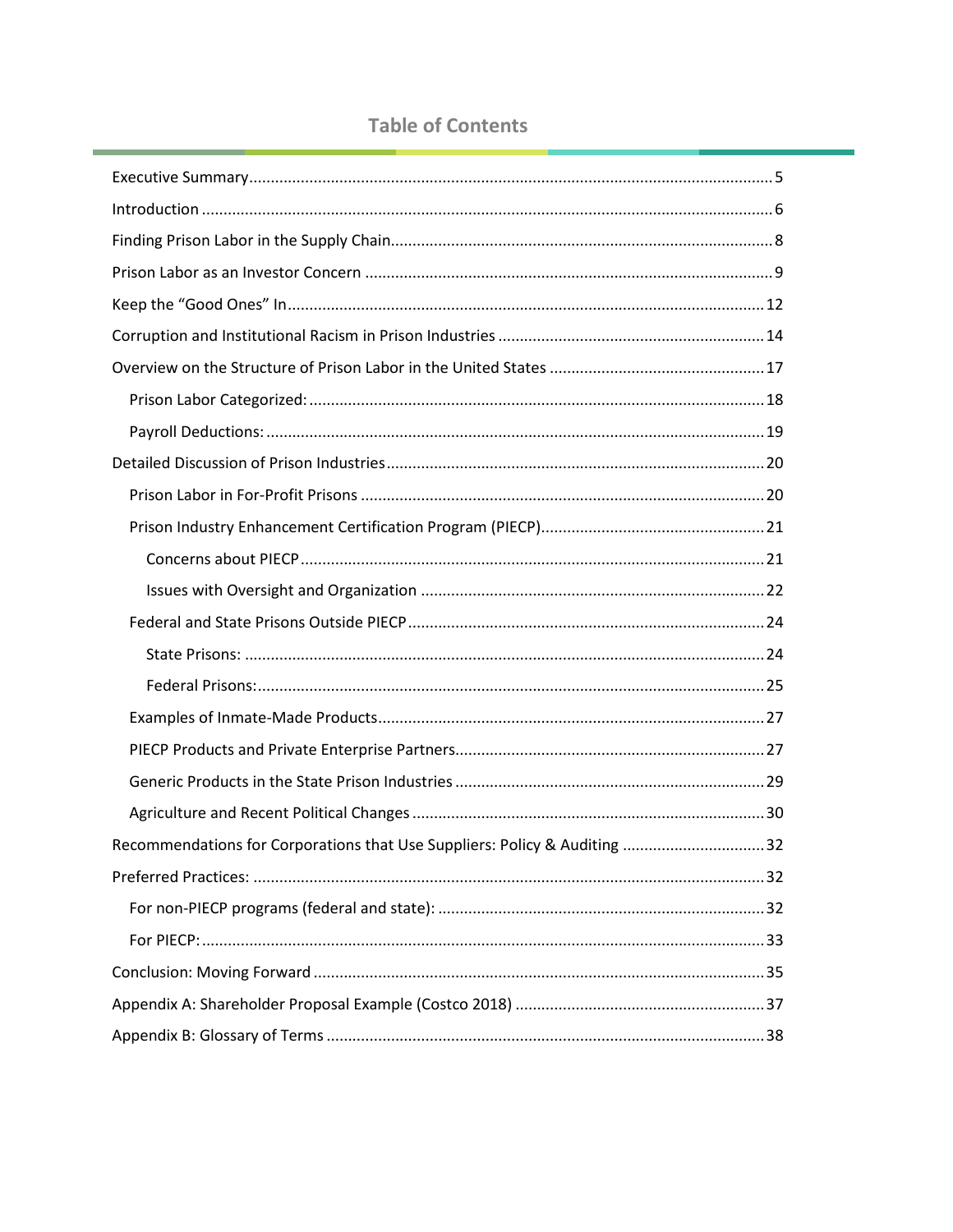# **Executive Summary**

<span id="page-4-0"></span>Prison labor is enabled in the United States by the 13<sup>th</sup> amendment of the U.S. Constitution which prohibits slavery "except as a punishment for crime." Over 2.2 million individuals are incarcerated in state, federal, and private prisons in the United States, and nearly all able-bodied inmates work in some fashion. While many inmates are employed in maintenance of the prison, a significant number of inmates work to produce goods or perform services for private companies, nonprofit organizations, and state or federal agencies that partner with prisons.

Prison labor in the U.S. started with convict leasing during slavery and has ballooned into a billion dollar industry that is rooted in the racially-skewed nature of excessive incarceration. The abundance and use of prison labor, rather than being challenged by legislators, has been monetized through the sale of cheap labor to companies and state-funded entities, thereby supporting the expense of expanded incarceration and providing a hidden slave labor force.

While a small percentage of prison labor lies within one specific federally-regulated program, the vast majority exists in state, federal, and private prisons that have no centralized regulatory body. Prison labor is pervasive in the United States penal system, but the extent to which that labor is used to supply American corporations with goods and services is shrouded in secrecy.

As a duty to our clients to better understand supply chain risk and to illuminate practices that we consider inhumane, we have undertaken a long-term research project to map prison labor in the supply chains of our portfolio companies and to provide practical steps that shareholders and companies can take in order to pursue solutions.

We specifically urge companies to develop and adopt a company Prison Labor Policy to guide companies in formulating a standard process for identifying incidences of prison labor and, when discovered, addressing them with a transparent plan (details follow in this paper).

We urge investors to engage the corporations in their portfolios to seek a complete survey of the company supply chain for prison labor (we offer an engagement template later in this paper).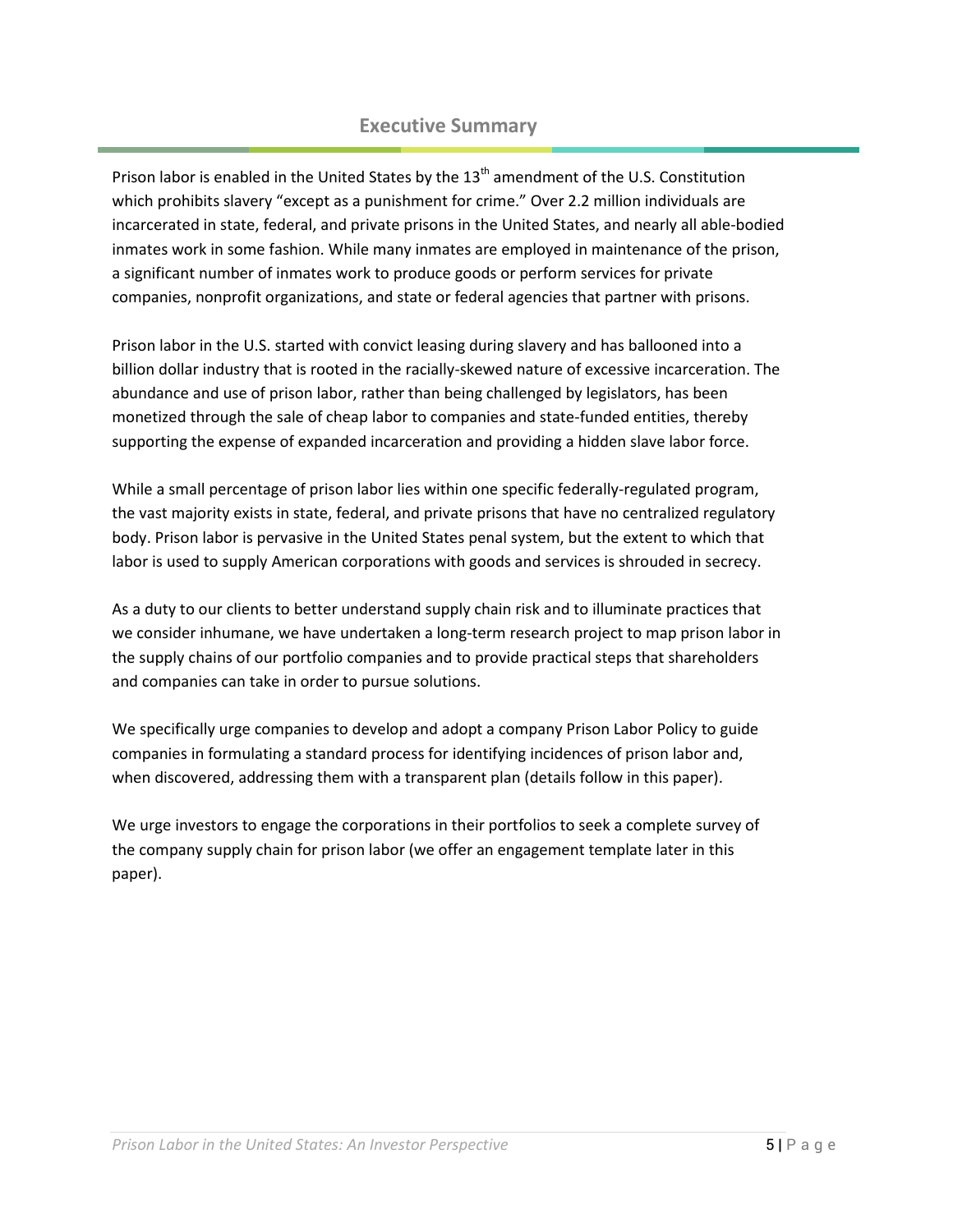# **Introduction**

<span id="page-5-0"></span>As a wealth manager focused on the social responsibility of our clients' portfolios[, NorthStar](http://www.northstarasset.com/)  [Asset Management, Inc.](http://www.northstarasset.com/) engages with investee companies as part of our fiduciary duty to our clients. We seek to improve the positions and policies of the companies in our clients' portfolios regarding various issues that affect those companies as well as our society's long-term viability. Our stance is that corporate policies, decisions, and actions that prioritize short-term financial returns to shareholders can undercut fair and equitable treatment of a company's employees, suppliers, and customers. Those policies can compromise a company's long-term planning, research, and development and can harm the health of our planet and people. In today's global economy, it is increasingly important to take a full-cycle perspective that includes all aspects of a company's supply and distribution chains. For the purposes of our research and analysis, we consider companies responsible for their entire network of employees, contractors, and suppliers.

Over 2.2 million individuals are incarcerated in state, federal, and private prisons in the United States, and nearly all able-bodied inmates work in some fashion. While many inmates are employed in maintenance of the prison, a significant number of inmates work to produce goods or perform services for private companies, nonprofit agencies, and state or federal agencies that partner with prisons. Prison labor is enabled in the United States by the 13<sup>th</sup> amendment of the U.S. Constitution which prohibits slavery "except as a punishment for crime," and, while prison labor began with convict leasing during slavery, it has ballooned into a billion dollar industry.<sup>[1](#page-5-1)</sup>

Minimal regulation exists around prison labor, leaving the treatment of prisoners to the discretion of the customer (such as a private company, nonprofit agency, or state or federal agency) and/or the prison, both of which reap financial benefit from the arrangement. As we detail in a later section, we view correctional industries as part of a rigged system. Incarceration rates for black men are substantially higher than for whites due to our country's history of racially-skewed criminal justice laws, and those who are incarcerated are employed in work in conditions often described as modern slavery. In today's economy, prison inmates have replaced slaves as the cheapest available source of labor in the United States. In some states, inmates are required to work but do not get paid; in other states, inmates are paid a nominal hourly wage. Overall, inmates are vastly underpaid and have very few rights related to their employment.

Anecdotal stories describe some potential benefits for inmates working while incarcerated; however, there are also numerous reports of inhumane treatment, including inmates being forced to work against their will. Our role as concerned investment advisors is to educate

<span id="page-5-1"></span> <sup>1</sup> "Prison labour is a billion-dollar industry, with uncertain returns for inmates." *The Economist.* March 16, 2017. www.economist.com/news/united-states/21718897-idaho-prisoners-roast-potatoes-kentuckythey-sell-cattle-prison-labour

*Prison Labor in the United States: An Investor Perspective* 6 **6 | P** a g e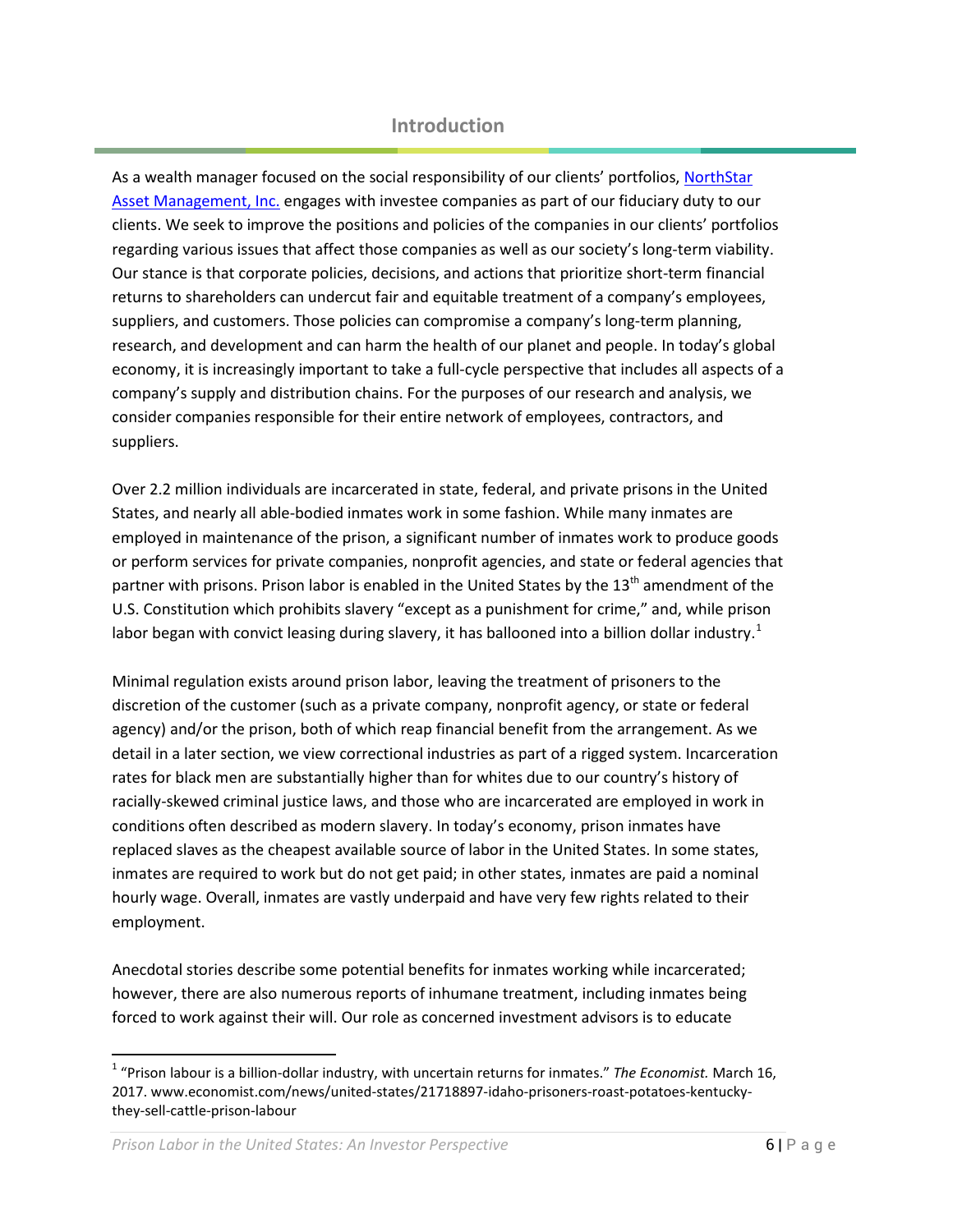ourselves, fellow investors, and investee companies on the extent of prison labor in the United States and to encourage public companies to understand their responsibility to ensure safe working conditions and reasonable wages for any inmates performing services or creating products in the company's supply chain.

Prison labor must not be viewed simply as a strategy to reduce overhead costs when it inherently exploits this country's history of racism, implicitly affirms the racist origins of the United States' economic system, and increases economic inequality. Companies that buy products and services have an obligation to identify any incidences of prison labor in the company supply chain and engage suppliers to improve inmate treatment. All companies that profit from the labor of inmates that are underpaid, potentially forced into working, or working in inappropriate or inhumane conditions must be held accountable for their supply chain. Inmates' inability to unionize may enhance short term profit for companies, but these partnerships also support an unjust, unethical partnership with correctional institutions. Without knowledge of *where* prison labor lies (or verified evidence that there is no prison labor), the company cannot protect itself or shareholders from risk, nor can it intervene on behalf of inmates to improve treatment. If companies are using prison labor either directly or indirectly, they are participants in an exploitative practice that is likely in conflict with many companies' stated values. For these reasons, company involvement on this issue is crucial.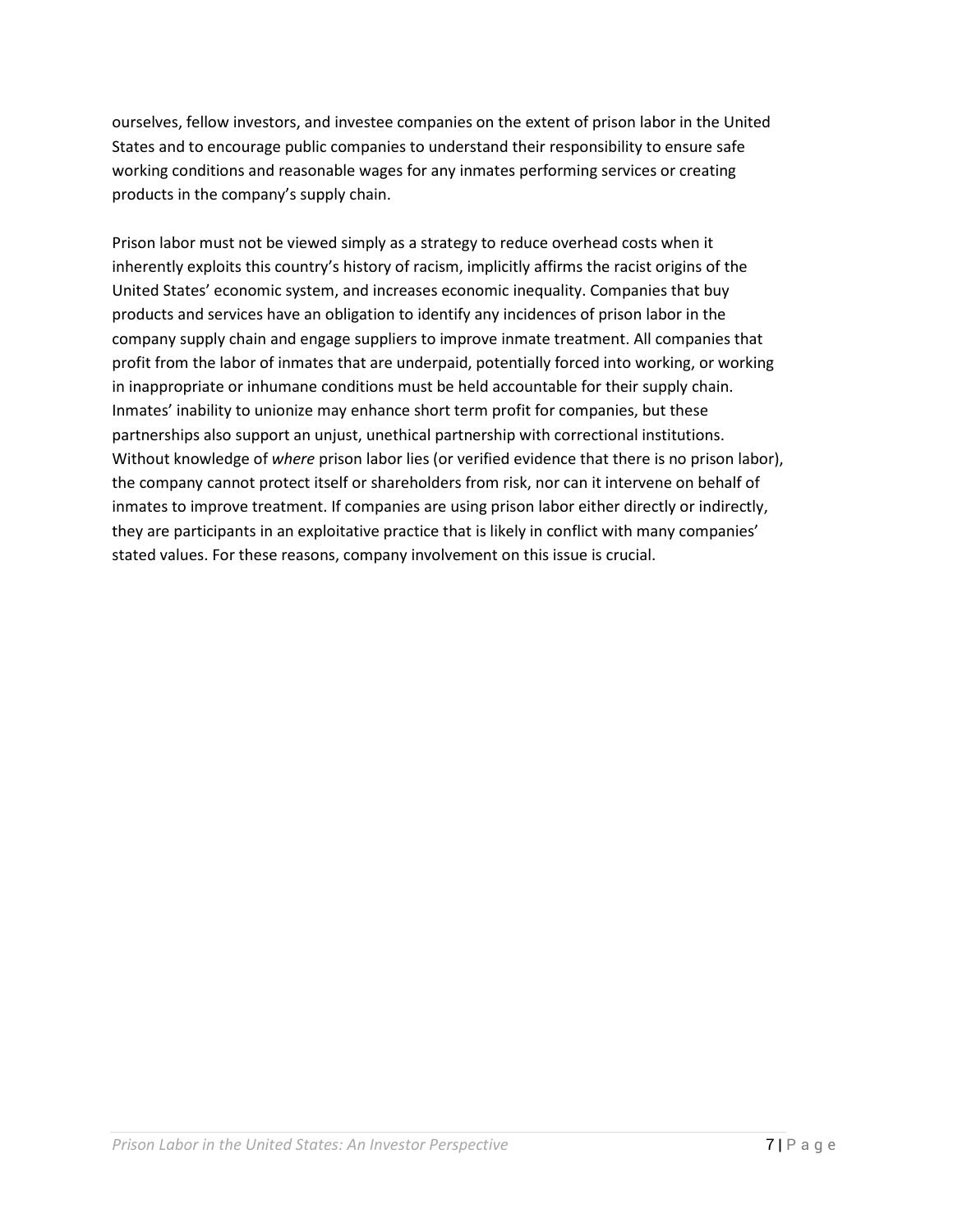<span id="page-7-0"></span>Prison labor was not always the opaque, secretive industry it is now. Before the internet burgeoned into a robust route of knowledge distribution, prison industries were promoted nationwide and government agencies actively and openly recruited companies to bring manufacturing onto prison grounds.<sup>[2](#page-7-1)</sup> Now, however, it is apparently no longer desirable to publicly acknowledge or highlight the use of prison labor in supply chains. While open to a national supply of vendors, prison industries have been deeply buried within the supply chain, with sub-vendors shrouded in secrecy. Items we are able to identify as made by prisoners are often produced under generic or little-known brand names and are thus very difficult to track from production through the supply chains of the companies in our clients' portfolios.

Without involvement from the companies sourcing the products, it remains exceedingly difficult to identify incidences of prison labor in the supply chain. There may be supply chain routes that are reasonably simple to track (for example, raw agricultural products harvested from the field by inmates, sold to a distributor, and then sold to various grocery stores), but most situations are more complex. Inmates may harvest potatoes that are sold to a manufacturer that transforms those potatoes into a component such as potato starch which then is incorporated into a prepared food item and then sold to a distributor before finally showing up as an ingredient in a product on store shelves. In another example, inmates make generic electrical wiring that is sold as a component for a high-tech product. In a specific example provided by a prisoner advocate, the parent company of a fast food chain hired a screen-printing supplier to print merchandise with no knowledge that the screen-printing was completed in prisons and made by prisoners' hands.<sup>[3](#page-7-2)</sup>

Given that the route from prison to consumer is often through multiple suppliers or assembly contractors, it is not sufficient for a sourcing company to perform cursory reviews of only their top-level suppliers. Due to the pervasive nature of prison labor and the risk to brand name and confidence that comes from association with prison labor (as discussed in the next section), we recommend that all companies undertake an audit throughout the supply chain – working down the chain from supplier to supplier, identifying any and all incidences of prison labor. Beginning on page [32,](#page-31-0) we offer specific recommendations to companies on how to search for prison labor in the supply chain as well as suggested next steps once prison labor is identified.

<span id="page-7-1"></span> $2$  View an archived video here which advertises opportunities for prison labor: https://www.youtube.com/watch?v=cUJHaELZQrc

<span id="page-7-2"></span><sup>3</sup> Sloan, Bob. Personal interview. 17 February 2017.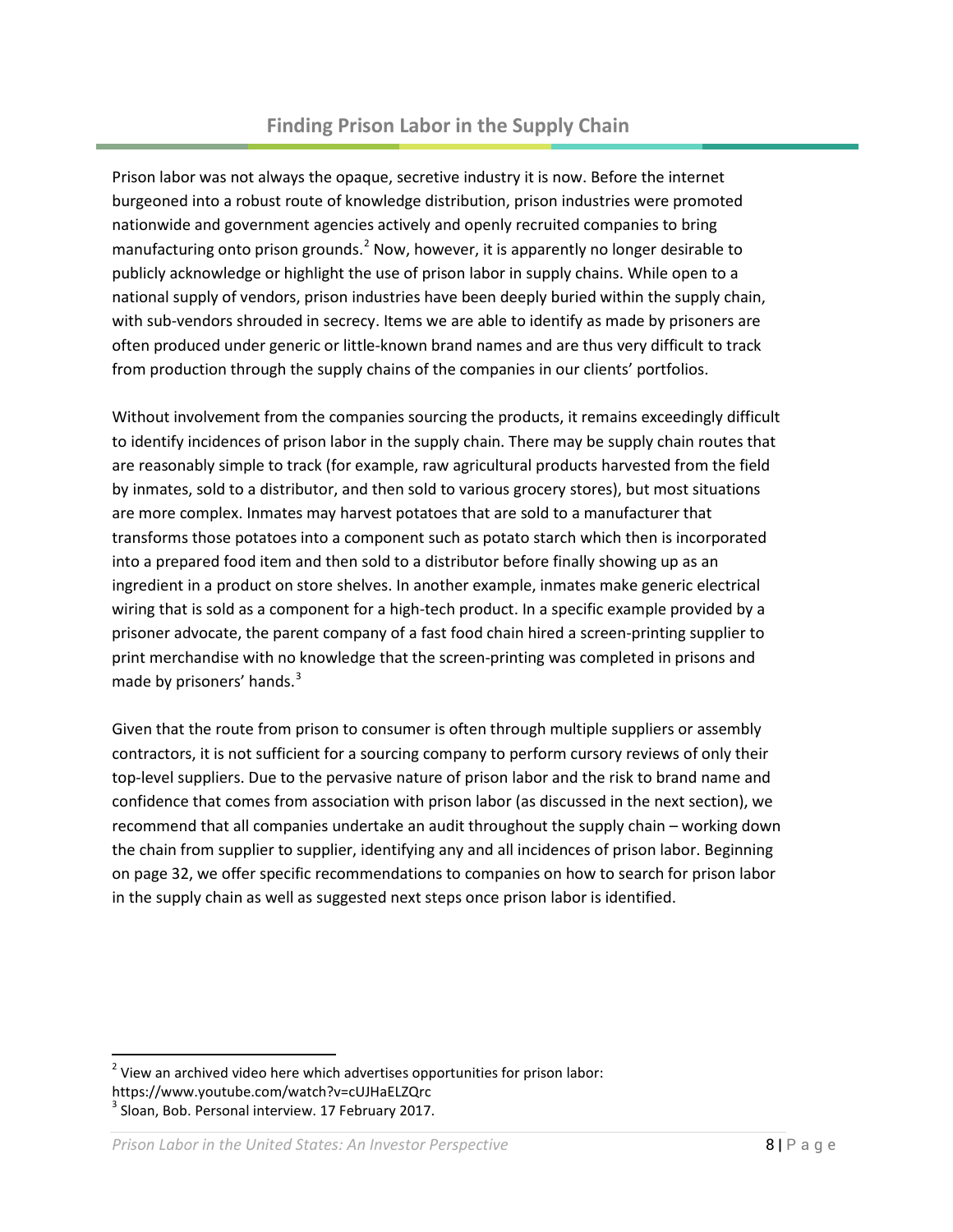#### **Prison Labor as an Investor Concern**

<span id="page-8-0"></span>Prison labor is undeniably a shareholder issue. Research shows that national concern about the American criminal justice system is vast across "all political parties, regions, age, gender, and racial/ethnic groups."<sup>[4](#page-8-1)</sup> In general, American consumers believe that our criminal justice system needs reform and that too many people are incarcerated. While little data exists about public opinion of prison labor specifically, we did not come across any instances in which the public's knowledge of prison labor was beneficial to the company. On the contrary, when prison labor is identified as associated with public corporations and private brands, the company suffers.

For example, Victoria's Secret is *still* trying to distance its brand name from the 1990s incident in which a supplier used inmate labor to sew garments, causing substantial controversy and embarrassment to the company.<sup>[5](#page-8-2)</sup> Despite the fact that the brand's owner insists<sup>[6](#page-8-3)</sup> that no further prison labor has been used to make its products, Victoria's Secret still remains on numerous websites that report lists of companies that are using prison labor to produce products. At least one website refers to Victoria's Secret as one of the companies that are "supporting modern American slavery."<sup>[7](#page-8-4)</sup> Decades after the incident, Victoria's Secret simply cannot succeed at abolishing this scandal from society's collective memory. More recently, Wal-Mart experienced "community uproar" when it used inmate labor to build a distribution center in Wisconsin in 2005.<sup>[8](#page-8-5)</sup> Whole Foods experienced significant backlash for selling goat cheese made from prisoner-produced milk and inmate-farmed tilapia when a protest broke out at one of its stores in Texas in 2015.<sup>[9](#page-8-6)</sup>

NorthStar Asset Management, Inc. filed the first-ever shareholder proposal on this topic in the fall of 2017. Thus far, we have found that companies have not audited their supply chains for prison labor and may not have given prison labor much consideration at all. Some companies rely upon assumptions that suppliers already have third party audits and that those audits include verifying the absence of prison labor. When pushed on this issue, the staff of at least one company with which we have engaged admitted that while they *assume* the suppliers use

<span id="page-8-1"></span><sup>&</sup>lt;sup>4</sup> Pew Survey: "Public Opinion on Sentencing and Corrections Policy in America." Pew Trusts.

<span id="page-8-2"></span>http://www.pewtrusts.org/~/media/assets/2012/03/30/pew\_nationalsurveyresearchpaper\_final.pdf<br><sup>5</sup> Caroline Winter. "What Do Prisoners Make for Victoria's Secret?" *Mother Jones. July/August 2008 Issue.* 

https://www.motherjones.com/politics/2008/07/what-do-prisoners-make-victorias-secret/

<span id="page-8-3"></span> $6$  "Labor From Correctional Institutions/Prisons" L Brands. Accessed Feb 27, 2018.

<span id="page-8-4"></span>https://www.lb.com/media/our-responses/labor-from-correctional-institutions-prisons?print=true <sup>7</sup> "50 Companies Supporting Modern American Slavery." *Caged Bird Magazine.* March 28, 2017. www.cagedbirdmagazine.com/single-post/2017/03/28/50-Companies-Supporting-Modern-American-Slavery

<span id="page-8-5"></span><sup>8</sup> Caroline Winter. "What Do Prisoners Make for Victoria's Secret?" *Mother Jones.* July/August 2008 Issue. https://www.motherjones.com/politics/2008/07/what-do-prisoners-make-victorias-secret/

<span id="page-8-6"></span><sup>9</sup> Allison Aubrey. "Whole Foods Says It Will Stop Selling Foods Made With Prison Labor." *NPR.* September 30, 2015. https://www.npr.org/sections/thesalt/2015/09/30/444797169/whole-foods-says-it-will-stopselling-foods-made-by-prisoners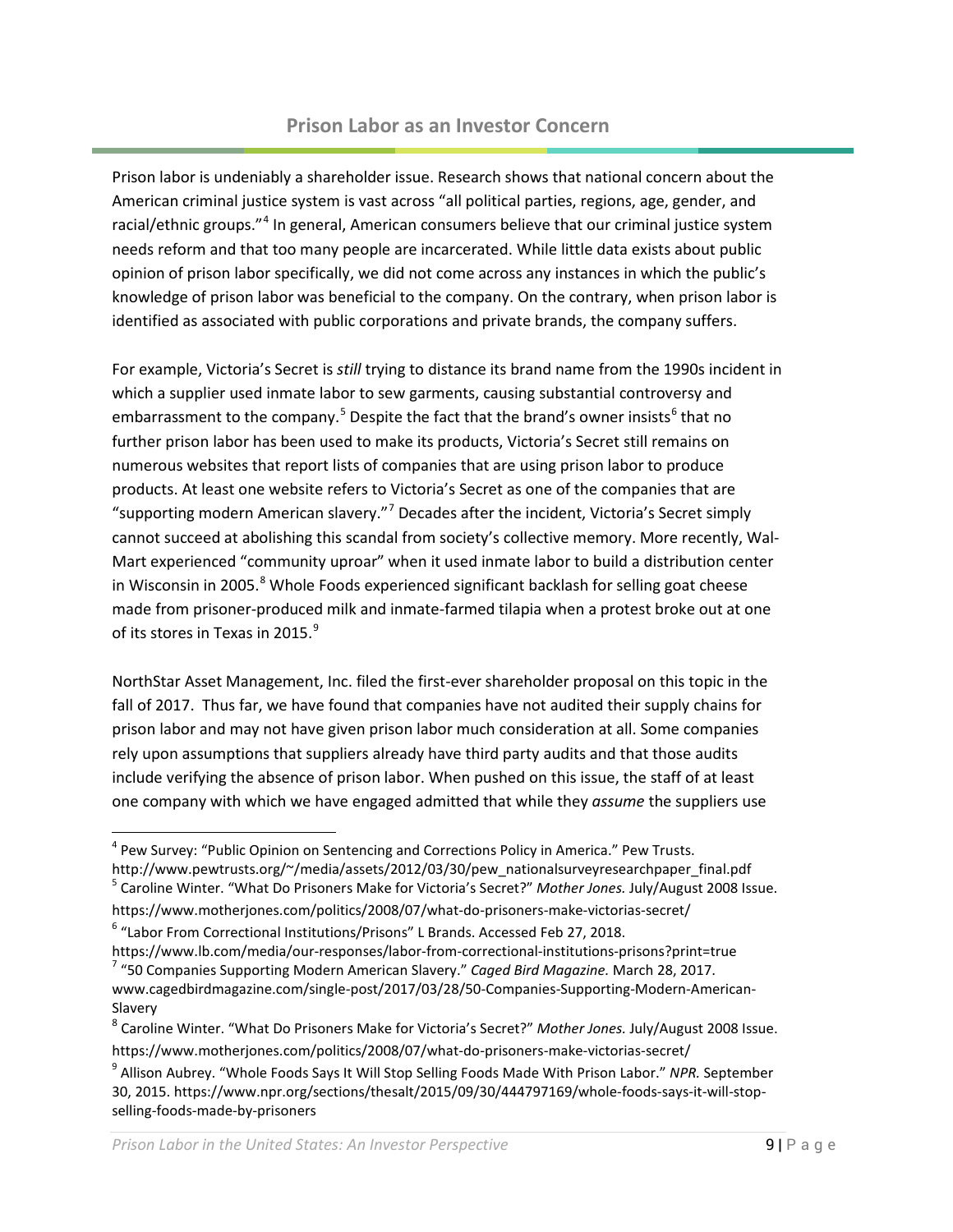third party auditors and that those audits seek answers about prison labor, the company staff do not complete due diligence checks to verify that a satisfactory audit report exists. Additionally, companies may have in place a policy that *prohibits* prison labor in their supply chain, but they then fail to establish and follow a diligence process to verify that suppliers do not buy prisonermade goods or use prisoner services.

Because prison labor is clandestine in nature, only an active pursuit will uncover any or all incidences within the supply chain. If company management does not know whether prison labor exists in the company's supply chain, management cannot know if they are exposed to these risks, nor can they properly protect shareholder value. Waiting until public controversy erupts only risks harm to the brand and shareholder value.

In addition to brand risk, litigation risk may rise in the near future for companies connected to prison labor in the supply chain. Because incarcerated workers are not expressly excluded from the definition of "employee" in workers' protection statutes such as the Fair Labor Standards Act (FLSA), inmates have attempted to sue prison-employers for fair wages. Those lawsuits have failed because "courts have ruled that the relationship between the penitentiary and the inmate worker is not primarily economic," $10$  but a growing number of outspoken voices argue that paying inmates a minimum wage and offering other typical employee benefits are beneficial for both the inmate and his or her family as well as for society at large and for the economy.<sup>[11](#page-9-1)</sup> In 2016, inmates staged a largescale work strike to protest unfair treatment<sup>[12](#page-9-2)</sup> and we expect that inmates and their advocates will continue to gain attention for this issue, as well as continue to seek litigious routes for fairer pay and conditions. Companies benefiting from free or undercompensated labor will surely not be excluded as targets of these attempts.

We encourage all shareholders in publicly traded corporations to engage with their investee companies to urge them to identify instances of prison labor in the entire supply chain. Companies need to regularly audit the supply chain to verify either the lack of prison labor or to identify and improve prison labor programs that are found within the company supply chain. To aid other shareholders, we have included our shareholder proposal example in **Appendix A.**

We contend that shareholders should be concerned about the potential existence of prison labor in their investee companies' supply chains due to the risk to the business, if nothing else. A company without full knowledge of its exposure to prison labor cannot defend shareholder value against those potential risks.

<span id="page-9-0"></span> <sup>10</sup> Whitney Benns. "American Slavery, Reinvented" *The Atlantic.* September 21, 2015.

<span id="page-9-1"></span>www.theatlantic.com/business/archive/2015/09/prison-labor-in-america/406177/<br><sup>11</sup> As one example, this *Bloomberg* article explains why paying inmates a minimum wage would benefit the American working class: https://www.bloomberg.com/view/articles/2017-06-02/paying-inmatesminimum-wages-helps-the-working-class<br><sup>12</sup> Read more about the strike in this CNN article: https://www.cnn.com/2016/10/30/us/us-prisoner-

<span id="page-9-2"></span>strike/index.html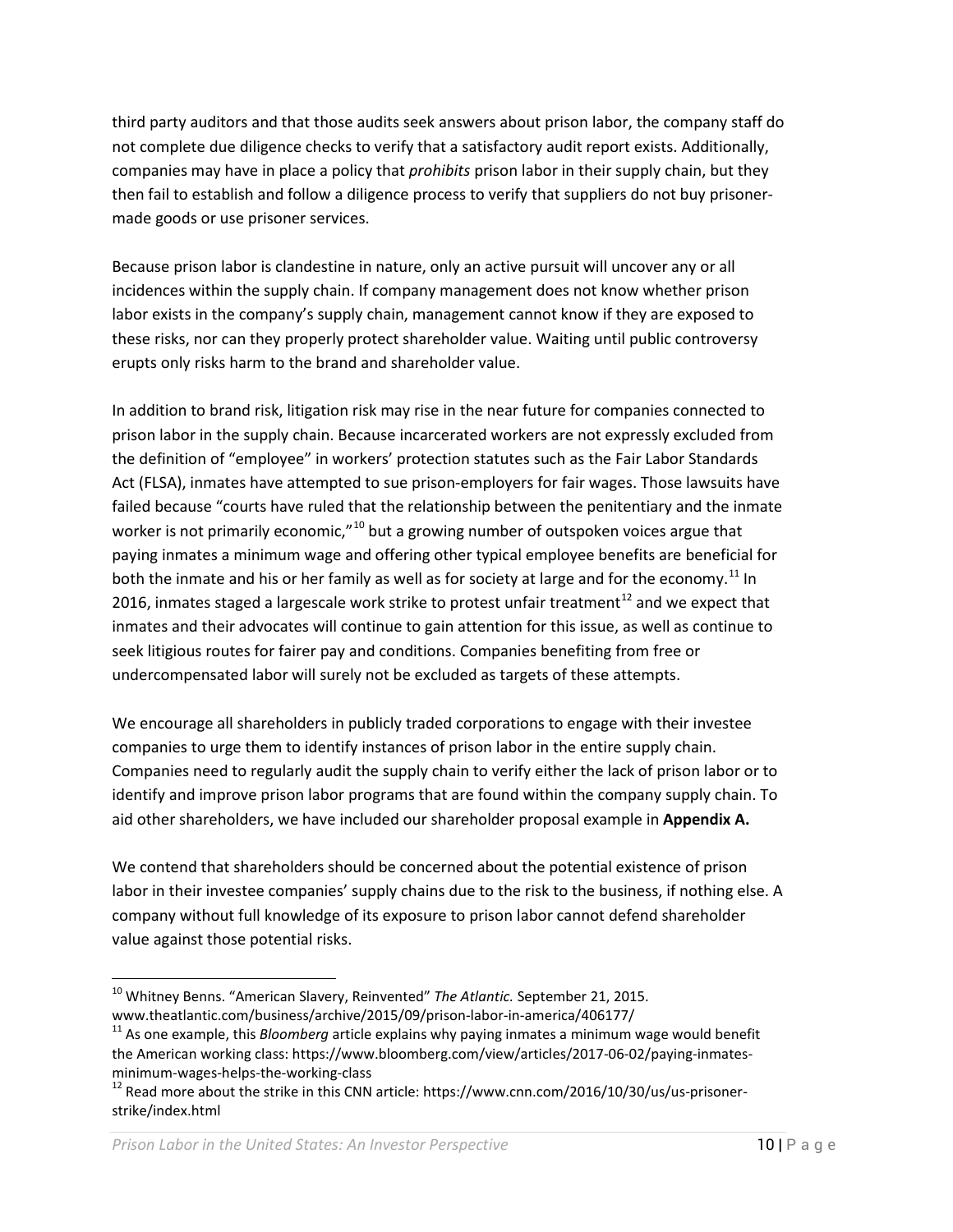*If capitalism…is about wage labor, markets, contracts, and the rule of law, and, most important, if it is based on the idea that markets naturally tend toward maximizing human freedom, then how do we understand slavery's role within it? No other national story raises that question with quite the same urgency as the history of the United States: The quintessential capitalist society of our time, it also looks back on long complicity with slavery…The relationship of slavery and capitalism is, in fact, one of the keys to understanding the origins of the modern world.*

> Sven Beckert, "Slavery and Capitalism" *Chronicle of Higher Education*, December 12, 2014

The birth of our nation as an industrialized powerhouse depended on slave labor. Early "forprofit" corporations were formed so that groups of people could "invest" together, essentially creating an economic framework to trade commodities. Human beings (slaves) were considered commodities, and their market value fluctuated as demand for the goods they produced (cotton, tobacco, sugar, etc.) waxed and waned and as the closing of the African slave trade eventually eliminated "supply." Textile mills, railway systems, and agricultural industries created the oldest stores of wealth in this nation, but this wealth would have been substantially reduced if early cotton, steel, and tobacco workers had earned a wage.

Historian Sven Beckert explains:

For the first half of the 19th century, slavery was at the core of the American economy. The South was an economically dynamic part of the nation for its white citizens. Its products not only established the United States' position in the global economy but also created markets for agricultural and industrial goods grown and manufactured in New England and the mid-Atlantic states. More than half of the nation's exports in the first six decades of the 19th century consisted of raw cotton, almost all of it grown by slaves.<sup>[13](#page-10-0)</sup>

In order to accommodate the growing demand for commodities, entrepreneurs developed a banking system that would grant access to capital for the purchase of slaves. In *The Business of Slavery and the Rise of American Capitalism, 1815-1860,* author Calvin Schermerhorn describes a method of supplying "credit" to landowners, allowing them to use slaves as collateral for loans to purchase more slaves. Because currency was in short supply in the South, some Louisiana bankers essentially bundled these collateralized loans and sold them to wealthy individuals in New York and Europe who were willing to buy "slave-based securities."<sup>[14](#page-10-1)</sup> The bundling of

<span id="page-10-1"></span><span id="page-10-0"></span><sup>&</sup>lt;sup>13</sup> Beckert, Sven. "Slavery and Capitalism." December 12, 2014, *Chronicle of Higher Education*<br><sup>14</sup> Eric Herschtal. "How Slavery Gave Capitalism Its Start." *The Daily Beast.* April 24, 2015. https://www.thedailybeast.com/how-slavery-gave-capitalism-its-start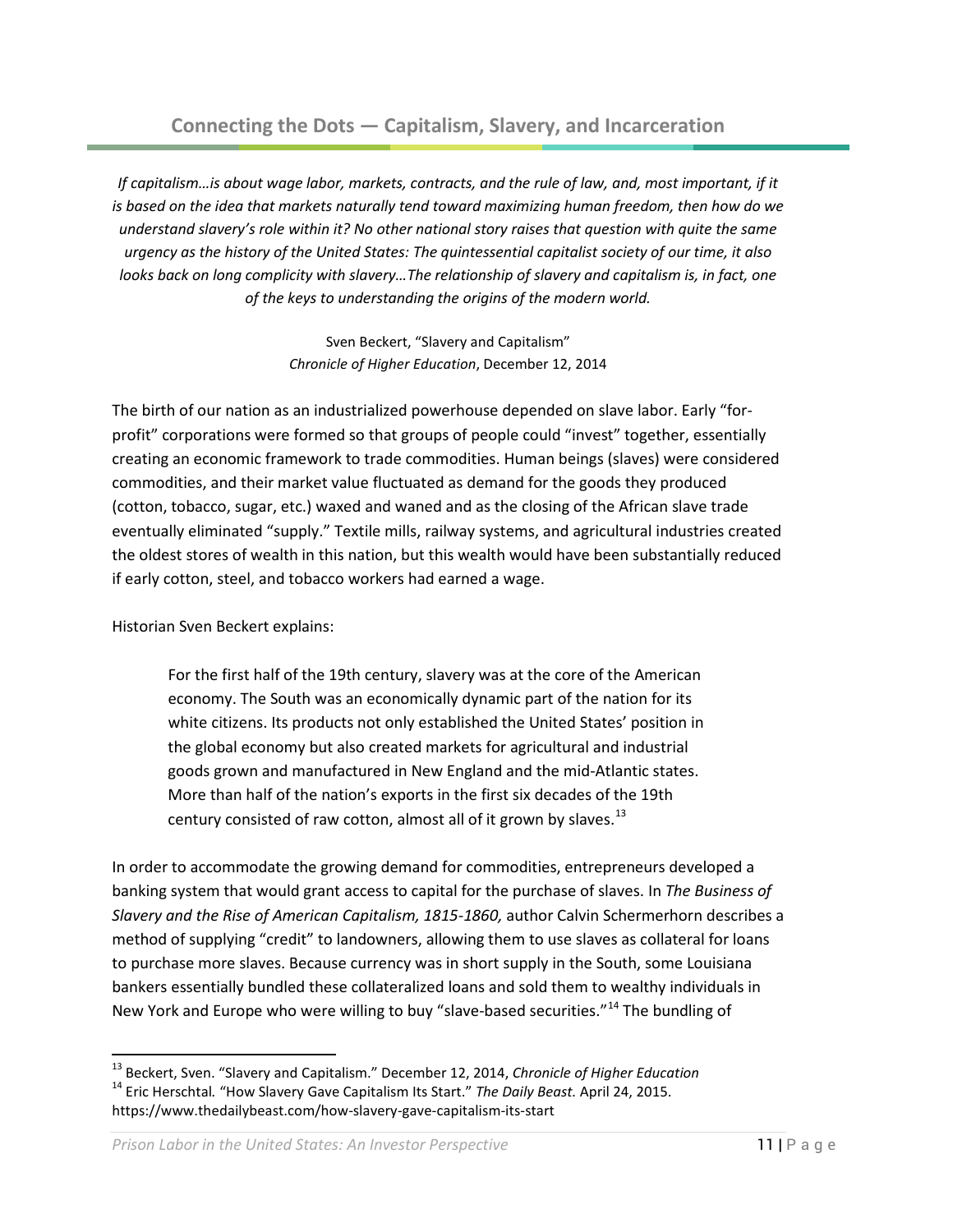"collateralized obligations" is precisely the type of financial manipulation that occurred during the 2008 financial collapse. Unfortunately, banks that participated in these early "collateralized obligations" like Bank of America and JP Morgan Chase ended up surviving both the collapse of slavery and the 2008 financial crisis.<sup>[15](#page-11-0),[16](#page-11-1)</sup>

Since economic growth, capitalism, and slavery are so closely linked, one might ask how capitalism, and indeed the U.S. corporation, survived after the Civil War and the end of slavery (i.e. cheap labor). The truth is that **slavery did not go away**: it morphed into sharecropping which allowed landowners to continue to profit from the labor of their renters; then Jim Crow laws that enforced racial segregation; and now mass incarceration in the United States.

Indeed, it appears that since slavery was abolished those in power have sought ways to over-incarcerate and overwork former slaves and their descendants:

> Both in response to [the demand for convict labor] and as a way for white society to reassert its power over the newly emancipated black population, the Southern states began to increase dramatically the sentences exacted against petty criminals, the vast majority of whom were former slaves. For example, in 1876, the Mississippi legislature passed a "major crime bill," known as the "Pig Law," which redefined the crime of grand larceny to include "the theft of a farm animal or any property valued at ten dollars or more." Violation of this law, which was "aimed directly" at the newly freed slaves, meant up to five years in state prison. Moves like this one accompanied the legalization of convict leasing and ensured sufficient convicts to meet the demand.<sup>[17](#page-11-2)</sup>

# **Keep the "Good Ones" In**

"We need to keep some out there, that's the ones that you can work, that pick up trash, the work release program, but guess what? Those are the ones that they are releasing. In addition to the bad ones, they are releasing the good ones, that we use every day to wash cars, change oil in our cars, to cook in the kitchen, to do all that where we save money…well, they are gonna let them out."

- Steve Prator, Sheriff of Caddo Parish, Louisiana, in response to the 2017 Justice Reinvestment Act that would allow release of "good" non-violent inmates.

<span id="page-11-0"></span><sup>&</sup>lt;sup>15</sup> A Chicago city rule requires that companies disclose historic dealings in slavery in order to do business with the city. As a result of those disclosures, we learned that predecessor companies for major banks such as JP Morgan Chase and Wachovia (acquired in 2008 by Wells Fargo) accepted slaves as loan collateral, and sometimes took ownership of slaves when plantation owners defaulted on loans. Bank of America disclosed that it found at least two slave-related deals.<br><sup>16</sup> As reported by another source, "Bank of America found that two of its predecessor banks (Boatman

<span id="page-11-1"></span>Savings Institution and Southern Bank of St. Louis) had ties to slavery and another predecessor (Bank of Metropolis) accepted slaves as collateral on loans." http://yourblackworld.net/2013/08/29/shocking-listof-10-companies-that-profited-from-the-slave-trade/ <sup>17</sup> Sharon Dolovich. "State Punishment and Private Prisons." *Duke Law Journal.* Dec 2005. Vol 55, No. 3

<span id="page-11-2"></span><sup>(437-546)</sup>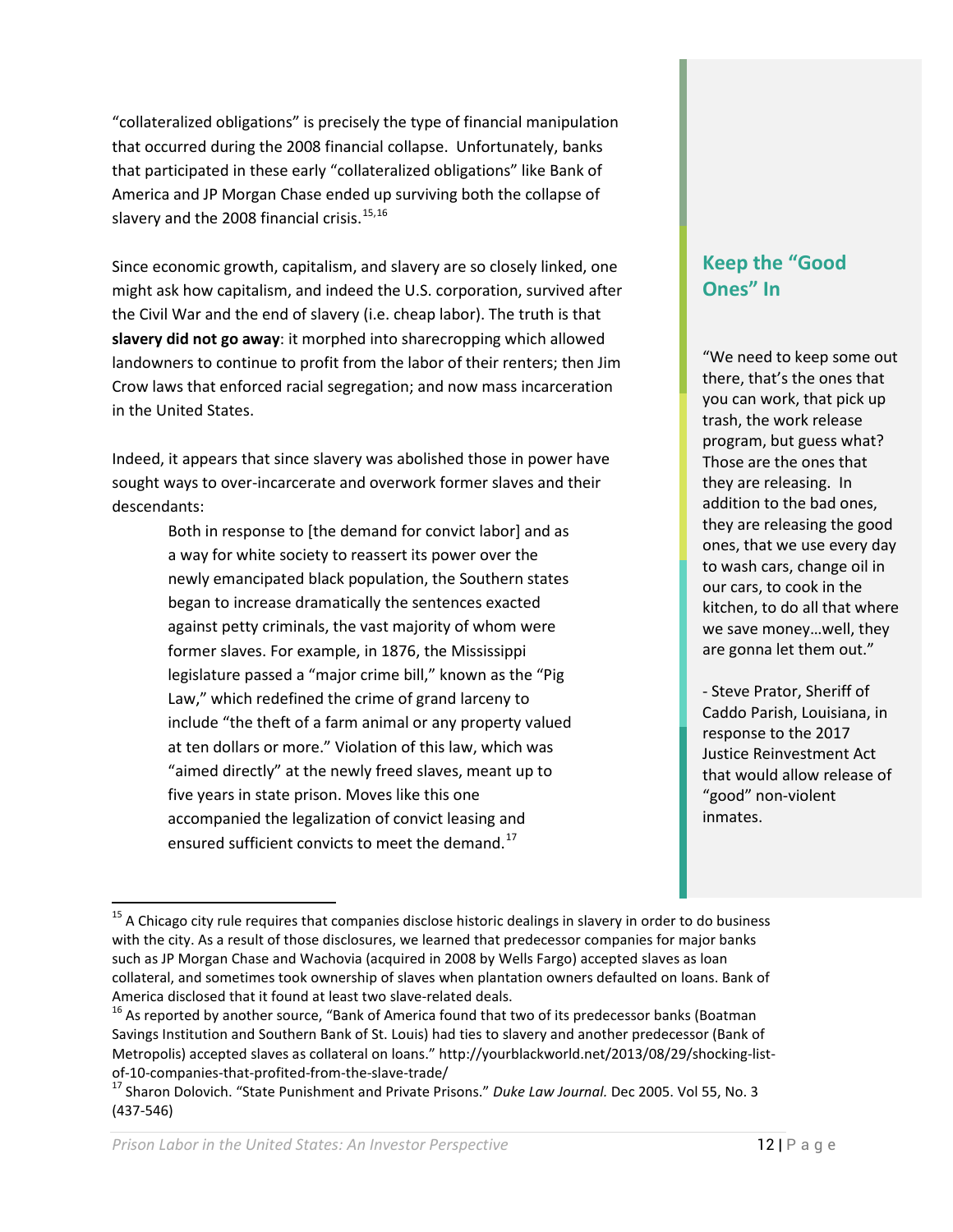Mass incarceration and prison labor are two routes through which the U.S. economic system has continued to push people of color into positions of exploitation. Increased incarceration levels combined with pressure from growing deficits have led states to cut costs and seek revenue opportunities in the criminal justice system. Political pressure on corporations to repatriate capital to the United States may lead companies to seek prison labor as a source of cheap domestic labor. Because companies that repatriate assets are pressured to keep overhead low, paying prisoners a minimal wage allows the company to satisfy political pressures of "hiring locally" while not increasing production costs.

The supply of prison labor today offers companies in the United States access to the slave labor of yesterday. Prison labor has become a profit-driven manufacturing option for many companies: instead of dealing with import fees and costs of long-distance transport in order to hire cheap labor, companies have found a low-cost and convenient source of labor here in the United States.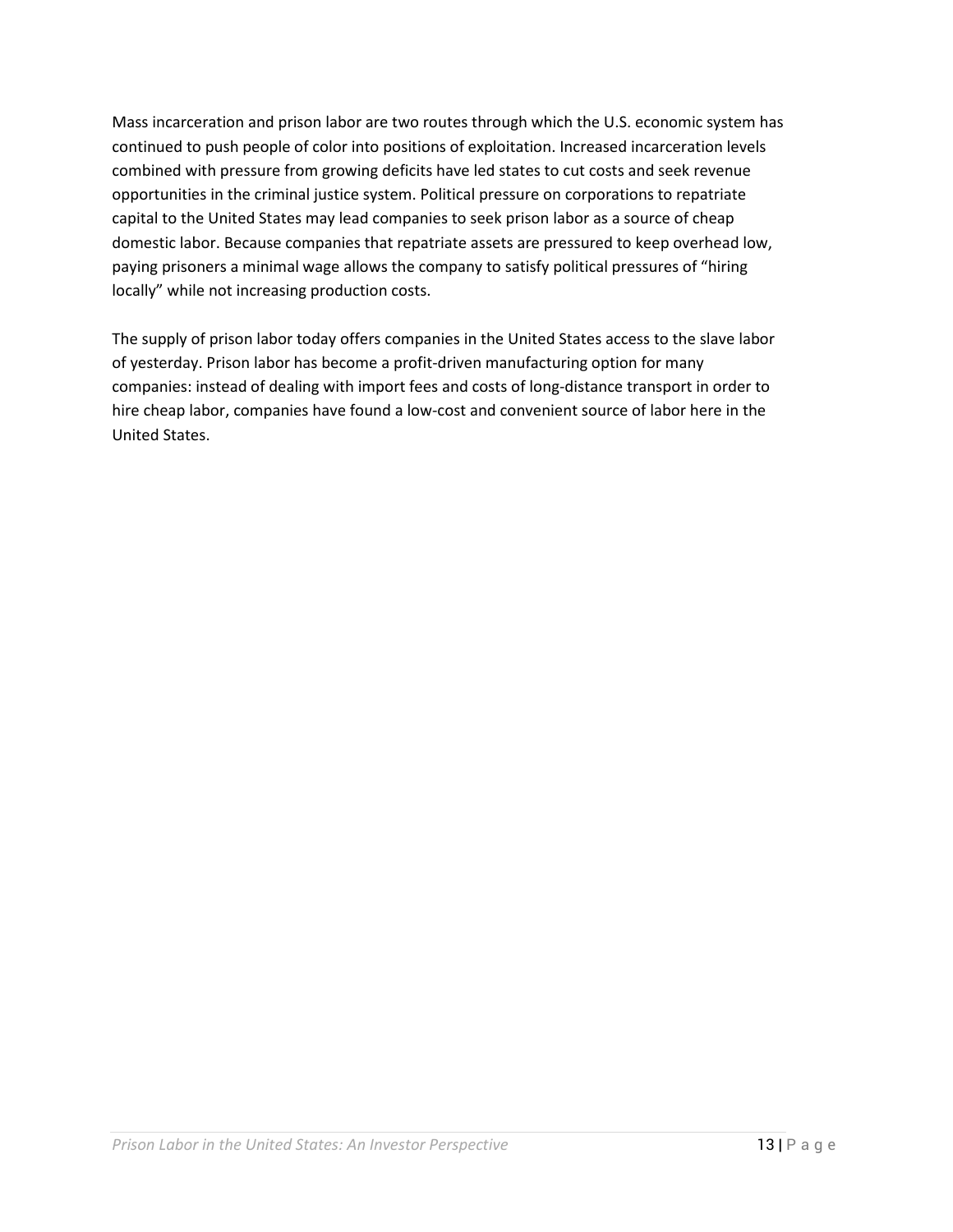# **Corruption and Institutional Racism in Prison Industries**

<span id="page-13-0"></span>Investors and companies should be concerned to learn that the American Legislative Exchange Council (ALEC), the "business-backed conservative group" which drafts model bills for congress<sup>[18](#page-13-1)</sup> has been "instrumental" in the expansion of prison labor in the United States. ALEC was founded in 1973 by conservative activists to "promote conservative, pro-business legislation at the state level by bringing private companies together with state legislators."  $^{19}$  $^{19}$  $^{19}$  As many as 2,000 state lawmakers (one-third of the nation's total) and more than 200 corporations and special-interest groups are included in ALEC's membership.<sup>[20](#page-13-3)</sup> Perhaps most famous for Florida's controversial Stand Your Ground statute connected to the killing of Trayvon Martin in 2012 (a law that has been academically confirmed to have racial bias<sup>[21](#page-13-4)</sup>), ALEC and its members have used political influence to increase the prison population through questionable and even corrupt arrangements that directly benefit companies related to prison industries:

Both the Corrections Corporation of America (CCA) [now CoreCivic] and The GEO Group, the country's two largest private prison companies, have been longtime members and supporting contributors to ALEC. CCA paid an additional annual membership fee to secure a seat on ALEC's Public Safety Task Force, a key incubator of the signature law-and-order legislation that fueled the prison boom in the 1980s and 1990s, including mandatory minimums, truth in sentencing, and three-strikes laws.<sup>[22](#page-13-5)</sup>

These laws, promoted and supported by ALEC, have dramatically increased incarceration rates in the past three decades, leading to the United States' outsized proportion of incarcerated individuals. The NAACP reports that "the United States makes up about 5% of the world's population and has 21% of the world's prisoners."<sup>[23](#page-13-6)</sup> Not only does the U.S. have an extremely high incarceration rate, but the racially-skewed nature of our criminal justice system becomes apparent when we learn that white offenders have been convicted less and given shorter sentences<sup>[24](#page-13-7)</sup> and African Americans are incarcerated at more than five times that of whites,<sup>[25](#page-13-1)</sup> but

<span id="page-13-1"></span><sup>&</sup>lt;sup>18</sup> Alexander Hertel-Fernandez. "Who Passes Business's 'Model Bills'? Policy Capacity and Corporate<br>Influence in U.S. State Politics." American Political Science Association. 2014.

<span id="page-13-2"></span><sup>&</sup>lt;sup>19</sup> Alexander Hertel-Fernandez. "Who Passes Business's 'Model Bills'? Policy Capacity and Corporate Influence in U.S. State Politics." *American Political Science Association.* 2014.<br><sup>20</sup> Beau Hodai. "Corporate Con Game." *In These Times*. June 21, 2010.

<span id="page-13-3"></span>http://inthesetimes.com/article/6084/corporate\_con\_game/

<span id="page-13-4"></span><sup>&</sup>lt;sup>21</sup> Nicole Ackermann et al. "Race, law, and health: Examination of 'Stand Your Ground' and defendant convictions in Florida." *Social Science & Medicine*. Volume 142, October 2015, Pages 194-201,

<span id="page-13-5"></span>http://www.sciencedirect.com/science/article/pii/S0277953615300642<br><sup>22</sup> Gottschalk, Marie. *Caught, The Prison State and the Lockdown of American Politics. Princeton, New* Jersey: Princeton University Press, 2015. (85)<br><sup>23</sup> "Criminal Justice Fact Sheet." NAACP, http://www.naacp.org/criminal-justice-fact-sheet/

<span id="page-13-6"></span>

<span id="page-13-7"></span><sup>&</sup>lt;sup>24</sup> Rania Khalek. "21st-Century Slaves: How Corporations Exploit Prison Labor." AlterNet.

http://www.alternet.org/story/151732/21st-century\_slaves%3A\_how\_corporations\_exploit\_prison\_labor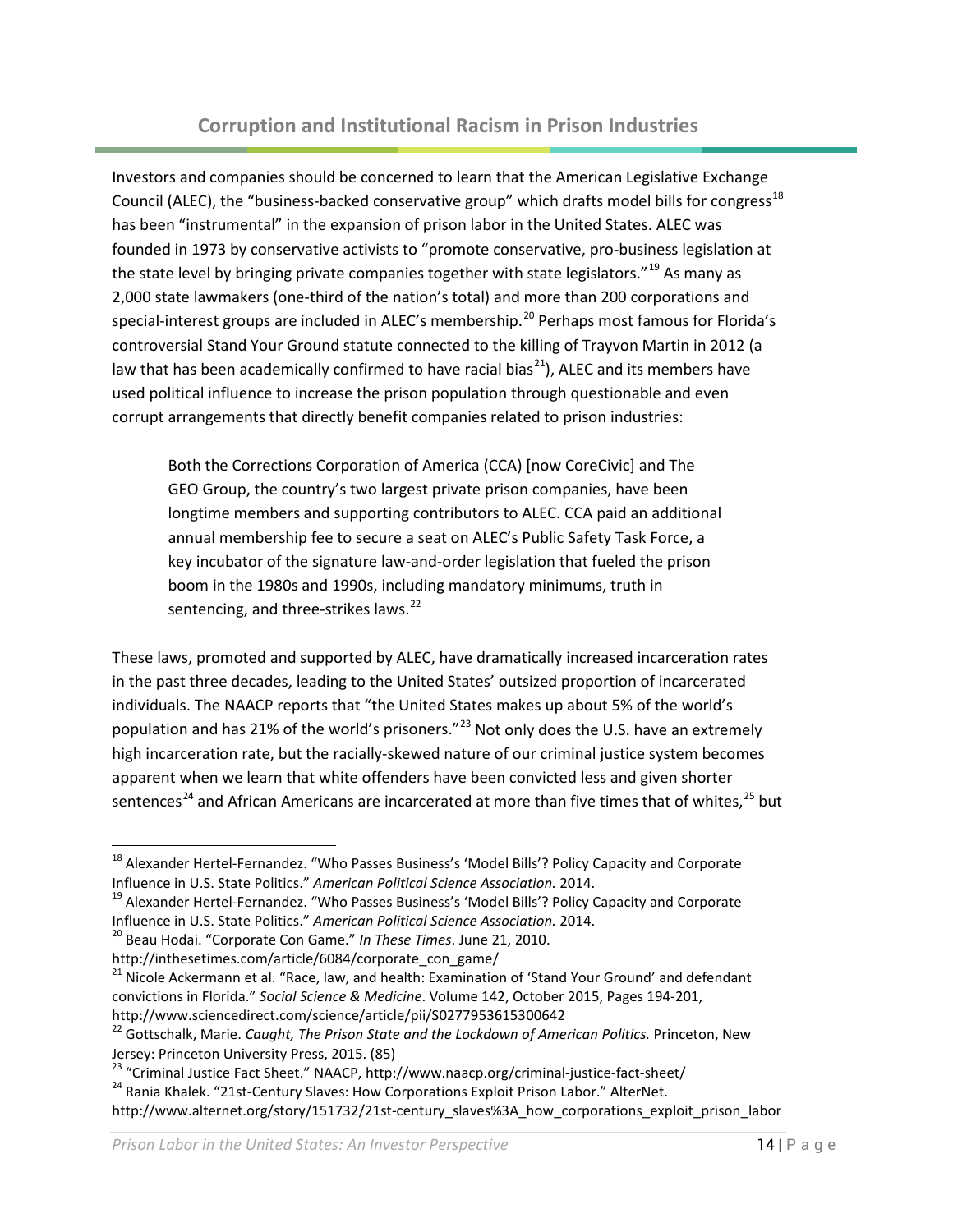"whites and blacks engage in drug offenses, possession, and sales at roughly comparable rates."[26](#page-14-0) Author Michelle Alexander explains in *The New Jim Crow* that more black men "are in prison or jail, on probation or on parole than were enslaved in 1850," in great part due to the War on Drugs<sup>[27](#page-14-1)</sup> (an American government anti-drug movement that features, among other things, mandatory minimum sentencing laws based on ALEC model legislation).

Just as ALEC was involved in model legislation that ramped up incarceration rates, "ALEC has proven expertly capable of devising endless ways to help private corporations benefit from the country's massive prison population."[28](#page-14-2) An exposé by *The Nation* in 2011 revealed that ALEC laid the groundwork for "states and corporations to replace unionized workers with prison labor."<sup>[29](#page-14-3)</sup> As prison overcrowding increased, ALEC began orchestrating new ways to benefit its members by pushing for the expansion of prison labor industries. In *Caught*, by Marie Gottschalk, we learn that for at least two decades now, "ALEC has been pushing to expand [a small-scale prison labor program known as] PIECP and to make prison industries more attractive to the private sector, especially the organization's large corporate benefactors." In fact, in 1995 ALEC introduced its Prison Industries Act which "was modeled on a controversial bill that the Texas legislature had enacted with the help of state representative Ray Allen, who was active with ALEC and also was a lobbyist for the National Correctional Industries Association (NCIA)."<sup>[30](#page-14-4)</sup>

As we detail later in the paper, farmers have been encouraged to hire inmates to fill the labor void created by legislative efforts at "immigration reform." A 2010 investigation by *In These Times* uncovered the connection between ALEC and SB 1070, Arizona's socalled Support Our Law Enforcement and Safe Neighborhoods Act which "invite[s] rampant racial profiling against Latinos, Asian-Americans and others presumed to be "foreign" based on how they look or sound, $^{\prime\prime}$  as well as the various "copycat" legislation that followed in other states. When SB 1070 was signed into law, ALEC's Public Safety and Elections Task Force included the private prison company CCA (now CoreCivic), the American Bail Coalition, and the National Rifle Association. Other model legislation that arose from this task force included the "No Sanctuary Cities for Illegal Immigrants Act," which along with SB 1070 would lead to higher incarceration rates

<span id="page-14-0"></span><sup>&</sup>lt;sup>25</sup> "Criminal Justice Fact Sheet." NAACP, www.naacp.org/criminal-justice-fact-sheet/<br><sup>26</sup> Rania Khalek. "21st-Century Slaves: How Corporations Exploit Prison Labor." *AlterNet.*<br>www.alternet.org/story/151732/21st-century\_ <sup>27</sup> Alexander, Michelle. The New Jim Crow: Mass Incarceration in the Age of Colorblindness. New York:

<span id="page-14-2"></span><span id="page-14-1"></span>New Press, 2010. (179-180)<br><sup>28</sup> Mike Elk and Bob Sloan. "The Hidden History of ALEC and Prison Labor." *The Nation.* Aug 11, 2011.<br>https://www.thenation.com/article/hidden-history-alec-and-prison-labor/

<span id="page-14-3"></span><sup>&</sup>lt;sup>29</sup> "New Exposé Tracks ALEC-Private Prison Industry Effort to Replace Unionized Workers with Prison Labor." *DemocracyNow!* August 5, 2011.

www.democracynow.org/2011/8/5/new\_expos\_tracks\_alec\_private\_prison

<span id="page-14-4"></span><sup>30</sup> Gottschalk, Marie. *Caught, The Prison State and the Lockdown of American Politics.* Princeton, New Jersey: Princeton University Press, 2015. (85)<br><sup>31</sup> "Arizona's SB 1070." *ACLU*. https://www.aclu.org/issues/immigrants-rights/state-and-local-

<span id="page-14-5"></span>immigration-laws/arizonas-sb-1070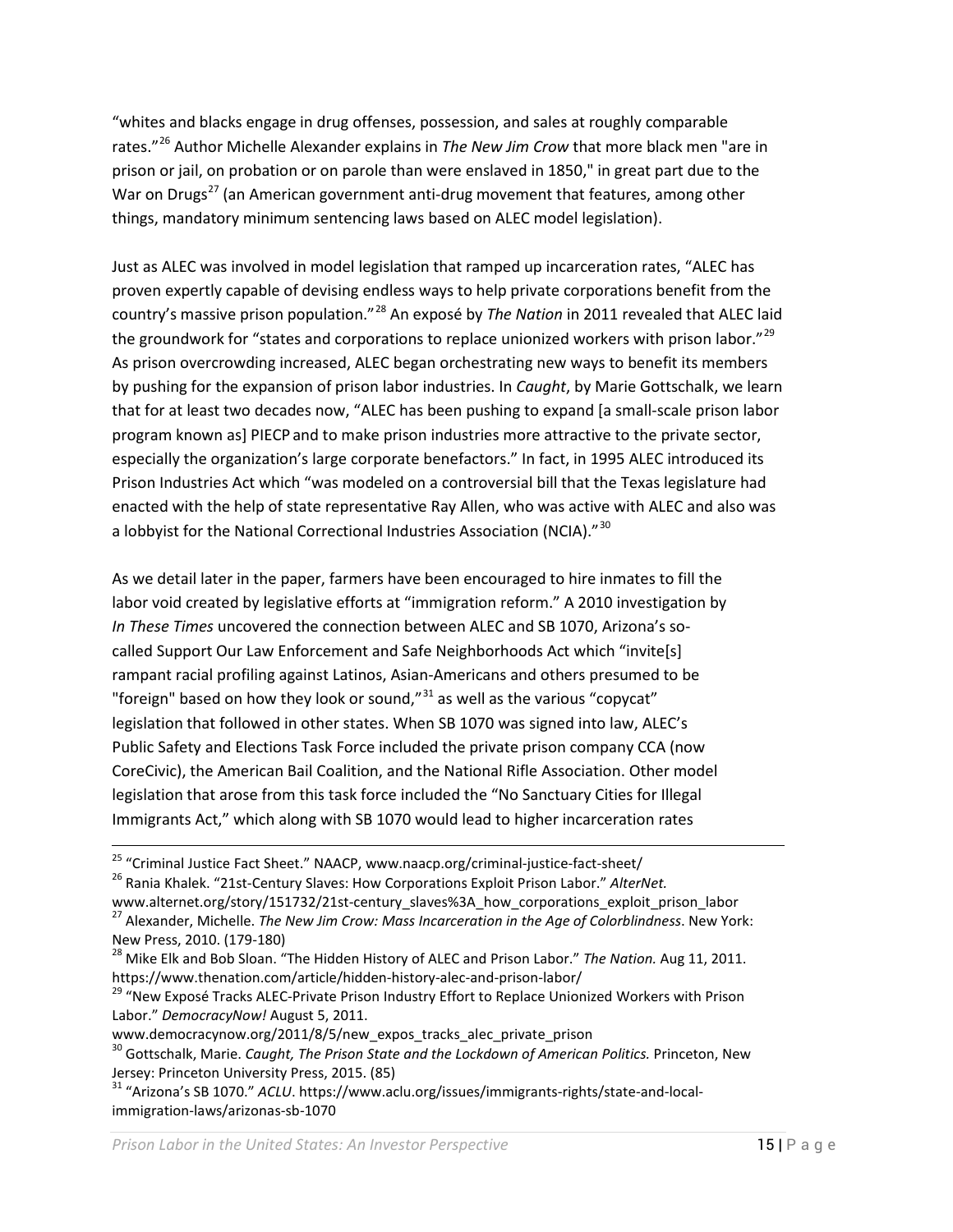(and revenue) for private prison ALEC members GEO Group and CoreCivic as well as increased profits for prison suppliers like Sodexho Marriott (a large food services supplier to private prisons and a member of ALEC).<sup>[32](#page-15-0)</sup> An article from *Daily KOS* explains that "ALEC's efforts of eliminating 'illegal' aliens from agribusiness work coincided with their SB 1070 and earlier state legislative efforts. They realized the impact the laws would have upon immigrant workers and that a labor force would be necessary to take the place of immigrants picked up or scared off by laws like SB 1070."<sup>[33](#page-15-1)</sup> See our section [Agriculture and Recent Political Changes](#page-29-0) for more details.

With more companies turning to prison labor in an increasingly tight labor market, lack of worker protections and a dearth of company policies related to prison labor will put even greater stress on an already untenable situation. Though ALEC has had a clear and influential role in expanding prison industry programs across the United States, we see no evidence that the organization considers issues such as inmate welfare or risks posed to companies when designing its model legislation. Given the organization's history and connection to laws that have increased economic inequality for people of color, we consider the connection between ALEC and prison industries to be of particular concern. Inmate work projects should be focused strictly on prisoner rehabilitation and reducing recidivism, not on profit. We see indications that ALEC has sought to increase incarceration rates in order to provide a larger workforce, but there is no evidence that ALEC has any interest in inmate rehabilitation and reintegration into society. Given these facts, we approach prison labor with a skeptical view that we believe is essential for all concerned investors and companies.

<span id="page-15-0"></span> <sup>32</sup> Beau Hodai. "Corporate Con Game." *In These Times*. June 21, 2010.

http://inthesetimes.com/article/6084/corporate\_con\_game/

<span id="page-15-1"></span><sup>&</sup>lt;sup>33</sup> Bob Sloan. "INSOURCING - Identifying businesses involved in prison labor or supporting those who are." *DailyKOS*. December 14, 2010. https://www.dailykos.com/stories/2010/12/14/928611/-INSOURCING-Identifying-businesses-involved-in-prison-labor-or-supporting-those-who-are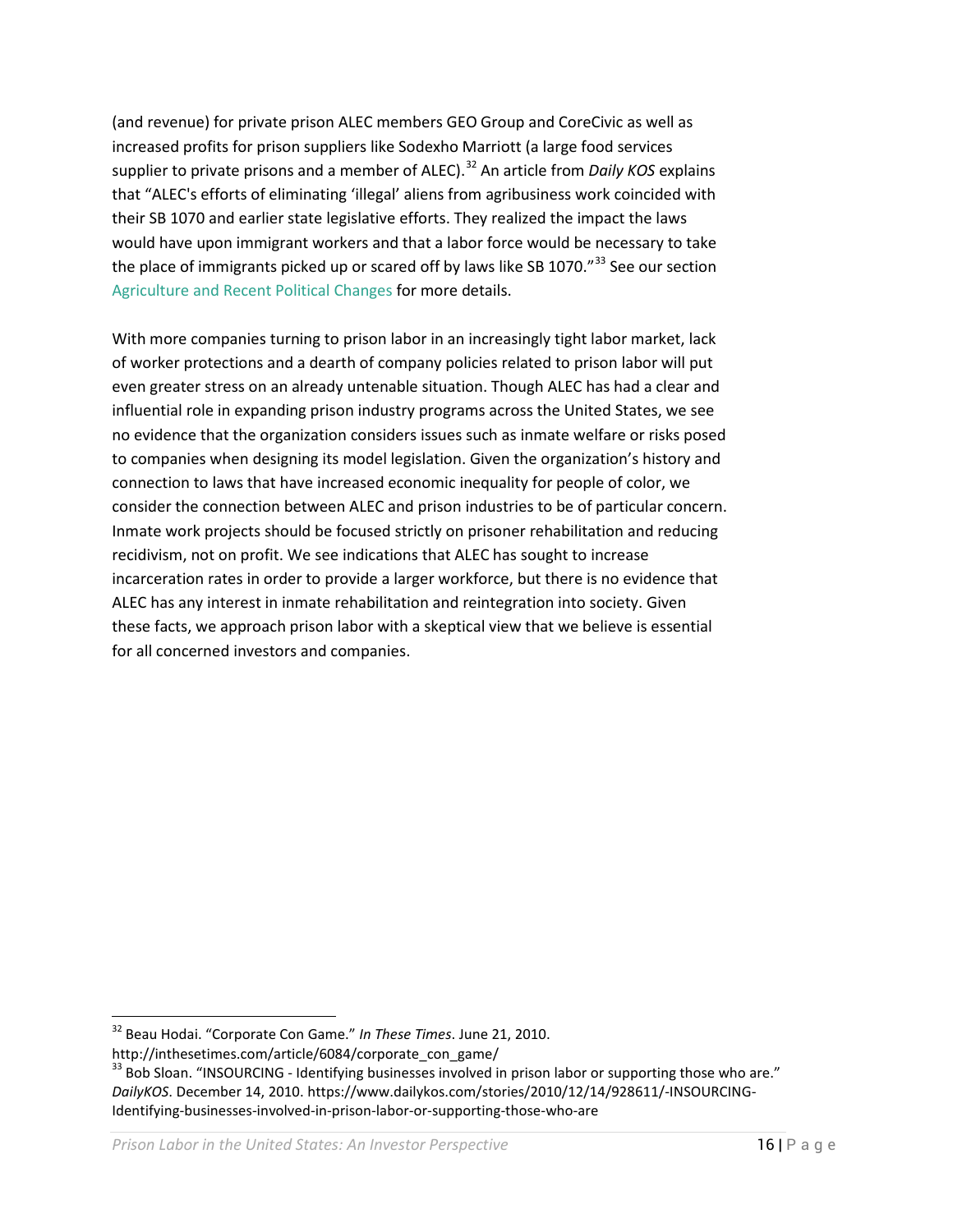<span id="page-16-0"></span>Prison labor in the United States has developed into a profitable and complex system that is remarkably opaque and covert. It involves multiple paths through which corporations can establish production sites, farmland, and processing plants, and even call centers in or near state, federal, or for-profit prison compounds.

The Ashurst–Sumners Act of 1935 made it illegal to knowingly transport convict-made goods for interstate or foreign commerce, with a few exceptions:

The prohibition applies only to originally manufactured *goods* produced by inmates that cross state lines, entering into interstate commerce. Service operations, such as refurbishing goods that have already entered into interstate commerce, are not prohibited. Goods produced in conjunction with private sector partners which do not cross state lines are subject only to state law which varies from state to state. Agricultural goods are exempt from regulation as are goods produced for a non-profit organization.<sup>[34](#page-16-1)</sup>

It appears that the term "agricultural goods" is applied in a deliberately broad manner. One definition describes it as "agricultural, horticultural, viticultural, and dairy products, livestock and the products thereof, the products of poultry and bee raising, the edible products of forestry, and any and all products raised or produced on farms and processed or manufactured products thereof, transported or intended to be transported in interstate and/or foreign commerce."<sup>[35](#page-16-2)</sup> While fish farming is not expressly named in this definition, we can assume that fish are included as an "agricultural product" given that at least one correctional industry has been documented as selling farmed fish to a retailer's supplier.

The Justice System Improvement Act of 1979 allowed for more exceptions to the rule though the creation of the Prison Industry Enhancement Certification Program ("PIECP," described in detail below). The Ashurst–Sumners restrictions are generally related to avoiding competition with "free-world" enterprises that could not compete with the low cost of prisoner labor, and the Justice System Improvement Act created opportunities for interstate commerce of inmatemade goods under circumstances that are also intended to avoid competition with free-world enterprises. PIECP has certain requirements, including payment of a minimum wage; however, we detail below a variety of concerns about this program.

Taking these restrictions and exceptions together, the situation can be summarized as:

<span id="page-16-1"></span> <sup>34</sup> *Summary Findings of the 2009-2010 PIECP Compliance Site Assessments*. National Correctional Industries Association, www.nationalcia.org<br> $35$  "7 U.S. Code § 451 - "Agricultural products" defined." Legal Information Institute. Cornell Law School.

<span id="page-16-2"></span>https://www.law.cornell.edu/uscode/text/7/451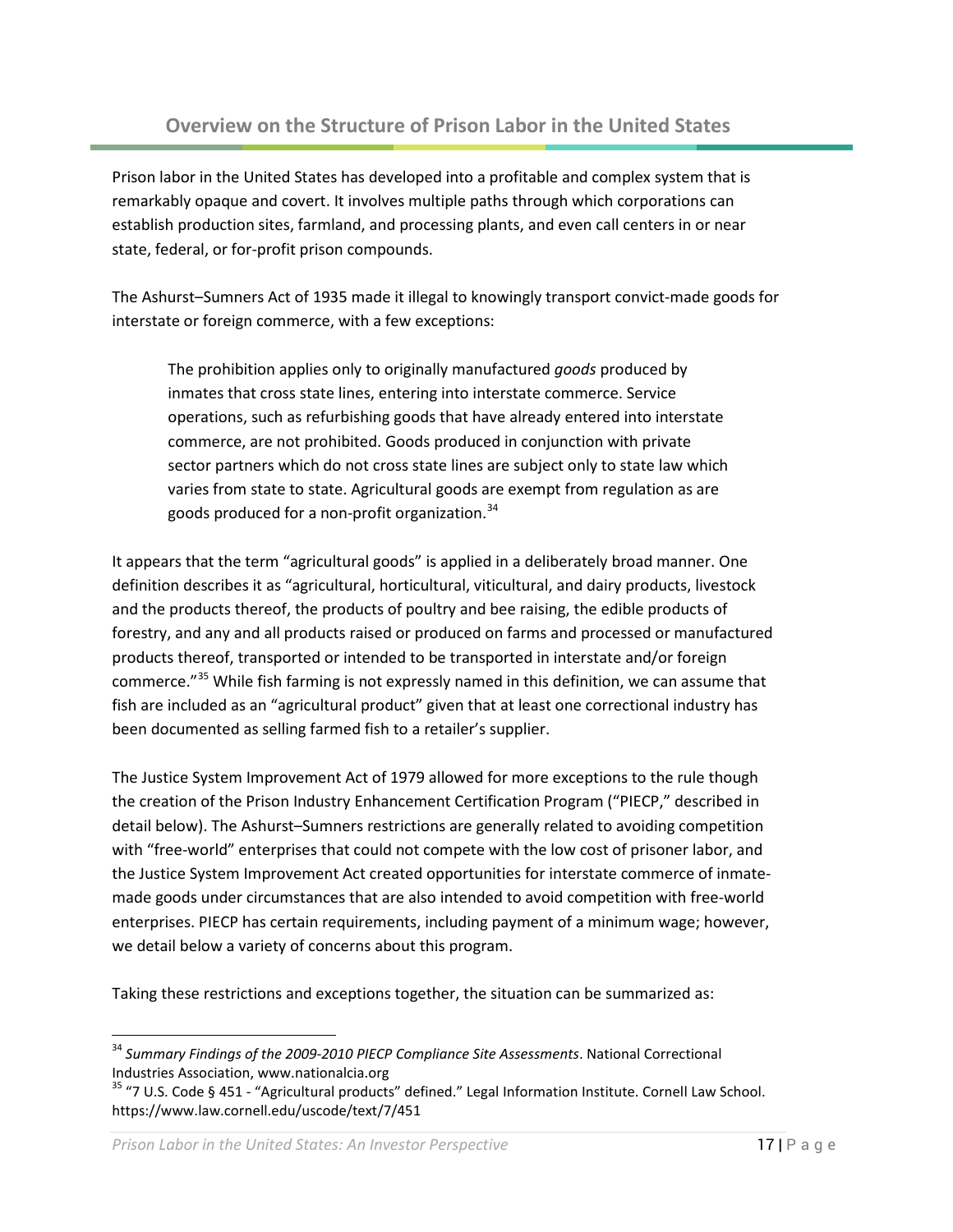- Inmates can be hired to manufacture goods while in prison, and depending on state regulations those goods may be sold to private companies, state agencies, nonprofits, schools, universities and private citizens that are located in the state of manufacture (but some states prohibit sale to certain categories of customers). Legally, these products cannot be resold out of state.
- Agricultural products can be produced by inmates and sold across state lines without federal restriction. While some states restrict sales of goods to state-funded agencies, many of those states sell agricultural products on the open market.
- Service jobs such as call center services, moving labor, and furniture refurbishment are not restricted by federal legislation but may be restricted by state regulations.
- Prisoner-made products are eligible for international sale.  $36$
- Any item produced through PIECP is eligible for interstate commerce.

# <span id="page-17-0"></span>**Prison Labor Categorized:**

We have organized United States prison labor into four broad categories, described below. Greater detail on each type of prison labor continues in further sections of this paper.

- 1. **Privately-run for-profit prisons** such as CoreCivic (formerly CCA) and GEO Group, which house at least 126,000 federal and state inmates (as of 2015)<sup>[37](#page-17-2)</sup>, many of whom work in for-profit company jobs in industries such as carpentry, computer applications, construction and building trades, electrical trades, horticulture and landscaping, masonry, painting, and plumbing. Pay can be as low as  $$0.16/day<sup>38</sup>$  $$0.16/day<sup>38</sup>$  $$0.16/day<sup>38</sup>$ , although a CoreCivic prison in Tennessee can pay as much as \$0.50/hour for high skilled positions.<sup>[39](#page-17-4)</sup> Some for-profit prisons obtain Immigration and Custom Enforcement (ICE) detainees.
- 2. **Prison Industry Enhancement Certification Program (PIECP):** PIECP is a federal government program that allows for the creation of inmate jobs by private sector companies, puts in place certain minimal standards for treatment of inmates, and allows for the interstate commerce of prison-made goods. In general, only 5,000 inmates work on PIECP projects.

<span id="page-17-1"></span> <sup>36</sup> For an example of these stated restrictions, see: "Eligible Customer." *PRIDE Enterprises*.

<span id="page-17-2"></span><sup>&</sup>lt;sup>37</sup> Abigail Geiger. "U.S. private prison population has declined in recent years." *Pew Research Center.* http://www.pewresearch.org/fact-tank/2017/04/11/u-s-private-prison-population-has-declined-inrecent-years/. April 11, 2017<br><sup>38</sup> "Section III: The Prison Economy." *Prison Policy Initiative.* 

<span id="page-17-3"></span>

www.prisonpolicy.org/prisonindex/prisonlabor.html

<span id="page-17-4"></span><sup>39</sup> Vicky Peláez. "The Prison Industry in the United States: Big Business or a New Form of Slavery?" *Centre for Research on Globalization*. 10 March 2008. http://www.globalresearch.ca/the-prison-industry-in-theunited-states-big-business-or-a-new-form-of-slavery/8289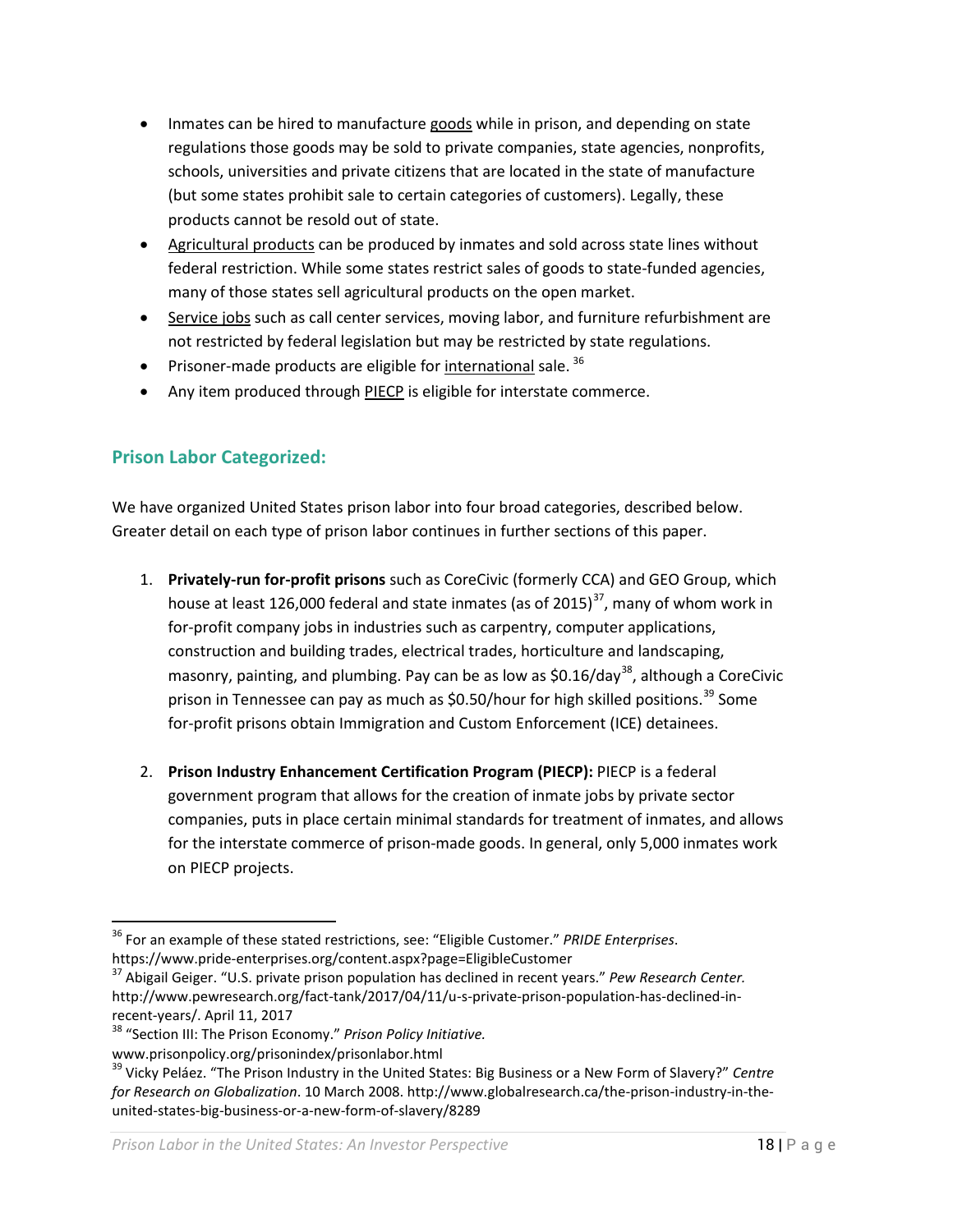- 3. **State Prison Labor (outside of PIECP)**: With approximately 1,370,000 inmates total<sup>40</sup>, state prisons provide the lion's share of inmates for jobs that come from outside companies. Many inmates work internally in prison upkeep jobs such as cooking, cleaning, and laundry; however, thousands of inmates produce goods and agricultural products, participate in animal husbandry, or perform call center services for outside companies.
- **4. Federal Prison Labor (Outside of PIECP):** As of 2017, Federal Prison Industries (which functions under the trade name "UNICOR") reported 16,891 inmates employed in UNICOR prison industry work, though it claims approximately 18,000 inmates as participants in the program. Non-PIECP inmate workers earn only \$0.23 - \$1.15 per hour through 83 factories.<sup>[41](#page-18-2)</sup> UNICOR inmates manufacture a wide variety of products from apparel, awards, linens, and office furniture to distribution, 3D modeling, and call center services. See more details on page [24.](#page-23-0)

### <span id="page-18-0"></span>**Payroll Deductions:**

In the cases of inmate labor programs we identified, inmate workers keep only a small percentage of their wages (most often 20%, which is sent to their prison commissary account, and sometimes 20% more that is placed in a long-term savings account) with the greater portion going to recipients such as the prison system for "room and board," victims' restitution, and legally obligated financial support for inmates' families. Specifically for PIECP, "deductions, in aggregate, cannot exceed 80 percent of gross wages."  $42$  However, the remaining 20% may be directed to an "inmate worker's expense accounts, savings accounts, or toward the settling of the worker's legal obligations, including the payment of fines and restitution."<sup>[43](#page-18-4)</sup> Therefore, the inmate may not actually receive much at all.

Deductions are taken from the gross earnings of inmate wages, so an inmate working on a PIECP project that pays the federal minimum wage (currently \$7.25 per hour) may net only \$1.45 per hour (20% of \$7.25), and this is before any further deductions for fines or legal obligations. Inmates working on UNICOR projects for Federal Prison Industries (earning \$0.23-\$1.15 per hour) would net \$0.04-\$0.23 per hour before additional deductions. Inmates at state prisons earn wages spanning a wider spectrum, but most earn \$0.25-\$2.00 per hour (though some are unpaid), netting similar amount as at UNICOR.

- <span id="page-18-1"></span> 40 E. Ann Carson, Ph.D., Elizabeth Anderson, *Bureau of Justice Statistics.* December 29, 2016 https://www.bjs.gov/index.cfm?ty=pbdetail&iid=5869
- <span id="page-18-2"></span><sup>41</sup> "FPI General Overview." *UNICOR*. https://www.unicor.gov/FAQ\_General.aspx#4/<br><sup>42</sup> "PIECP Final Guidelines." *National Correctional Industries Association*.
- <span id="page-18-3"></span>
- <span id="page-18-4"></span>http://www.nationalcia.org/piecp-2/piecp-final-guideline. <sup>43</sup> "PIECP Final Guidelines." *National Correctional Industries Association*. http://www.nationalcia.org/piecp-2/piecp-final-guideline.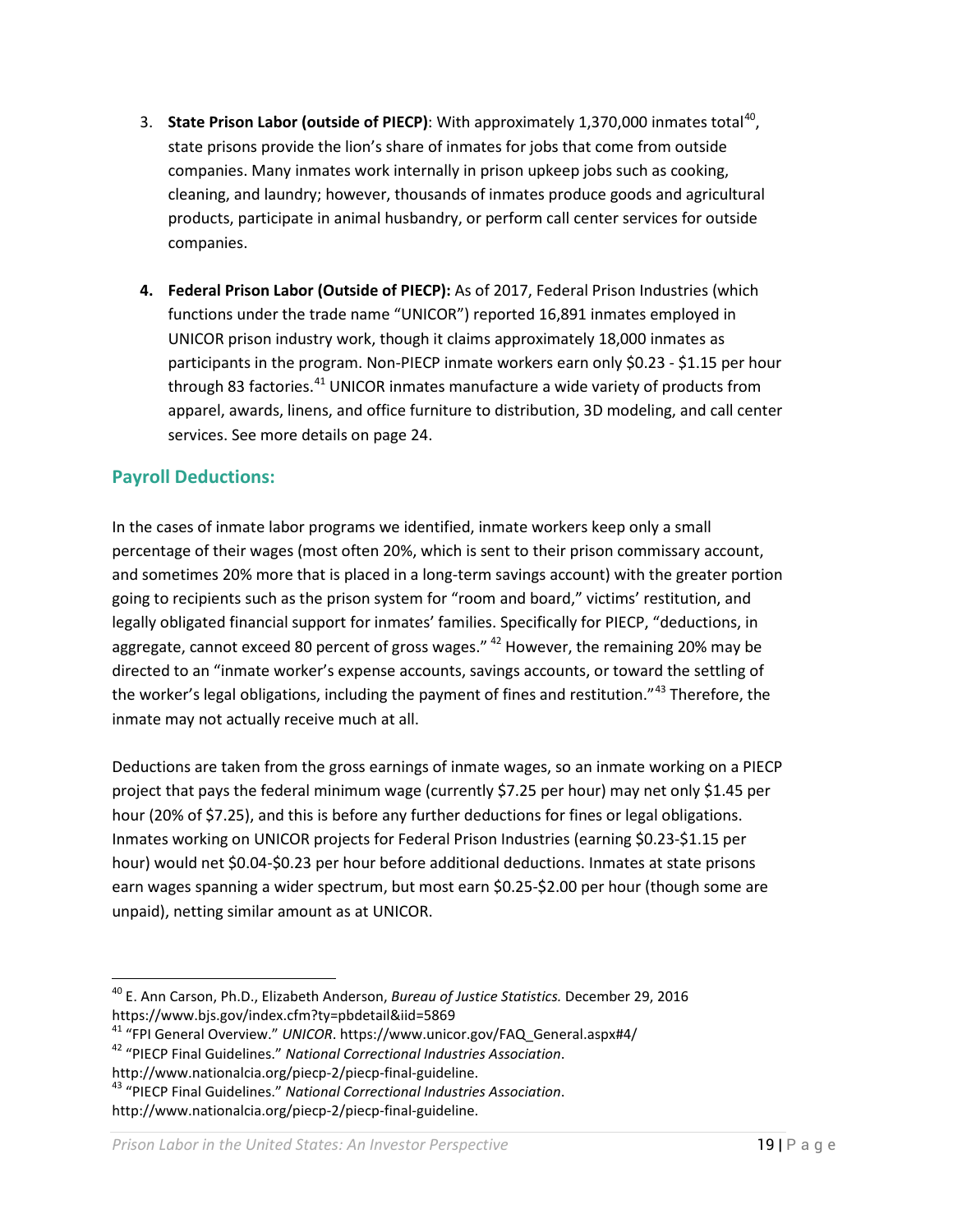#### <span id="page-19-1"></span><span id="page-19-0"></span>**Prison Labor in For-Profit Prisons**

Some reports indicate that for-profit prisons found their start around 1825 in Kentucky when the local government leased its prisons to an entrepreneur in exchange for a set fee and half of his profits. Louisiana and Tennessee followed similar paths in the decades to follow.<sup>[44](#page-19-2)</sup> Other reports point to the construction of San Quentin State Prison in the 1850s as the first privatelyowned prison since the state of California agreed to let a large contractor build and run the prison.<sup>[45](#page-19-3)</sup> Early accounts of prison privatization or convict-leasing were tumultuous for the states entering into contract with private contractors;<sup>[46](#page-19-4)</sup> however, the 1980s saw a resurgence of forprofit prisons. Now a flourishing industry, GEO Group and CoreCivic (formerly Corrections Corporation of America or CCA) are the two largest publicly-traded for-profit prisons in the United States. "Thanks to a series of mergers, GEO and CCA now control about 80 percent of the private prison and jail beds in the United States… Put another way, the for-profit prison industry constitutes the country's fourth largest prison system. CCA is the fifth largest prison operator, just behind the federal Bureau of Prisons, California, Texas, and Florida."<sup>[47](#page-19-5)</sup>

As a socially responsible investment firm, NorthStar Asset Management, Inc. has never and will never invest in for-profit prisons such as GEO Group and CoreCivic. We find inmate labor in these prisons particularly concerning due to the risky nature of an entirely *for profit* enterprise being allowed to operate in its own interests rather than in the interests of our society. As *Time Magazine* described, "companies that build and run private prisons have a financial interest in the continued growth of mass incarceration."<sup>[48](#page-19-6)</sup> As mentioned above, privately-run prison corporations were members of ALEC during the time it pushed for stronger sentencing, bailbond regulation changes, and the expansion of the PIE program. All readers should be wary of the fact that corporations that benefit financially from legislation aimed toward increasing incarceration (i.e. more prisoners = more profit) have had influence in federal or state lawmaking related to incarceration. And all investors and all companies auditing supply chains must of course be aware of incidences of prison labor within publicly-traded prisons.

*Prison Labor in the United States: An Investor Perspective* 2012 2012 2012 2012

<span id="page-19-2"></span> <sup>44</sup> Rick Paulas. "America's Private-Prison Industry Has Always Been All Right." *Prison Legal News.* May 31, 2017. www.prisonlegalnews.org/news/2017/may/31/americas-private-prison-industry-has-always-beenall-right/<br><sup>45</sup> "Private Jails in the United States." *FindLaw.* https://civilrights.findlaw.com/other-constitutional-

<span id="page-19-3"></span>

<span id="page-19-4"></span>rights/private-jails-in-the-united-states.html<br><sup>46</sup> Sharon Dolovich. "State Punishment and Private Prisons." *Duke Law Journal.* Dec 2005. Vol 55, No. 3 (452-453)<br><sup>47</sup> Gottschalk, Marie. *Caught, The Prison State and the Lockdown of American Politics. Princeton, New* 

<span id="page-19-5"></span>Jersey: Princeton University Press, 2015. (92)

<span id="page-19-6"></span><sup>48</sup> Joseph Margulies. "This Is the Real Reason Private Prisons Should Be Outlawed." *Time.* August 24, 2016. http://time.com/4461791/private-prisons-department-of-justice/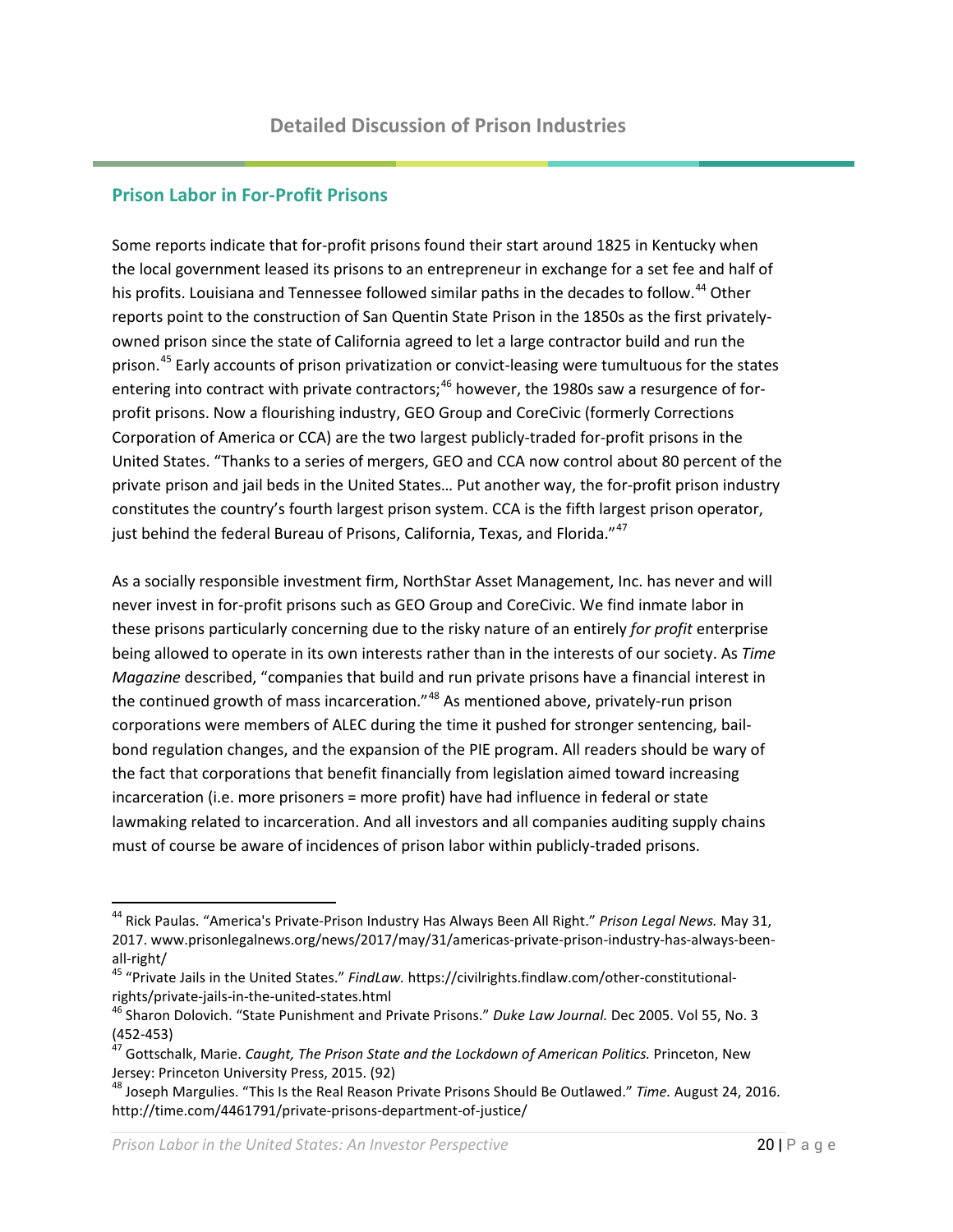Later in this paper, we offer recommendations for companies that find prison labor in their supply chains. Companies discovering that the prison labor is associated with for-profit prisons should proceed with heightened scrutiny and concern due to the higher risk of exploitation and abuse<sup>[49](#page-20-2)</sup> at for-profit prisons.

# <span id="page-20-0"></span>**Prison Industry Enhancement Certification Program (PIECP)**

As briefly referenced above, the Prison Industry Enhancement Certification Program (PIECP) is a federally legislated program that allows for interstate commerce of certain inmate-made goods. Most non-agricultural products made by inmates are prohibited from sale across state lines; however, PIECP allows for product sale and resale outside the state of manufacture.

As of this writing, only about 5,000 inmates are employed in PIECP industries throughout the state and federal prison systems. While this is a small percentage of the overall inmate worker population, PIECP is the most visible of all prison labor programs.

Not every state in the U.S. participates in PIECP, but states can have more than one active site (such as different prisons) as well as many active projects. For example, as of December 31, 2017, Utah had two active sites: the Utah Department of Corrections as well as the Utah County Sheriff's Office,<sup>[50](#page-20-3)</sup> and those sites each had multiple active projects. For-profit prisons may participate as an active project if they qualify. It appears that the outside company partners of PIECP are most often small and medium size privately-owned companies which we believe may often serve as suppliers to larger companies, including publicly-traded and/or customer-facing companies.

As required by law, PIECP offers certain (limited) labor protections for prisoners such as the fact that inmates must *volunteer* to work (it must not be compulsory) and employers are required to pay a "prevailing wage" (wages a non-incarcerated worker would make for the same job in the same region). Minimal government-sponsored reviews and oversight also exist. As socially responsible investors, we note that the prevailing wage requirement was apparently designed specifically to avoid competition with free-world jobs, not to enable inmate workers a fair wage or ensure safe conditions.

#### <span id="page-20-1"></span>**Concerns about PIECP**

The minimal labor standards for PIECP may appear encouraging – require a minimum wage, ensure that labor is voluntary, eliminate competition with local businesses – but our research uncovered numerous allegations indicating that some supplier companies have devised ways to circumvent the regulations that would have protected inmates' best interests.

<span id="page-20-3"></span><span id="page-20-2"></span><sup>&</sup>lt;sup>49</sup> Timothy Williams. "Inside a Private Prison: Blood, Suicide and Poorly Paid Guards." *The New York Times.*<br>April 3, 2018. www.nytimes.com/2018/04/03/us/mississippi-private-prison-abuse.html  $^{50}$  As per the Fourth Quarterly Statistical Report from NCIA: nationalcia.org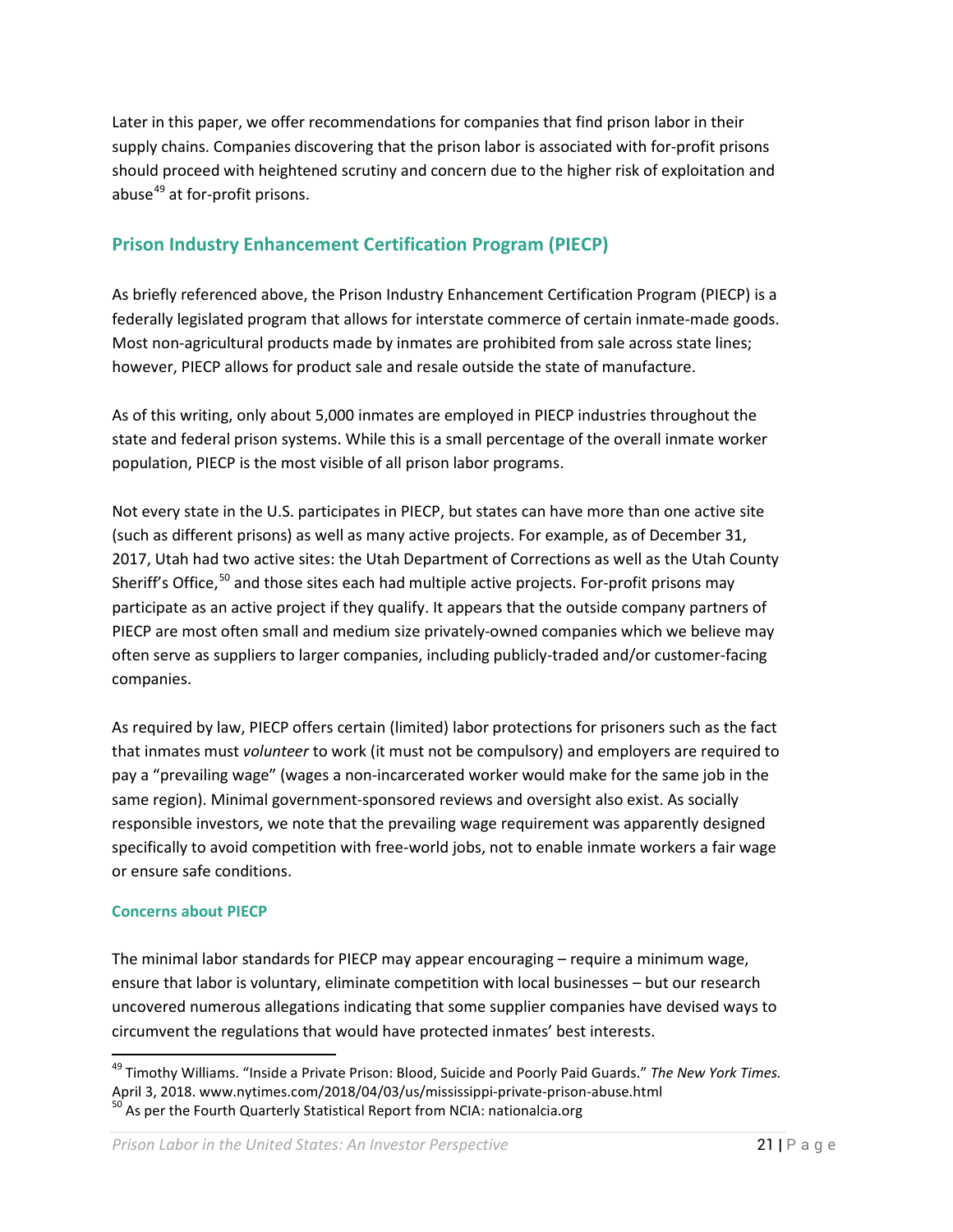For example, we found allegations that some companies have avoided paying the prevailing wage to *all* inmates involved in a project by delineating two groups of inmates: a group paid non-PIECP wages (below prevailing wage) to produce various *pieces* of a product and a second group of PIECP inmates who are paid prevailing wage for the final assembly. <sup>[51](#page-21-1)</sup> This allows the supplier to cut wage expenses while still permitting the company technical compliance with PICEP regulations and thus the ability to sell the product across state lines. Similarly, inmates *producing* products would be required to receive prevailing wage, but inmates providing the *service* of shipping and handling the items can be paid the prison's rate (far below prevailing wage, often less than \$1.00 per hour).

In another example, a prison industry employs inmates as trainees for an extended period of time (thereby paying them lower than the otherwise required prevailing wage), but as they become ready to move up to a level that would necessitate payment of a prevailing wage, the prison industry transfers the inmates to a different job at the lower-wage trainee level.<sup>[52](#page-21-2)</sup>

Additionally, we've read reports that new PIECP projects have sometimes attempted to circumvent the requirement to consult with local business organizations to verify that the PIECP project will not interfere with free-world employment. We have been told that, rather than initiate formal consultations with appropriate local groups (such as the local chamber of commerce), some PIECP ventures have sometimes simply advertised the new program in local newspapers before proceeding. Clearly, this may satisfy the letter of the law, but it is not consistent with the spirit. PIECP ventures are required to ensure "the avoidance of displacement of civilian workers in the locality," but a leading prisoner activist in this field of research alleges instances wherein local businesses were pushed out by PIECP ventures which undercut them on bids due to lower overhead costs.  $53$ 

#### <span id="page-21-0"></span>**Issues with Oversight and Organization**

These aforementioned issues raise concern for us about oversight of PIECP, and we believe investors and companies should scrutinize practices in this program before supporting PIECP going forward. In particular, we are concerned about both the organization that oversees PIECP regulatory adherence and the actual processes in place to ensure that Bureau of Justice Assistance (BJA) regulations are followed. In 1995, the BJA outsourced oversight of PIECP to the National Correctional Industries Association (NCIA). NCIA's members are administrators and

<span id="page-21-1"></span> <sup>51</sup> Bob Sloan. "PIECP, Prison Labor, Prison Industries Violations." *PIECP Program Violations Web Site*. http://prison-labor.50megs.com/rich\_text\_1.html<br><sup>52</sup> Bob Sloan. "The Prison Industries Enhancement Certification Program: Why Everyone Should be

<span id="page-21-2"></span>Concerned." *Prison Legal News.* March 15, 2010.

https://www.prisonlegalnews.org/news/2010/mar/15/the-prison-industries-enhancement-certificationprogram-why-everyone-should-be-concerned/<br><sup>53</sup> Bob Sloan. "INSOURCING - How your government does not protect your jobs - or prosecute PIECP

<span id="page-21-3"></span>Violations" *Daily Kos.* Dec 16, 2010. https://www.dailykos.com/stories/2010/12/16/929506/-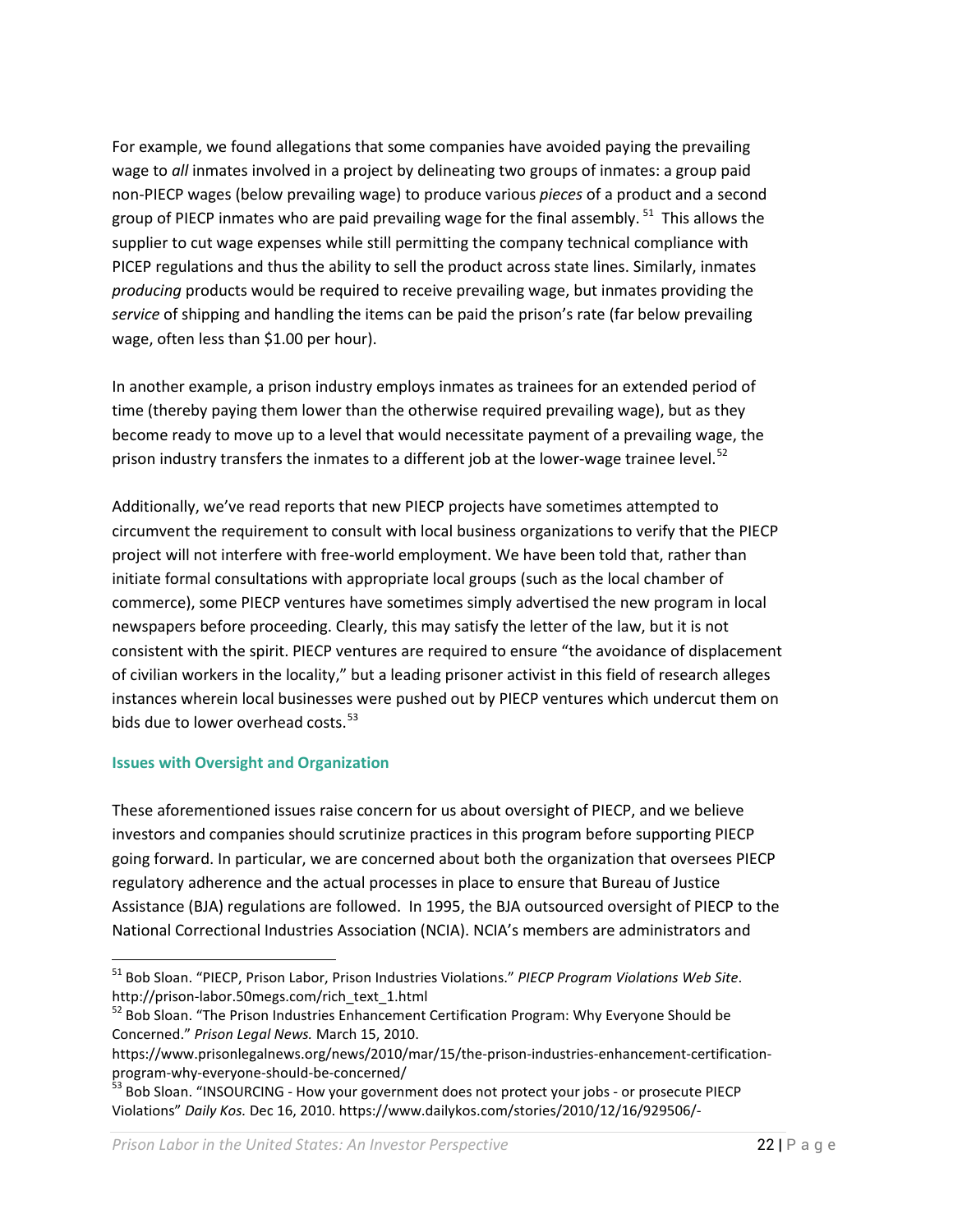employees of state prison industry programs and their PIECP private sector partners, vendors, and suppliers.<sup>[54](#page-22-0)</sup> We find this arrangement highly problematic. NCIA's board of directors has historically been comprised almost exclusively of prison industry officials; thus, the NCIA oversight group includes the very PIECP participants that it is charged with monitoring. Given the exploitation risks and the profit-enhancing incentives to lower costs further, the fact that NCIA is charged with policing its own dues-paying membership creates a clear and concerning conflict of interest.

Our research has also revealed that the actual oversight procedures for PIECP may be lackluster. According to regulations, the BJA requires that PIECP partners undergo review for compliance with the mandatory requirements prior to starting any new industry program. Additionally, annual reviews should be conducted from then on to verify that wages are appropriately paid to inmate workers, deductions from those wages are used for the purposes permitted, benefits are being provided, and local unions and competing free-world businesses are being consulted. However, due to the fact that "grant funds have been significantly reduced in recent years," onsite assessments have been dramatically reduced. The most recent reporting from NCIA indicates that in 2010 the organization performed 15 site assessments (assessing 38 active projects). While the report doesn't disclose the total number of projects that were active at that time, a third party reported that about 200 projects were active during this period.<sup>[55](#page-22-1)</sup> Among the sites that were assessed, various violations and non-compliance issues were uncovered. The NCIA worked to rectify them, but our concern lies in the apparent infrequency of these assessments and the apparent failure to assess all project sites. With limited oversight on a regular basis, we have little confidence that inmate welfare is being properly safeguarded.

Furthermore, we are concerned by the employment structure of many projects. In many cases project oversight is located at the local prison system, although it has come to our attention that *private sector partners* can be responsible for their own oversight in some instances. In one particular model of employment, "a private company owns and operates a business inside prison, and has direct control over business operations. Inmates are employed by the company."[56](#page-22-2) In this model, we see significant opportunities for mistreatment of inmates given the low level of oversight by the local correctional agency.

In all, PIECP does offer inmates limited benefits that they do not enjoy with non-PIECP prison jobs; however, investors and companies should perform rigorous due diligence to ensure that

<span id="page-22-0"></span> <sup>54</sup> *NCIA 2018 Board*. National Correctional Industries Association. Accessed March 15, 2018. http://www.nationalcia.org/wp-content/uploads/2018-Board-1.pdf<br><sup>55</sup> Bob Sloan. "INSOURCING - How your government does not protect your jobs - or prosecute PIECP

<span id="page-22-1"></span>

<span id="page-22-2"></span>Violations" *Daily Kos.* Dec 16, 2010. https://www.dailykos.com/stories/2010/12/16/929506/-<br><sup>56</sup> Barbara Auerbach. "The Prison Industries Enhancement Certification Program: A Program History." *National Correctional Industries Association.* May 4, 2012. http://www.nationalcia.org/wpcontent/uploads/PIECP-a-Program-History.pdf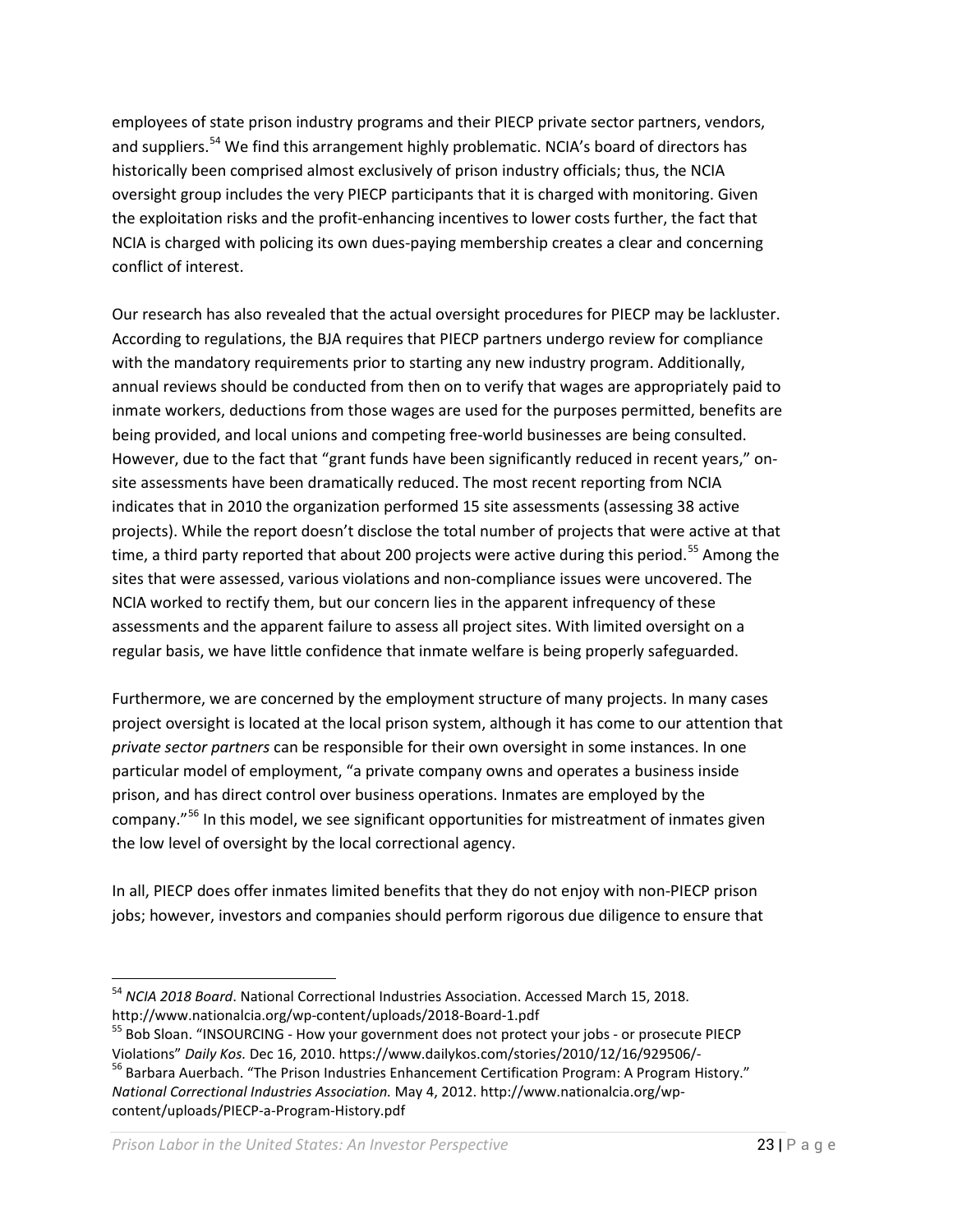the PIECP private enterprise partners are adhering to the best practices we outline later in this paper.

Companies that use suppliers and service providers are encouraged to perform a quarterly review of NCIA's disclosure documents, including the listing of its current private enterprise partners (NCIA's Quarterly Statistical Reports.)<sup>[57](#page-23-2)</sup> Unfortunately, simply reviewing NCIA's Quarterly Statistical Reports provides only minimal information about prison labor in the supply chain. Given that PIECP covers only about 5,000 working inmates, and because prison labor could appear anywhere downstream in the supply chain, PIECP reports are useful but very limited. In other words, if a publicly-traded company reviews its own suppliers and finds no crossover with the private companies listed on NCIA's Quarterly Statistical Reports, it is still quite possible that inmates are providing labor for other suppliers in the company's supply chain.

# <span id="page-23-0"></span>**Federal and State Prisons Outside PIECP**

#### <span id="page-23-1"></span>**State Prisons:**

Nearly all states have "correctional industries" of some kind. Each state has its own regulations that dictate what people or entities can buy prisoner-made products. In many states, sale of inmate-made products is limited to state, federal, and local government agencies, nonprofit organizations such as state universities and religious organizations, and other state-funded agencies. In many states, certain agencies are *required* to buy a variety of products from the state correctional agency, even to the apparent detriment of at least one local business.<sup>[58](#page-23-3)</sup> While some correctional industries clearly acknowledge state laws prohibiting sale of prisoner-made goods outside these categories, it is unclear whether these restrictions apply to agricultural products and services. Further analysis of the actual laws in each state would be necessary to clarify the answer to this question.

Many states explicitly allow private enterprise partnerships or customers. In our state-by-state analysis, we have identified at least 22 prison labor programs (21 states plus the federal UNICOR program) that we believe explicitly allow prisoners to produce goods for private companies through the local correction industry outside PIECP. The details of those partnerships are, in general, not disclosed to the public. While the vast majority of correctional industries offer product catalogues on their websites, and some even offer publicly available annual reports, very few offer explicit connections to named private company customers or partners.

<span id="page-23-2"></span> <sup>57</sup> Access the Quarterly Statistical Reports on the NCIA website here: http://www.nationalcia.org/piecp-2/quarterly-statistical-reports<br><sup>58</sup> Mike Wiser. "Iowa's Prison Industries & the open market." *The Gazette.* March 17, 2014

<span id="page-23-3"></span>http://www.thegazette.com/2014/03/17/iowas-prison-industries-the-open-market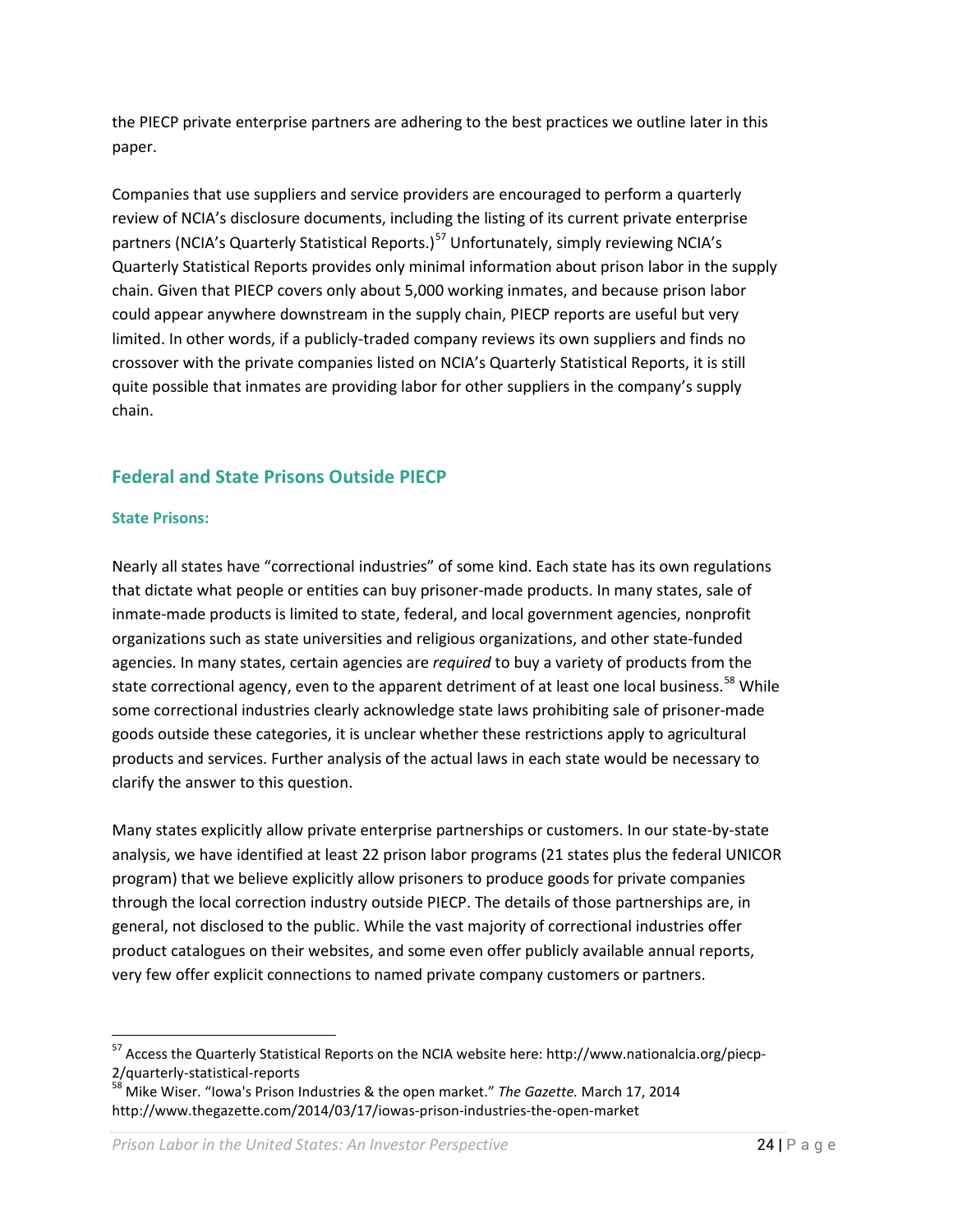With 2.2 million (or more) inmates in the federal and state prison systems and no centralized department overseeing state prison labor, state prison industries offer the largest volume of inmates for product production while also offering very little oversight or disclosure on what inmates are making and whether these products enter the open market. It is nearly impossible to determine how many inmates in state prisons are producing products for resale by private sector companies.

Just as with PIECP, we have various concerns about state correctional industries. Some reports from ex-inmates indicate that certain prison facilities transport inmates to and from work for an hour or more each way, and they often subject inmates to inhumane work conditions.<sup>[59](#page-24-1)</sup> In many states, able-bodied inmates are required to work; in at least two states, correctional industry jobs are unpaid<sup>[60](#page-24-2)</sup>; and, in some instances, inmates who refuse to work are punished by lengthened sentences or stints in solitary confinement.<sup>[61](#page-24-3)</sup> Many states publicly declare that they have very few private enterprise partners or customers, but some of the products made and sold raise questions about who the customers are or whether state laws are being obeyed. We are concerned that some of these correctional industries may be circumventing regulations in order to sell to private companies for greater profit. For example, one allegation we discovered noted that companies producing items by prison labor can get around the interstate commerce restriction by simply selling their products to another company that has a distribution center in their home state.<sup>[62](#page-24-4)</sup> After the sale to its distribution center within the state, the purchasing company can then proceed to move the product around the country.

Laws surrounding prison labor are complex, and it is this lack of clarity that necessitates action by companies sourcing products or services from suppliers. Only an audit of suppliers can uncover and clarify all the instances of prison labor in a company's supply chain and determine whether those suppliers are following state and federal regulations properly. Companies that find prison labor in their supply chain should endeavor (at a bare minimum) to ensure that the work is *paid* and *voluntary.*

#### <span id="page-24-0"></span>**Federal Prisons:**

In Federal prisons, all able-bodied inmates are required to work during their incarceration, either for prison benefit (such as cleaning, cooking, maintenance) or for private sector partners. Federal Prison Industries functions under the trade name "UNICOR." Given that the federal PIE

<span id="page-24-1"></span> <sup>59</sup> Victoria Law. "Martori Farms: Abusive Conditions at a Key Wal-Mart Supplier." *TruthOut.* June 24, 2011. www.truth-out.org/index.php?option=com\_k2&view=item&id=1808:martori-farms-abusive-conditionsat-a-key-walmart-supplier<br><sup>60</sup> "State and federal prison wage policies and sourcing information." *Prison Policy Initiative.* 

<span id="page-24-2"></span>www.prisonpolicy.org/reports/wage\_policies.html

<span id="page-24-4"></span><span id="page-24-3"></span><sup>61</sup> Kanyakrit Vongkiatkajorn. "Inmates Are Kicking Off a Nationwide Prison Strike Today." *Mother Jones.* September 6, 2016. www.motherjones.com/politics/2016/09/national-prison-strike-inmates/<br><sup>62</sup> Sloan. Bob. Personal interview. 17 February 2017.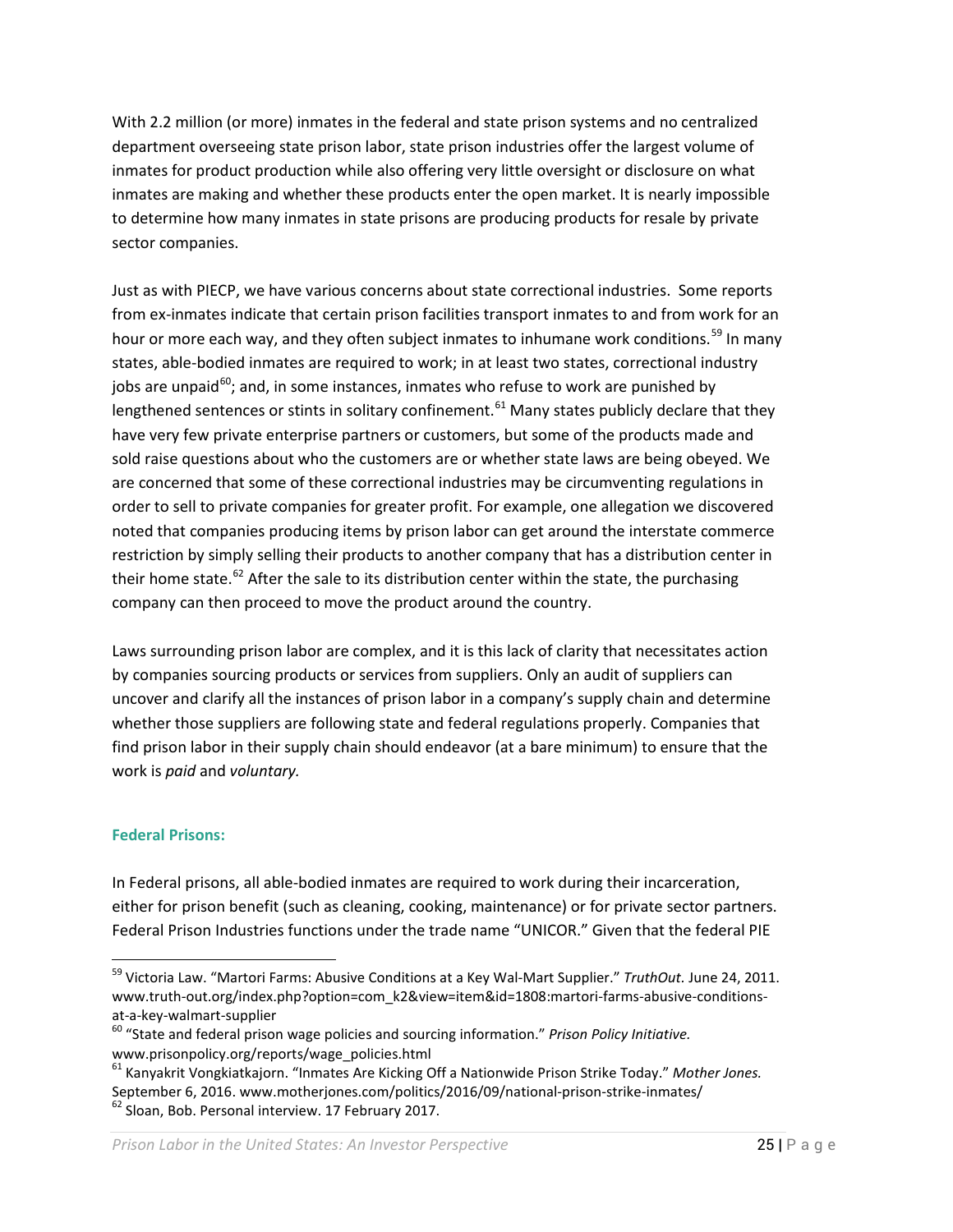program employs less than 100 inmates generally, the vast majority of inmates working for federal prison industries are working outside PIECP restrictions.

UNICOR inmates manufacture a wide variety of products, including apparel, awards, linens, and office furniture, and provide many services, including distribution, 3D modeling, and call centers. The majority of the products are sold to dozens of other federal and state agencies (such as other prisons, the postal service, the department of agriculture, and even the Smithsonian Institution), but we have seen reports of certain items being sold to private sector companies, such as solar panels produced for SolarCity.<sup>[63](#page-25-0)</sup> Alternatively, it is possible that products are sold to other government agencies and are then resold to private sector companies or even other national governments. Multiple news reports have indicated that prisoners have built military products such as anti-tank missile components, body armor, and land mine sweepers that are sold to defense contractors or foreign governments.<sup>[64](#page-25-1)</sup>

<span id="page-25-0"></span> <sup>63</sup> Nichola Groom. "Prison labor helps U.S. solar company manufacture at home." *Reuters*. June 10, 2015, https://www.reuters.com/article/solar-prison-suniva/insight-prison-labor-helps-u-s-solar-companymanufacture-at-home-idUSL1N0YP17Y20150610<br><sup>64</sup> Noah Shachtman. "Prisoners Help Build Patriot Missiles." *Wired.* March 8, 2011.

<span id="page-25-1"></span>https://www.wired.com/2011/03/prisoners-help-build-patriot-missiles/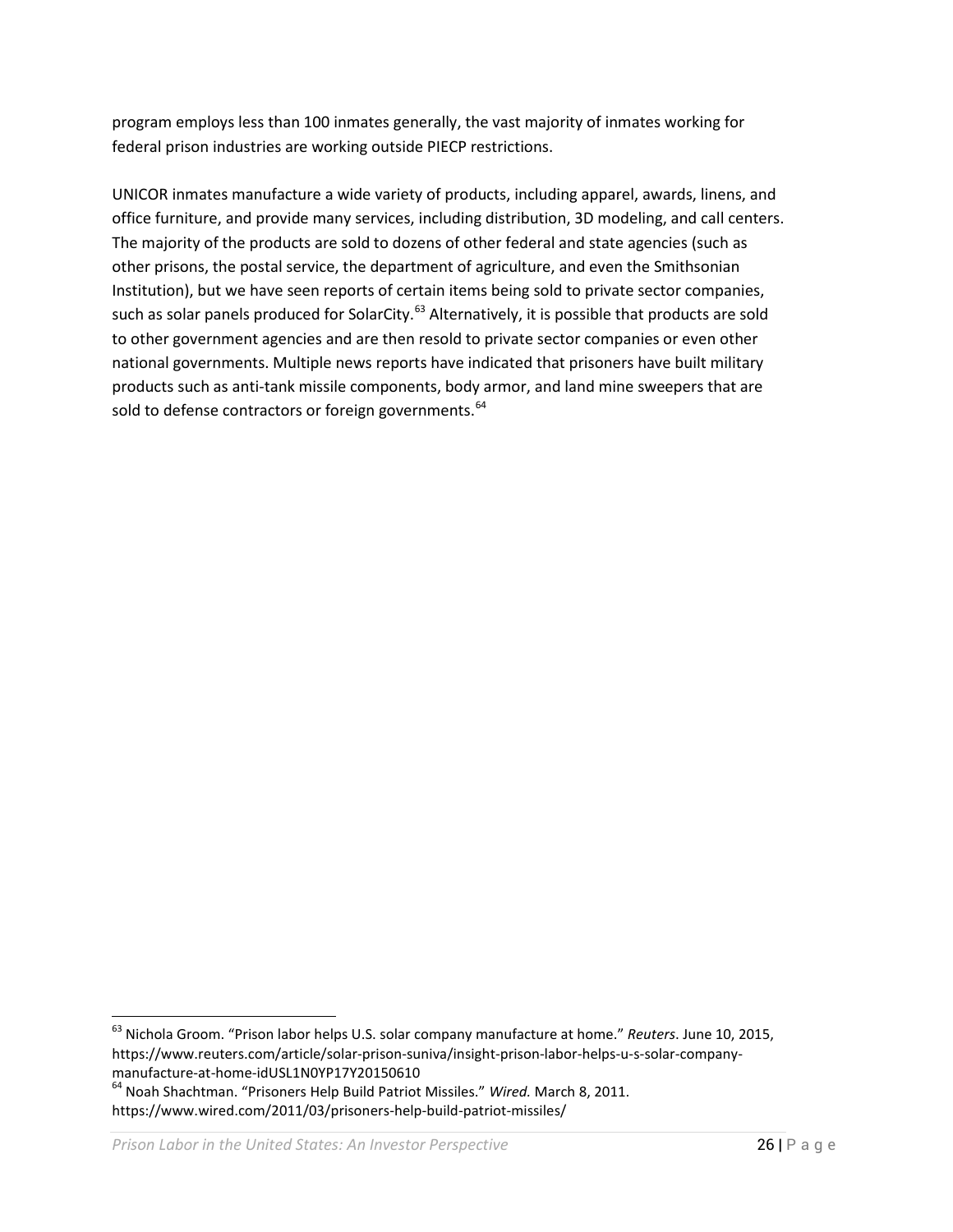#### **Examples of Inmate-Made Products**

<span id="page-26-0"></span>The list of prisoner-made goods that we have uncovered is both staggering and very likely incomplete. Inmates in the U.S. are involved in sectors ranging from agriculture to defense contracting, from simple electrical wiring to solar panels. A partial list of goods and services we suspect (or have confirmed) have been made or provided by inmates and sold in the United States are:

- Vidalia onions from Georgia
- Watermelon from Arizona (using Colorado inmates)
- Idaho potatoes
- Washington state apples
- Processed foods
- Furniture such as desks, office chairs, dorm beds
- Solar panels
- Clothing and footwear
- Eyeglass lenses
- Cleaning supplies
- Dental laboratory products
- Industrial materials, packaging, wiring, IT materials
- Lumber
- Tire re-treading and vehicle painting
- Construction safety clothing
- Fences, park benches and tables, and outdoor park signage and trash cans
- Printing, mailing, and digital imaging services
- Latex balloons
- Call center services

Very few companies are explicit about their partnerships with prison industries, but our research has revealed several clear connections as well as many potential connections to major corporations and retail customers. We list some examples on the following pages and discuss strategies that companies and shareholders can pursue in order to find and assess prison labor in the supply chain.

#### <span id="page-26-1"></span>**PIECP Products and Private Enterprise Partners**

To start, the National Corrections Industry Association (NCIA) has a publicly available listing of its Corporate Members.<sup>[65](#page-26-2)</sup> On the next page is a screenshot (Figure 1) of just the beginning of this long list. Although the relationships between these companies and the NCIA are not disclosed, we assume there is a mutually beneficial relationship between each company and prison labor. Some companies may benefit directly by hiring inmates to make products or provide services (or hiring subcontractors who do so), others may be providing supplies *to* prison labor industries for inmates to use to create products, and others on this list appear to be companies dedicated solely to providing products to prisons themselves (officer clothing and weapons, inmate bedding, inmate recreational materials, etc.). Another example is Correctional Technology Representatives, "a professional services organization dedicated to

<span id="page-26-2"></span> <sup>65</sup> "NCIA Corporate Members." National Correctional Industries Association. http://www.nationalcia.org/resources/ncia-corporate-members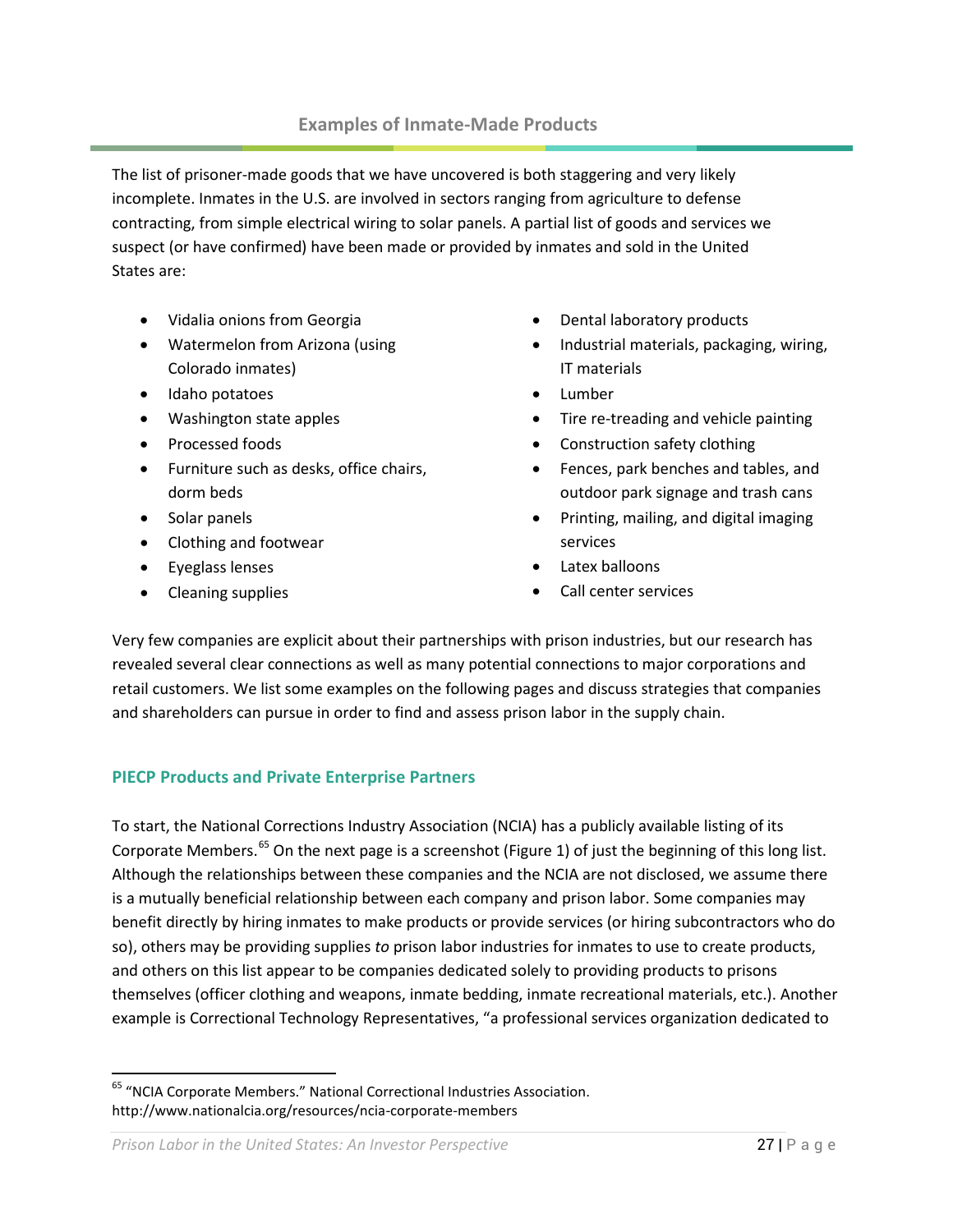providing clients a turnkey approach for introducing products into the correctional industries model to promote reduced recidivism through manufacturing of highly efficient technologies."

Certain recognizable company names appear on this list, including: **3M** (manufacturer of a variety of consumer and industrial supplies), **Dauphin** (producer of office furniture), **Avery Dennison** (best known for its adhesive labels and packaging), **Burlington Industries** (owner of Burlington Coat Factory), and **"JIFFY" Foodservice** (which makes baking mixes such as corn bread or blueberry muffins). What we are unable to know from this listing without further disclosure by the companies is the nature of the relationship with prison industries. Are inmates making desk chairs for Dauphin to sell to retail customers? Is JIFFY Foodservice providing mixes *to* the prison for inmate consumption, or are inmates producing products that JIFFY is reselling? Are inmates producing coats or other products for sale in Burlington Coat Factory stores, or is there another reason Burlington is an NCIA member? It has been well-documented<sup>[66](#page-27-0)</sup> recently that 3M may be connected to products made by inmates in Chinese prisons, but anecdotal stories we've been told allege that 3M may also be connected to domestic prisons.

| <b>Member Class</b>                                                                                               | <b>ORGANIZATION</b>                             | <b>PHONE</b>             |  |
|-------------------------------------------------------------------------------------------------------------------|-------------------------------------------------|--------------------------|--|
| Corporate Plus Members: The highest level of NCIA's membership for all<br>companies and commercial organizations. |                                                 |                          |  |
| PLUS                                                                                                              | 3M                                              | 651-737-7696             |  |
| <b>PLUS</b>                                                                                                       | A.C. Furniture Co. Inc.                         | 276-650-3356             |  |
| <b>PLUS</b>                                                                                                       | Avalon Eyewear Inc                              | 201-784-3377<br>x1206    |  |
| <b>PLUS</b><br>Green<br>Secolar                                                                                   | <b>BHC</b>                                      | 317-923-3211             |  |
| <b>PLUS</b>                                                                                                       | Braun, Inc.                                     | 315-475-3123             |  |
| PLUS<br>Green<br>Suppler                                                                                          | <b>Burch</b>                                    | 616-698-2800             |  |
| <b>PLUS</b>                                                                                                       | <b>CAPRI Optics/Welling Eyewear</b>             | 800-221-3544             |  |
| PLUS                                                                                                              | Chestnut Ridge Foam, Inc.                       | 724-537-9000 ext.<br>265 |  |
| <b>PLUS</b>                                                                                                       | Dauphin                                         | 800-631-1186             |  |
| PLUS                                                                                                              | Henderson Sewing Machine Co., Inc. 800-824-5113 |                          |  |
| PLUS                                                                                                              | Indiana Chair Frame                             | 336-622-0121             |  |
| <b>PLUS</b>                                                                                                       | Intellectual Technology, INC.                   | 260 459-8800             |  |
| <b>PLUS</b>                                                                                                       | Interstate Narrow Fabrics, Inc.                 | 336-578-1037             |  |
| <b>PLUS</b><br>Green<br>Supplier                                                                                  | J Tech Sales, L.L.C                             | 561-995-0070             |  |
| PLUS<br>Green<br>Supplier                                                                                         | John R. Wald Company                            | 814-643-3908             |  |
| <b>PLUS</b>                                                                                                       | Jupiter Aluminum Corporation                    | 219-933-2712             |  |

There are numerous companies whose relationships to prison labor are unclear, such as an industrial shredding company<sup>[67](#page-27-1)</sup>; a company that creates various webbed textiles including shoelaces<sup>[68](#page-27-2)</sup> (and whose

<span id="page-27-0"></span> <sup>66</sup> "H&M, C&A, 3M investigate China prison labor report." *Reuters.* Feb 21, 2018.

https://www.reuters.com/article/us-china-prison/hm-ca-3m-investigate-china-prison-labor-reportidUSKCN1G51NF

<span id="page-27-1"></span> $67$  Industrial Shredders: http://www.industrialshredders.com/<br> $68$  Hickory Brands: https://hickorybrands.com/

<span id="page-27-2"></span>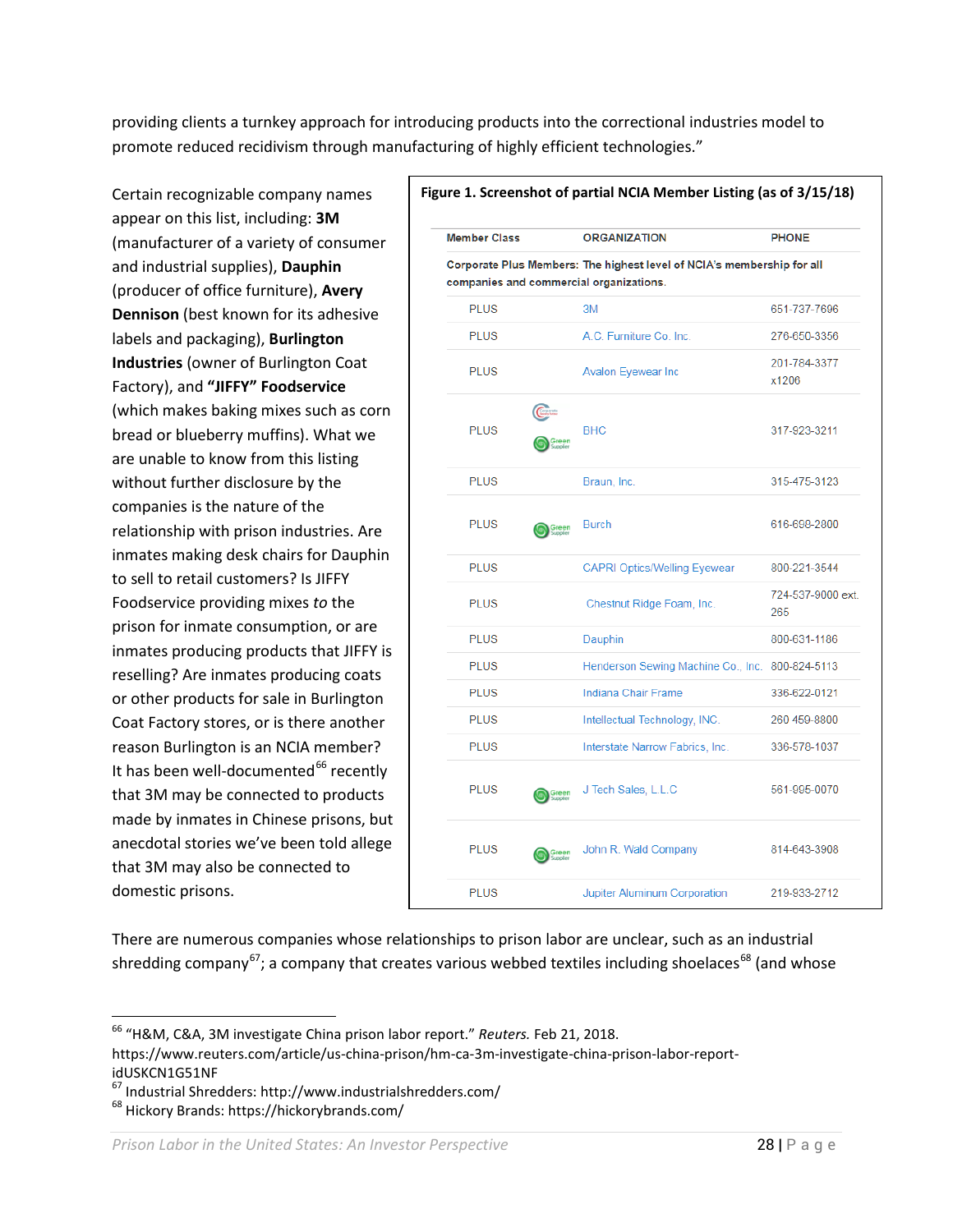website advertises a connection to athletic shoe company New Balance); a furniture company<sup>[69](#page-28-1)</sup> that appears to sell trendy items that probably wouldn't show up in a prison itself (raising questions as to who is buying these products and the exact nature of the prison industry relationship); and a variety of fabrics wholesalers that are most likely providing materials to prison industries for product manufacture.

We also note that several eyeglasses retailers are listed as members, and those retailers' websites indicate that they sell major name brand eyeglasses. Given that correctional industry websites often advertise inmate labor for eyeglass lenses, it is possible that inmates are making lenses that are being sold to these eyeglass retailers who are then selling completed glasses to customers. However, without more disclosure and explanation, shareholders and customers cannot discern whether these eyeglass retailers are connected to NCIA for the purposes of providing eyeglasses to inmates or whether they are outsourcing the creation of lenses to prison industries, thereby connecting these high-end eyeglass frames to inmate-made lenses. We do know that PRIDE Enterprises, the Florida prison industry system, manufactures eyeglasses through PIECP; and we know that in several other states prison industries manufacture eyeglasses or lenses, although those products should theoretically remain in the state as they are made outside PIECP.

Moving away from the NCIA membership listing, through our research we also identified several other connections between known product or component manufacturers and suppliers that appear to sell to major brand names. For example, inmates in Arkansas manufacture cable assemblies and wiring harnesses for SemahTronix<sup>[70](#page-28-2)</sup>, a supplier that uses inmate labor through PIECP and advertises on its website that it sells to GE and Philips as well as to a several other electronics manufacturers.

As noted earlier in this paper, corporations that buy products from suppliers can search for these connections in order to identify prison labor in the supply chain. NCIA publishes several quarterly statistical reports<sup>[71](#page-28-3)</sup>, including a quarterly Certification and Cost Accounting Center Listing. The companies on these listings are generally small to mid-size suppliers and can include everything from actual product manufacturing to manufacturing the packaging materials or a component for a product. However, we must remember that these statistical reports only cover a small fraction of inmates and arguably do not cover the most vulnerable inmates given that there is a minimal level of uniform oversight for PIECP private company partnerships.

#### <span id="page-28-0"></span>**Generic Products in the State Prison Industries**

State prison industries outside PIECP are much more difficult to trace through the supply chain. By examining state prison industry websites and annual reports, we have been able to document a variety of *types* of products made by inmates and a few brand name linkages, but connecting those products

<span id="page-28-3"></span><span id="page-28-2"></span>

<span id="page-28-1"></span><sup>&</sup>lt;sup>69</sup> AC Furniture: https://acfurniture.com/showcase.php<br><sup>70</sup> SemahTronix: https://www.semahtronix.com/<br><sup>71</sup> Access the Quarterly Statistical Reports on the NCIA website here: http://www.nationalcia.org/piecp-2/quarterly-statistical-reports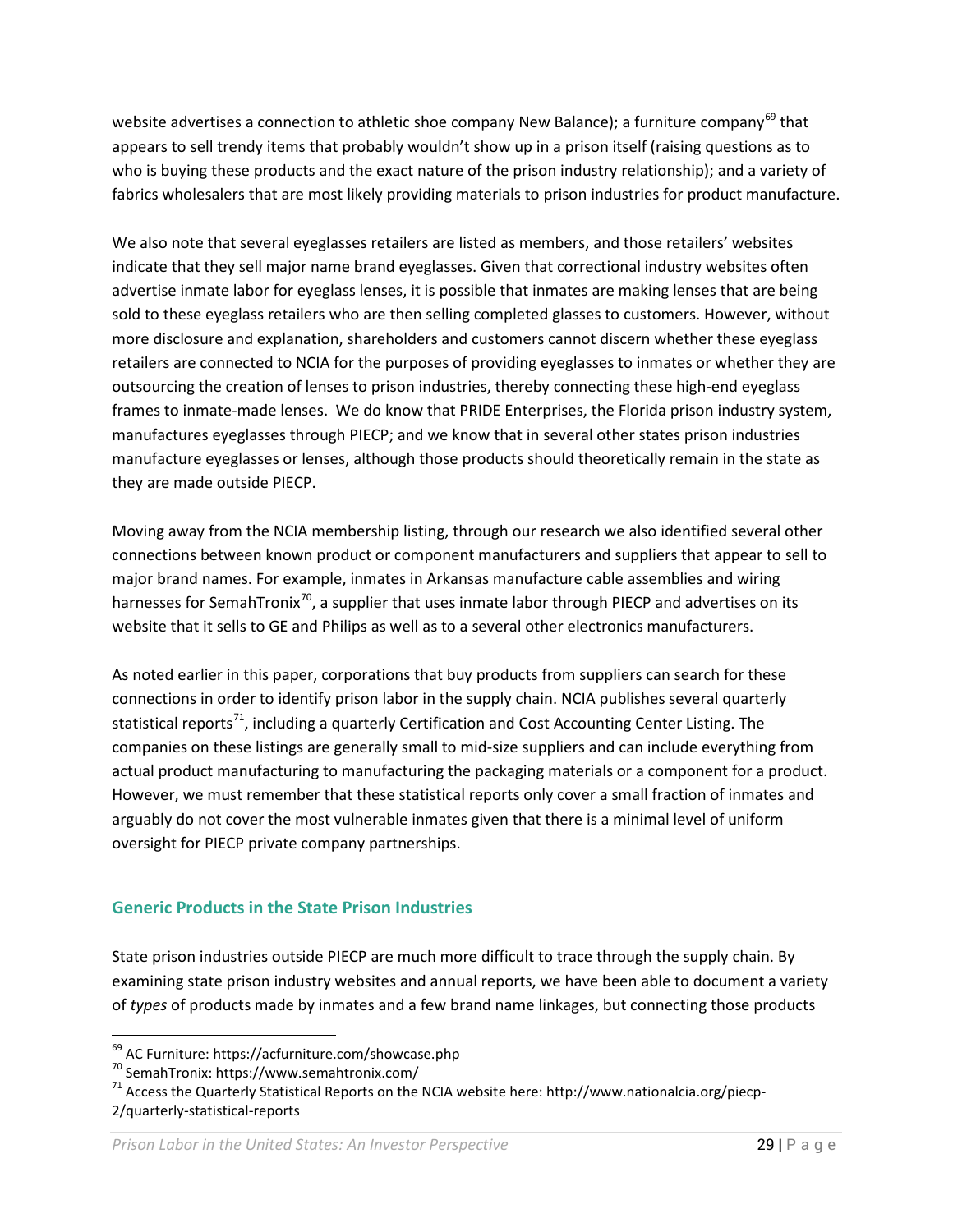with brand names *en masse* is the most significant challenge. While many of the products manufactured in prisons are clearly geared toward sale to other prisons and state-funded agencies like parks and recreations departments (benches, grills, and other outdoor products) and state universities (dorm and classroom furniture), there are many products that do not appear to be marketed toward nonprofits or state agencies. Only a complete audit of suppliers from raw ingredient sourcing to customer hands will allow us to know how many of these prisoner-made products are actually in the supply chain. The list of non-agricultural products and services inmates produce outside PIECP is too extensive to be contained within this paper, but several examples are listed below:

- Colorado participate in a variety of services and create various products that appear to be marketed to private customers, including televisions, motorcycles, sheep housing, cow and goat husbandry and dairy products, produce farming, fish farming and processing, honey production, lobster farming, orchard fruits, partridge hatching and pheasant farming, ranching, ultra-high pasteurization, vineyard cultivation, canoes, water buffalo dairy and processing, and white bison housing.
- Kentucky Correctional Industries manufactures many items that may potentially enter the open market under generic branding, such as: janitorial supplies, dorm furniture, classroom furniture, metal lockers, office desks, desk chairs, lounge seating, wooden outdoor chairs (adirondack chairs and picnic tables), garment printing, reclaimed wood for flooring/walls/furniture, braille services, print shop, and even coupon printing.
- Maine Department of Corrections Industries sells inmate-made bird feeders and houses, wooden kids' furniture and toys, wooden kitchen items (cutting boards, napkin holders, towel holders, candy dishes), games, ship models, a variety of wooden house furniture, jewelry boxes, leather goods, paintings, lamps, clocks, and wood carvings.

# <span id="page-29-0"></span>**Agriculture and Recent Political Changes**

While prison labor has been an aspect of the U.S. penal system for hundreds of years, recent political events have made it clear that agriculture relies on prison labor. Recent "immigration reform" efforts have precipitated a shortage of available labor for physically demanding jobs such as harvesting crops. Farmers have reported an inability to hire enough local willing laborers, and migrant workers have faced obstacles entering the U.S. safely due to an increasingly unfriendly political atmosphere.<sup>[72](#page-29-1)</sup> This labor shortage caused losses of hundreds of millions of dollars in crops that rotted in the fields.<sup>[73](#page-29-2)</sup> In response to this reduction in numbers of willing civilians for "backbreaking" labor in crop harvesting, several state

<span id="page-29-1"></span> <sup>72</sup> Chad Mills. "Some migrant workers could vanish with new Ga. immigration law." May 28, 2011 *WRDW.*  http://www.wrdw.com/home/headlines/122785519.html

<span id="page-29-2"></span><sup>73</sup> Benjamin Powell. "The Law Of Unintended Consequences: Georgia's Immigration Law Backfires." *Forbes.* May 17, 2012. https://www.forbes.com/sites/realspin/2012/05/17/the-law-of-unintended-consequences-georgiasimmigration-law-backfires/#7b98f73b492a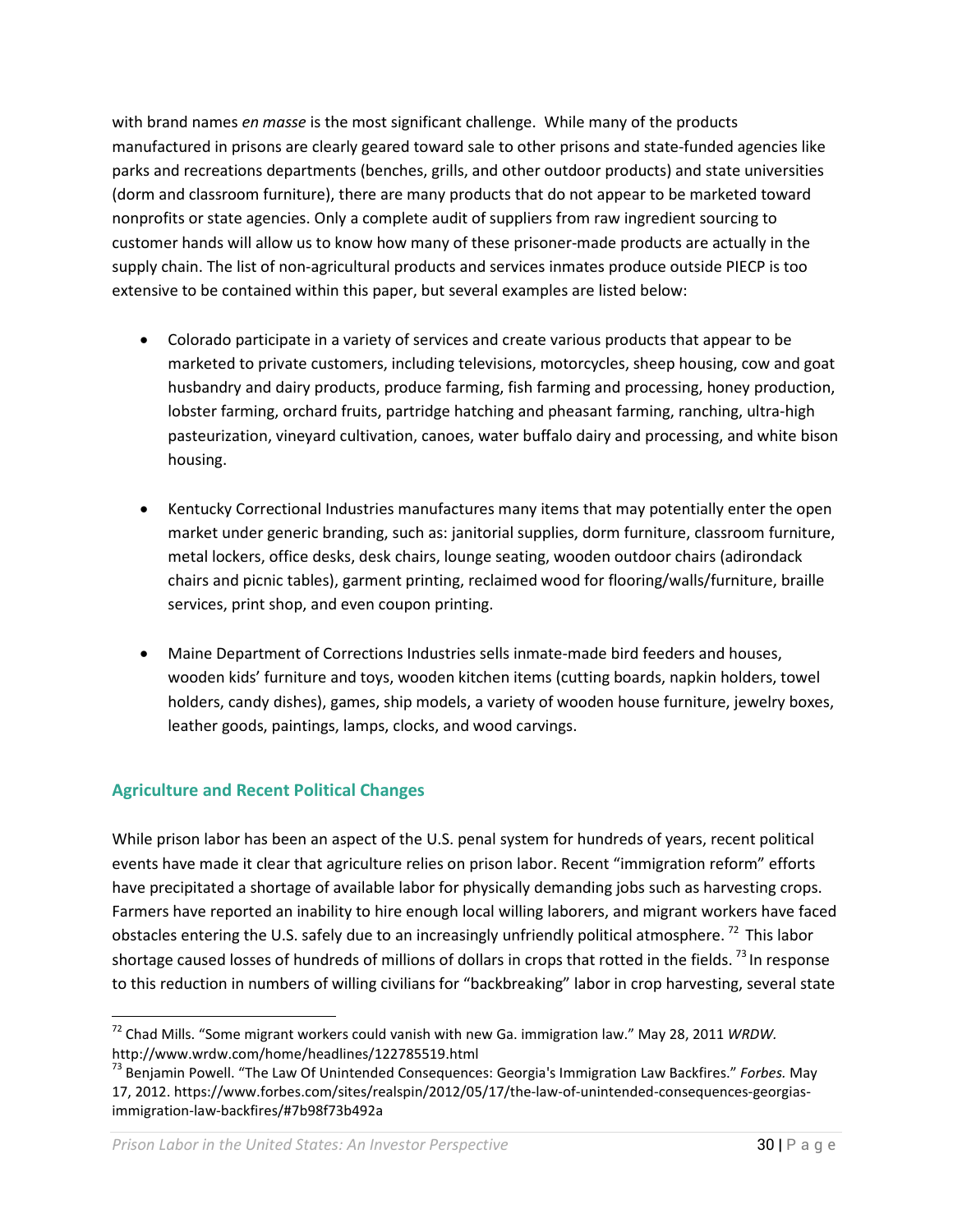governments have turned to prisons to provide a workforce to the agricultural sector.<sup>[74](#page-30-0),[75](#page-30-1)</sup> Because of the agricultural products exemption and now with labor shortages, the agricultural segment is particularly rife with incidents of prison labor. Below, we list just a few examples:

- Martori Farms, a producer of fresh produce in the southwestern U.S., is widely reported as a long-time major supplier to Wal-Mart.<sup>[76](#page-30-2)</sup> Given that agricultural products are exempt from the Ashurst–Sumners Act, we can assume that these products are being sold to customers outside the state in which they were produced. We have also found references by Martori Farms itself indicating that the company's Kandy Melons have been sold in Costco Wholesale's stores.
- Colorado Correctional Industries farms tilapia and produces goat milk for suppliers that sold to Whole Foods until late 2015.<sup>[77](#page-30-3)</sup> Records from 2015 do not indicate that tilapia was produced under the PIE program, and given that Whole Foods resells its products to customers (and likely out of state), we can extrapolate that fish are categorized as agricultural goods as well.
- Louisiana Prison Enterprises raises cattle and flight birds at various state prisons as well as a variety of crops at the Louisiana State Penitentiary (commonly referred to as Angola). While the Prison Enterprises website states that only tax-supported and non-profit agencies are qualified to purchase from Prison Enterprises, these products are sold on the open market. While it is not stated clearly, we assume these items are considered agricultural products and therefore exempt from interstate commerce restrictions of the Ashurst–Sumners Act of 1935.

<span id="page-30-0"></span> <sup>74</sup> Keegan Hamilton Thu. "Hard Labor: Prison Inmates Are Picking Washington Apples." *Seattle News.* Nov 3, 2011.

<span id="page-30-1"></span><sup>&</sup>lt;sup>75</sup> Nicole Hill. "US farmers using prison labor." *The Christian Science Monitor*. August 22, 2007. www.csmonitor.com/2007/0822/p14s02-wmgn.html<br><sup>76</sup> Al Norman. "'I Ain't Gonna Work On Martori's Farm No More'" *Huffington Post.* June 29, 2011.

<span id="page-30-2"></span>

<span id="page-30-3"></span>

https://www.huffingtonpost.com/al-norman/i-aint-gonna-work-on-mart\_b\_886596.html <sup>77</sup> Allison Aubrey. "Whole Foods Says It Will Stop Selling Foods Made With Prison Labor." *NPR The Salt.* September 30, 2015. https://www.npr.org/sections/thesalt/2015/09/30/444797169/whole-foods-says-it-will-stop-sellingfoods-made-by-prisoners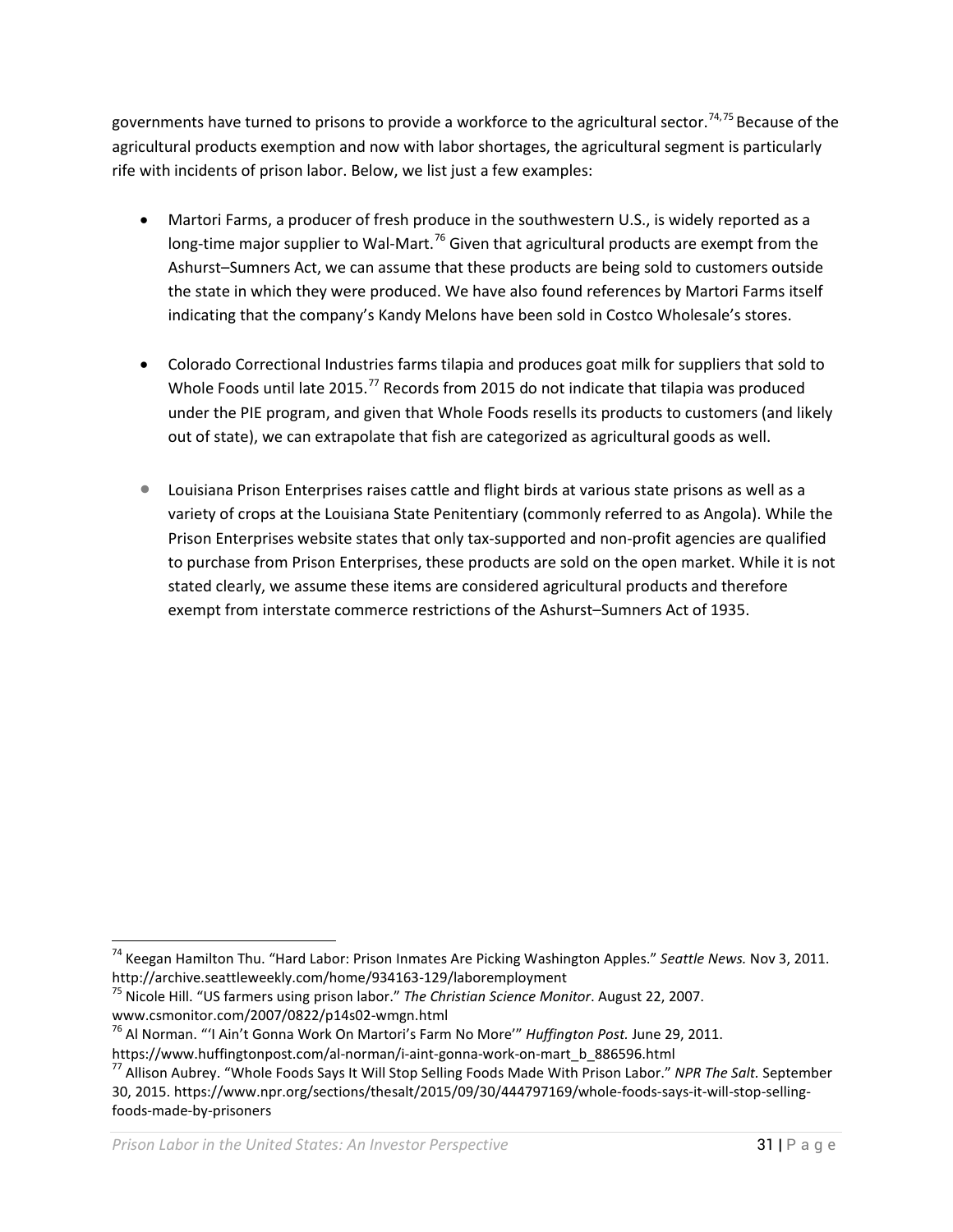<span id="page-31-0"></span>We believe that all corporations that source products or services from suppliers should enact three phases of "best practices" related to prison labor in the supply chain:

**First,** companies should adopt a **Prison Labor Policy** stating that the company will:

- Routinely and thoroughly audit all suppliers and service providers in the company's supply chain to identify and track incidences of prison labor;
- Engage all suppliers and service providers in the supply chain to identify the conditions of inmate laborers such as wages paid, actual wages enjoyed, post-release support programs (such as job matching), and health and safety of workers in the programs;
- Insist on certain minimum requirements such as payment of minimum wage, voluntary status of labor, assurances against free-world business displacement, and creation of programs which would match near-parole inmates with jobs that match their skills gained in the prison labor program.

**Second**, the sourcing company should perform an audit of all supplier companies in the supply chain, from the highest level supplier down to raw ingredients production. We recommend that corporations use NCIA's quarterly Certification Listing Reports as a starting point, but this audit will likely take the form of surveying all suppliers to identify the source(s) of labor. Any identification of prison labor, no matter how minor, should be pursued further (see below).

**Third**, after identifying instances of prison labor in the company's supply chain, it is the responsibility of the company to both identify the status of various risks at each prison labor program and to insist upon a variety of changes in each prison labor program. In engaging with suppliers, we recommend that companies: a) first request information related to all issue areas and preferred practices listed below in order to determine levels of adherence; and b) insist upon changes that would bring suppliers into adherence with the preferred practices below.

# <span id="page-31-1"></span>**Preferred Practices:**

#### <span id="page-31-2"></span>For non-PIECP programs (federal and state):

- 1. Require federal or state minimum wage (whichever is higher) for all inmates working on production/manufacture/harvesting at all points during the process, including those producing agricultural products. Ensure that no inmates are uncompensated, regardless of what point in the process the inmate participated in the production/service.
- 2. Require the supplier to put in place a job-matching program for inmates upon release.
- 3. Ensure that inmates have access to training programs in their prison to assist the inmates in understanding logistics such as job applications, résumé writing, interview skills, and navigating social mores of being an ex-convict attempting to re-enter the workforce.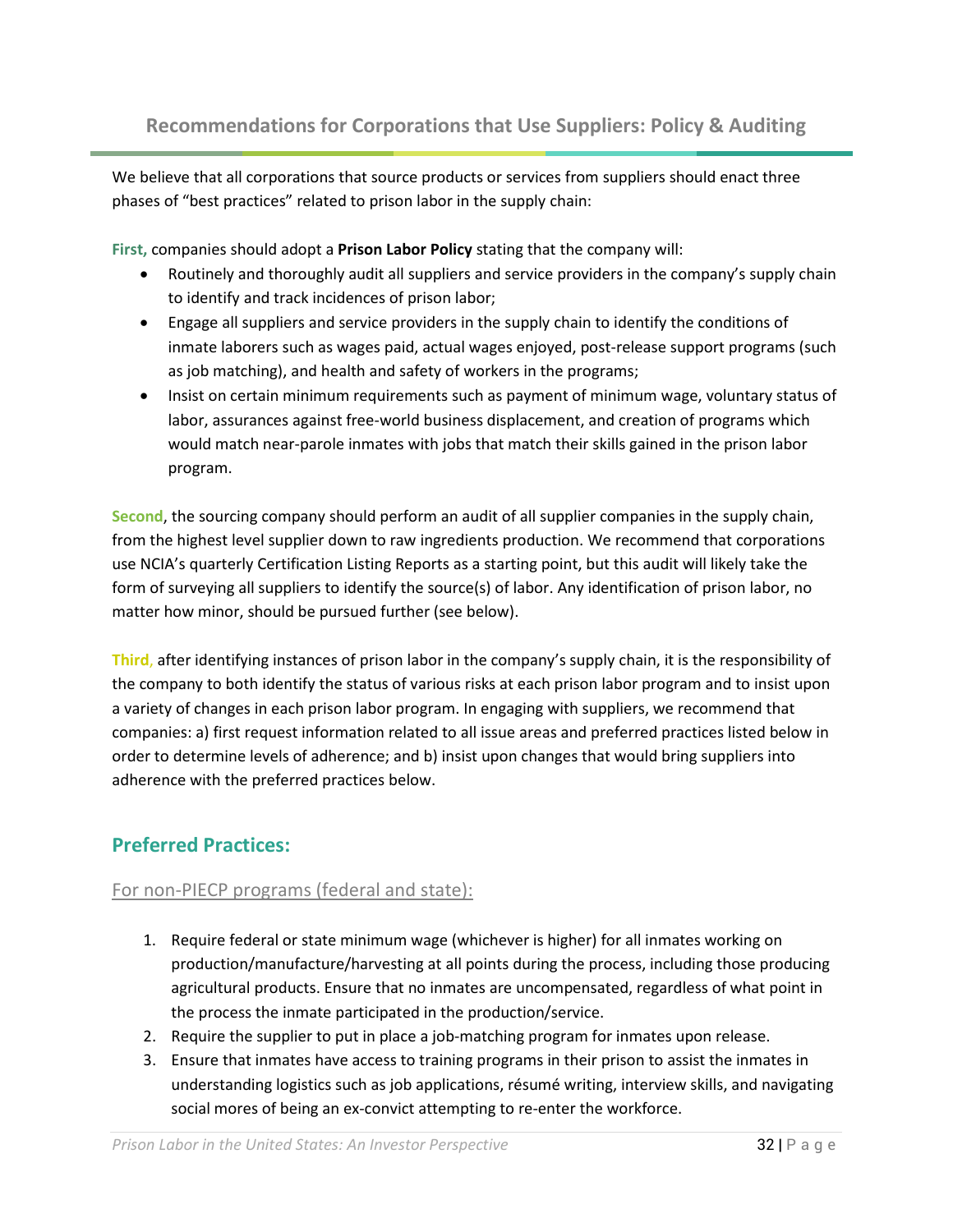- 4. Require that labor is voluntary; insist that only inmates who volunteer for the labor program work on the company's product or service; and require documentation of this fact.
- 5. Require third-party oversight of the project to ensure the health and safety of inmates.
- 6. Request explicit documentation illustrating dialogue with local businesses to ensure the prison industry will not displace local business.
- 7. Request verification that the company has not sought or found loopholes allowing it to sell across state lines (outside of PIECP).
- 8. Require written documentation of the supplier's process for ensuring that *intermediary buyers* will not resell products across state lines and that those buyers are not distribution centers that intend to sell across state lines.
- 9. Require regular verification in writing that these minimum standards have been met.

#### <span id="page-32-0"></span>For PIECP:

- 1. Require that suppliers use the "customer" or "manpower" models of PIECP, ensuring that the private sector partner (the supplier) is subject to oversight by a Cost Accounting Center (CAC) staffed by local prison administrative officials.<sup>[78](#page-32-1)</sup>
- 2. Require documentation that the PIECP industry was initially certified and has been continually renewed since inception, including both the original certification and any recertification if the industry program changed significantly after inception.
- 3. Request and retain photocopies of those review documents and inquire as to whether the supplier has at any time been in violation of any PIECP regulations.
- 4. Request explicit documentation illustrating dialogue with local businesses to ensure the prison industry will not displace local business.
- 5. Require written documentation that each part of the PIECP project from inception to final market sale is completed by PIECP inmates. If any inmates related to the project are outside PIECP, require information on those non-PIECP inmates (such as wages paid, volunteer status, weekly hours worked during the project timeframe, etc.). Also seek explanation as to why only certain portions of the project are completed by PIECP inmates.

<span id="page-32-1"></span> $^{78}$  For PIECP, the BJA identifies "certificate holders," and those certificate holders then designate "Cost Accounting Centers" (CACs) – the business partners in PIECP projects. There are 2-3 employment models depending upon the state or program:

<sup>1.</sup> Customer model: "the private sector business is engaged in a CAC enterprise only to the extent that it purchases all or a significant portion of the output of a prison-based business owned and operated by a governmental entity" ;

<sup>2.</sup> Manpower model: "the private sector business will pay a pre-determined fee covering labor, overhead, and profit to the prison industry"; and

<sup>3.</sup> Employer model: "the private sector business owns and operates the CAC by controlling the hiring, firing, training, supervision, and payment of the inmate work force."

This last model concerns us: in the employer model, "the correctional agency assumes no major role in industry operations, does not direct production, and exercises minimum control over inmate labor performance." In the "employer model," we see significant opportunities for mistreatment of inmates given the low level of oversight by the local correctional agency. We can assume that the customer and manpower models offer a heightened level of oversight given that prison officials are in charge of most or all details of inmate pay, treatment, and reporting.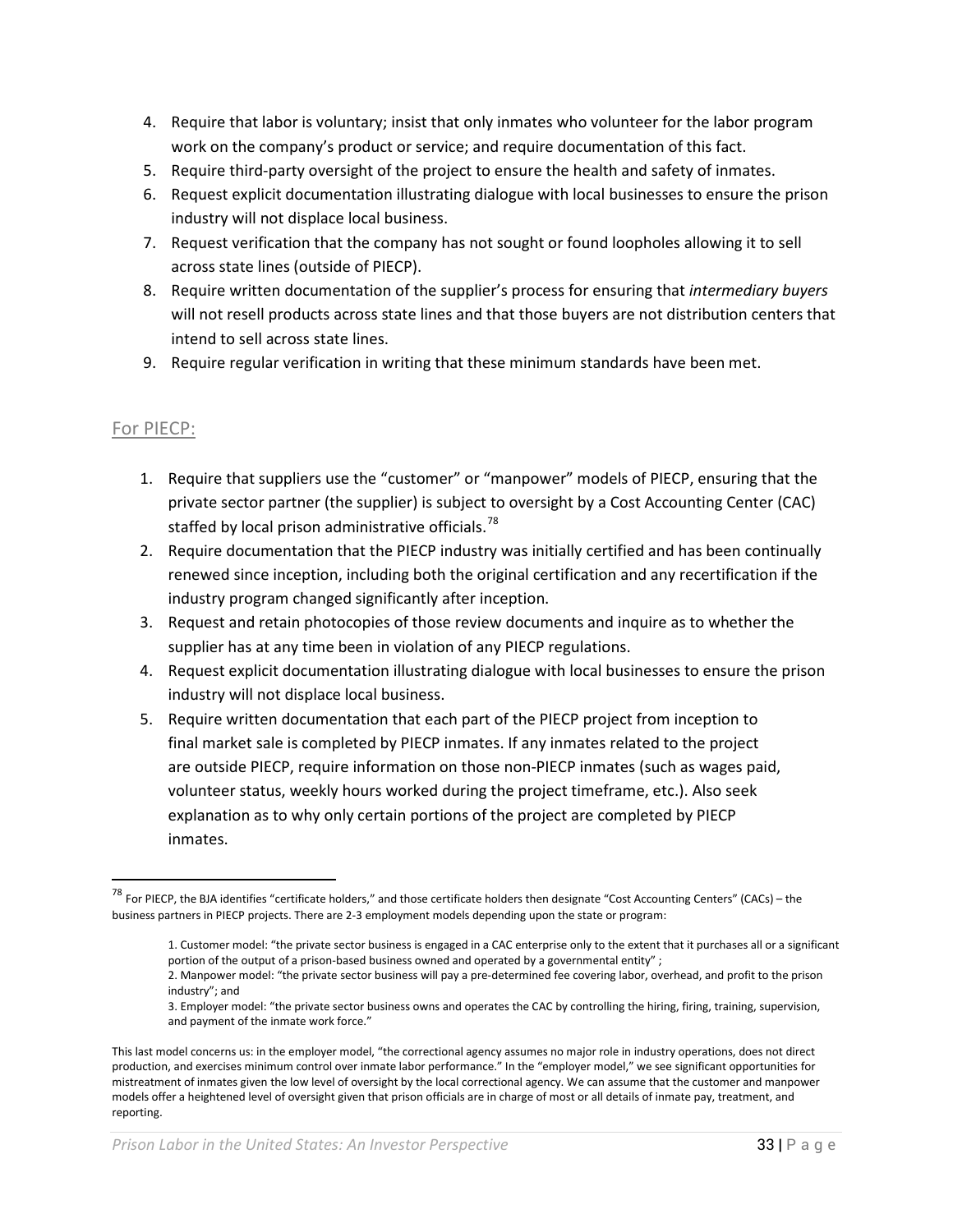- 6. Require documentation that all inmates that work on the sourcing company's product/service are paid prevailing wage.
- 7. Request written documentation on the following:
	- What percent of wages does the local prison deduct from inmate wages for room and board?
	- On average, what percentage of wages does the inmate receive in his or her commissary account after deductions? Note: This response may differ from the response to the above question.
- 8. Require documentation that local competing businesses (in addition to the local Chamber of Commerce) were consulted before initiating the PIECP project.
- 9. Require that the supplier fund a pre- and post-release assistance program related to job acquisition after release, interviewing skills, and managing job applications as an ex-convict.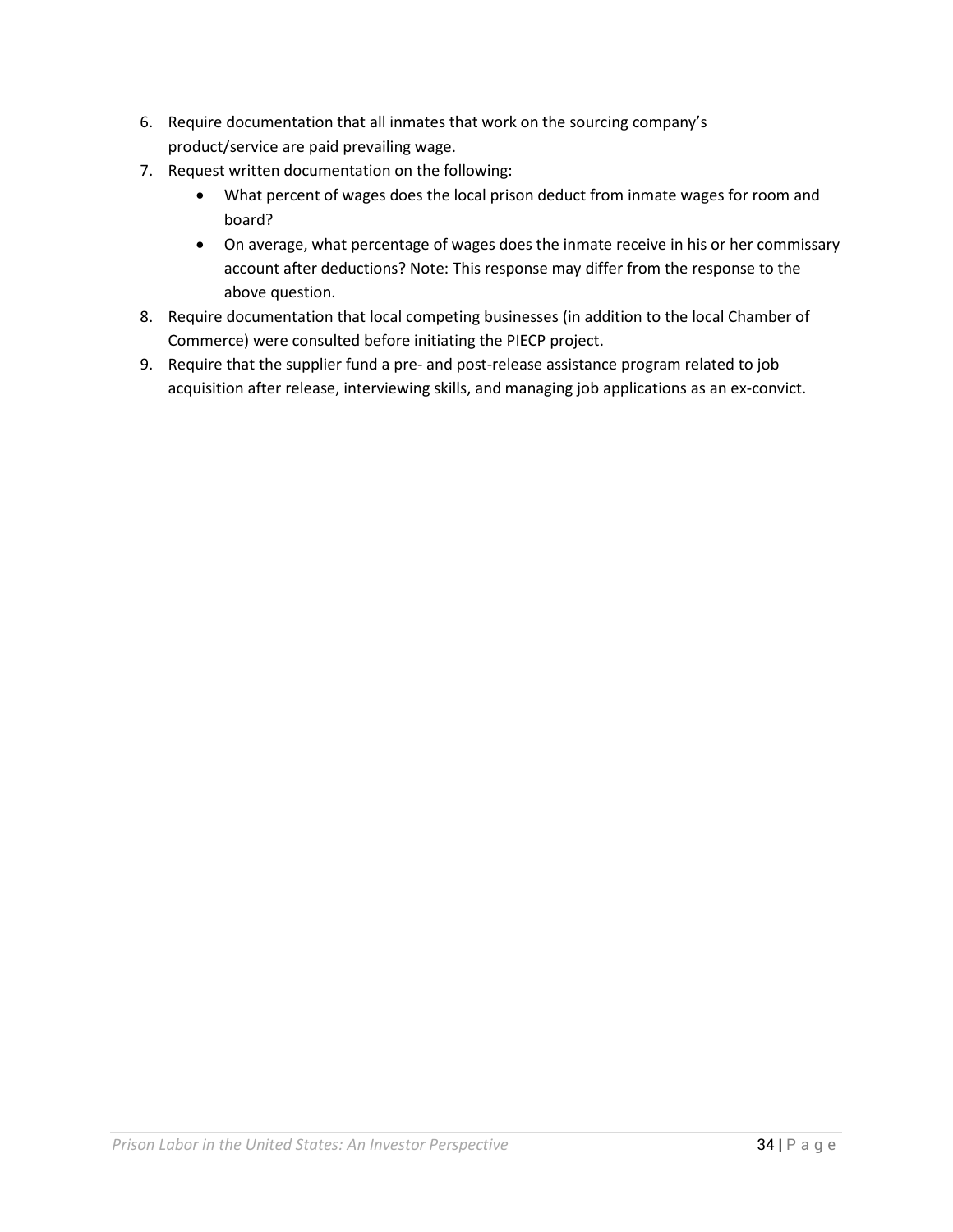# **Conclusion: Moving Forward**

<span id="page-34-0"></span>All companies that purchase products or services from suppliers have influence over those suppliers. Just as we, as investment advisors, refuse to put certain companies or industries in our clients' portfolios, companies can adopt a zero tolerance stance for inappropriate treatment of inmates working in correctional industries. Companies should adopt a Prison Labor Policy and persistently pursue an accurate survey of the status of prison labor within the company's supply chain, as well as a documented, clear depiction of the conditions in those labor programs.

It is crucial that companies accept responsibility for easing the burden that prison labor has engendered. By denying inmates fair wages and basic employee rights, we are continuing to deepen the economic inequality that was embedded in slavery. Prison labor takes advantage of a captive workforce that has no ability to speak out against unfair conditions, and it robs inmates' families of supportive wages:

Depriving prisoners of these basic rights . . . in turn deprives their victims of potential restitution and the economy at large of additional drivers of economic production. More specifically, the families of offenders miss out on financial support, especially if the household's sole breadwinner is the one incarcerated. There are more children of inmates than there are inmates in American prisons, many of whom wind up relying on public assistance. Prisoners' wages, if higher, could be garnished to support these families. At \$2 a day, it's difficult to imagine a family getting any kind of support. It's also difficult to conceive of victims receiving any kind of meaningful compensation from this sort of work scheme.<sup>[79](#page-34-1)</sup>

Company involvement in improving conditions and wages at prison labor sites will likely benefit the company itself as well as our economy as a whole. Actively involved companies gain the opportunity to avoid negative publicity and potential litigation by intervening in exploitative prison labor programs *before* a public outcry tarnishes the company's reputation and brand name. After a 1999-2000 study involving five leading U.S. economists, labor economist Tom Petersik argued that "virtually every stakeholder in the U.S. economy would be better off if people who were incarcerated were fully integrated into the U.S. labor force." [80](#page-34-2)[,81](#page-34-3)

Ideally, we believe that inmate workers should have the full rights and responsibilities of "freeworld" employees, including the rights of minimum wage and unionizing, as well as the responsibility of paying taxes and supporting their families. Given that many of these requests – mandated minimum wage, ability to unionize, worker's comp – would require legislative

<span id="page-34-2"></span><sup>80</sup> Josh Kovensky. "It's Time to Pay Prisoners the Minimum Wage." *The New Republic.* August 15, 2014 https://newrepublic.com/article/119083/prison-labor-equal-rights-wages-incarcerated-help-economy

<span id="page-34-1"></span> <sup>79</sup> Josh Kovensky. "It's Time to Pay Prisoners the Minimum Wage." *The New Republic.* August 15, 2014

<span id="page-34-3"></span><sup>&</sup>lt;sup>81</sup> Tom Petersik. "The Economics of Inmate Labor Force Participation." September 2000. http://correction.org/wpcontent/uploads/2014/10/mateworkforceparticipation.pdf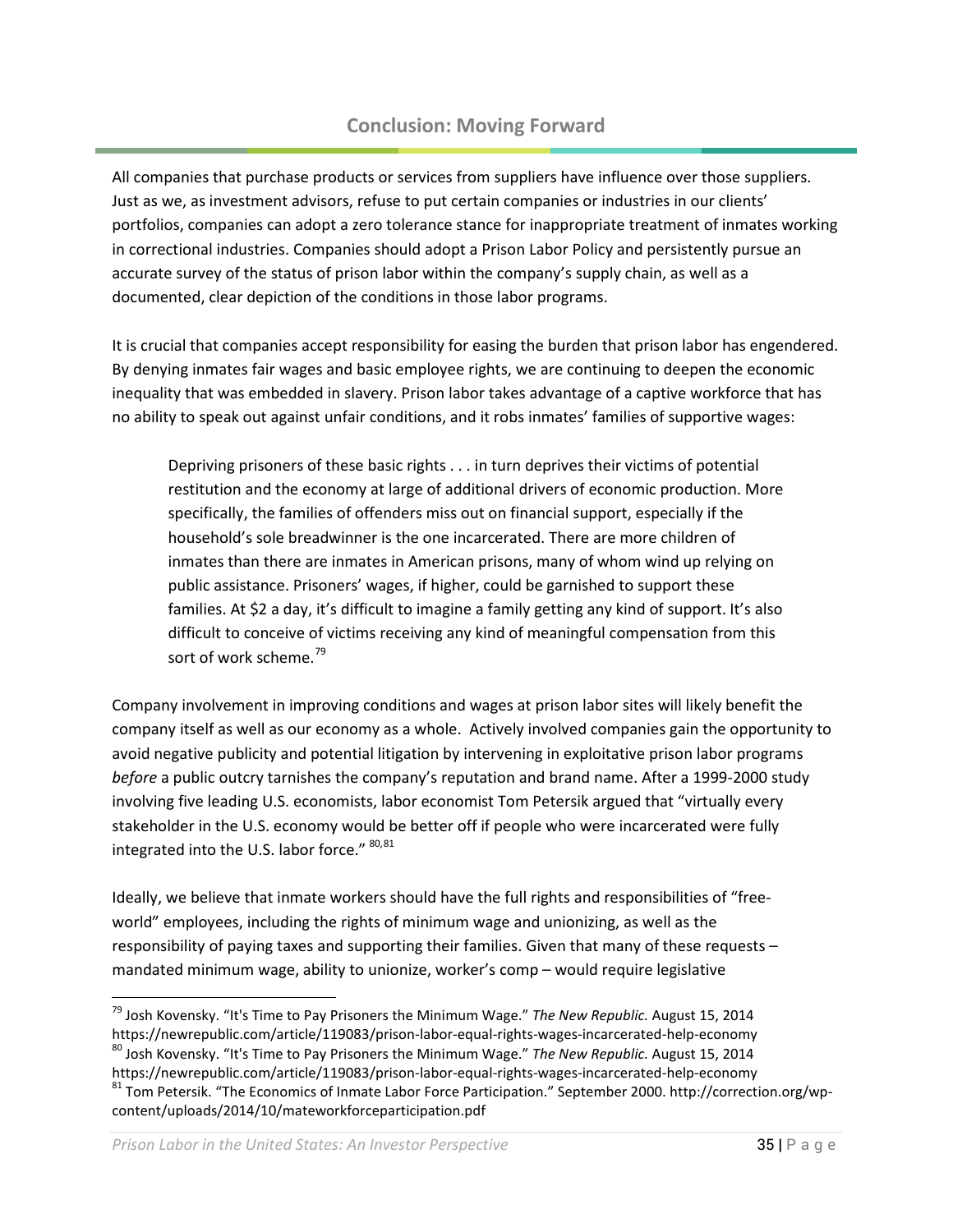changes that are unlikely to occur in the near future, it is the responsibility and opportunity of the company that sources from suppliers to use its influence as a buyer to protect both the inmates and company value.

Arguments for or against prison labor typically fall into one of two categories:

- 1. Companies and prison officials claiming lower recidivism and better inmate behavior during incarceration; or
- 2. Vocal activists comparing prison labor to slave labor, calling for the immediate abolishment of convict labor programs.

We cannot deny the aspects of prison labor that resemble modern slavery, but, barring regulatory changes that would overhaul the entire system, it is clear to us that proactive corporate engagement in reforming correctional industries (at a bare minimum) would be beneficial to inmates involved in these industries.

We do not believe that all instances of prison labor in the supply chain should result in an *immediate* severing of the supplier relationship. The best course of action for all companies using suppliers is to engage in a qualitative evaluation process, as described on pag[e 32,](#page-31-0) to identify and improve all instances of prison labor in supply chains. A corporation using suppliers that hire inmate labor has a responsibility to be informed and to use its influence to open a dialogue with prison industries and private sector partners.

We move forward in this work by actively engaging the companies in our clients' portfolios on this issue. Though we cannot undo the history of racism that has brought us to this place in history, we believe that investors and corporations must take an assertive stance in identifying and holding companies accountable for their participation in the slave labor of our time. We refuse to accept excuses, trivialization, or dismissal by those who tolerate and perpetuate the exploitation of incarcerated humans in order to slash costs and reap higher profits, and we believe that good corporate citizens will ask hard questions of their suppliers and insist on better conditions for any inmates who work in the supply chain.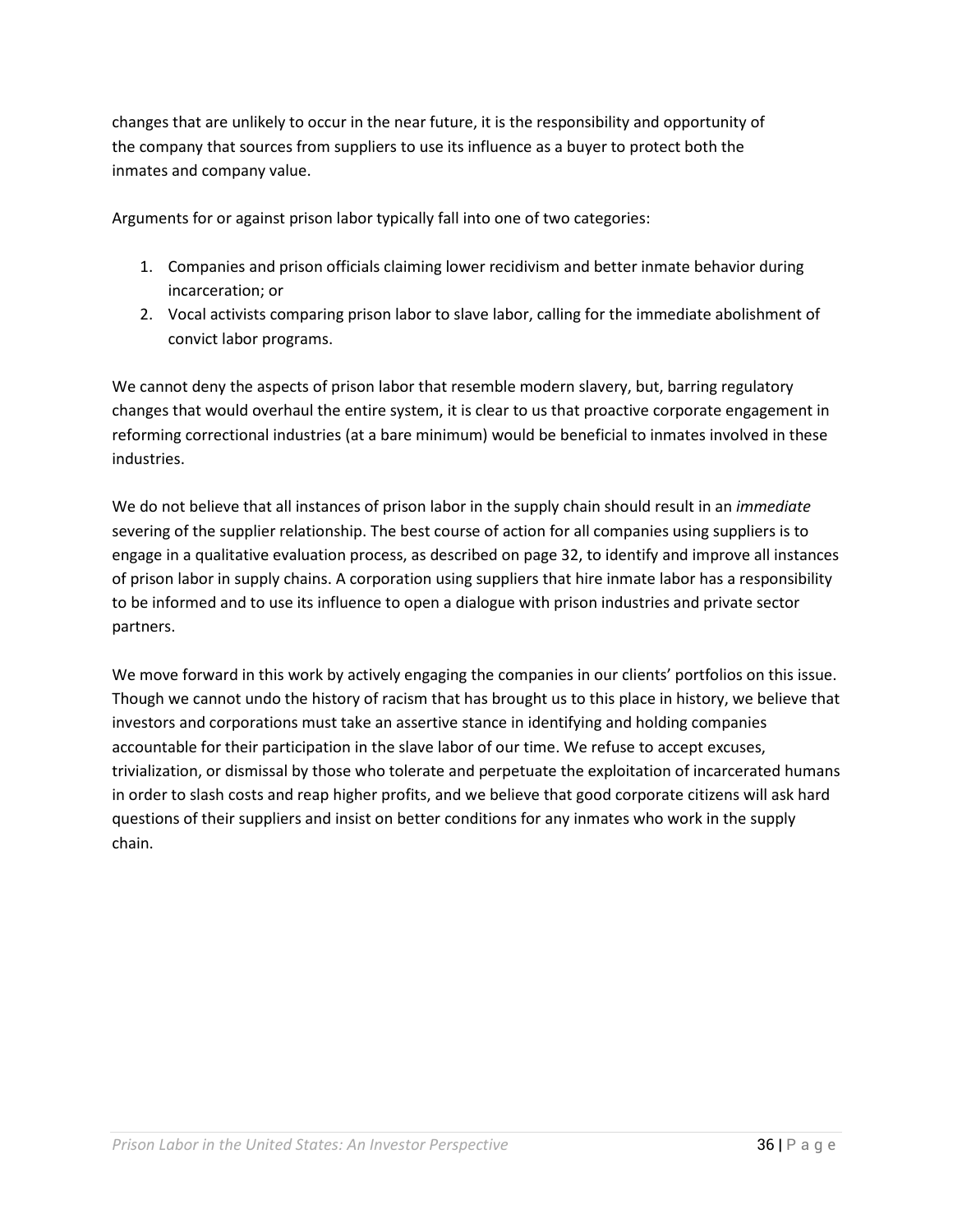# **Appendix A: Shareholder Proposal Example (Costco 2018)**

#### **Supply Chain Policy on Prison Labor**

<span id="page-36-0"></span>**WHEREAS:** Financial and operational risks related to the sale of goods produced with prison labor, such as reputational damage, litigation, and supply chain disruption, can adversely affect shareholder value;

Our company's Supplier Code of Conduct prohibits illegal prison labor: "The use of prison or convict labor must be consistent with laws where the merchandise is manufactured, and with the laws where it is imported";

Prison labor is legally permissible in the United States and other countries where Costco goods are sourced. Inmates make numerous consumer products on behalf of companies, such as produce, office chairs, clothing, and packaging materials. Companies enjoy low overhead costs and potentially other benefits such as tax breaks;

Watchdogs assert that prison labor is often deployed in an inhumane manner that fails to balance cost savings to companies against treatment of prisoners;

Although slavery and involuntary servitude were abolished by the  $13<sup>th</sup>$  Amendment, an exception was made for "punishment for crime." Although some U.S. prisoners may receive wages ranging from \$0.23 to \$1.15 per hour, in the U.S. and worldwide many inmates are forced to work for no pay at all, and in unsafe or unhealthy conditions;

The use of prison labor in supply chains can undermine a retailer's reputation. In 2015, Whole Foods experienced significant backlash when customers learned that prisoner-made products were sold in stores;

Although the Company's supplier code of conduct leads to occasional audits of suppliers for certain potential issues, it lacks sufficient attention to the use of prison labor. Careful review of our supply chain for prison labor could help Costco ensure that risk to its reputation and shareholder value is minimized by demonstrating effective company oversight.

**RESOLVED:** Shareholders of Costco urge the Board of Directors to adopt a policy committing the Company to: a) Survey all suppliers to identify sources of prison labor in the Company's supply chain; b) Develop and apply additional criteria or guidelines for suppliers regarding the use of prison labor; and c) Report to shareholders no later than June 30, 2018, at reasonable cost and omitting proprietary information, on Costco's progress in implementing the policy.

**SUPPORTING STATEMENT:** The Proponent recommends that the company's progress report include:

- Summary of results of the supplier survey, including actual and/or potential sources of prison labor identified, and in particular any use of:
	- a) Suppliers who employ prison labor with compulsory, uncompensated, or severely undercompensated work programs,
	- b) Suppliers who employ prison labor from privately-run prisons;
- Summary of new criteria and guidelines for the use of prison labor;
- Methodologies to be used to track, audit, and measure supplier performance;
- Nature and extent of consultation with relevant stakeholders in connection with the policy development and implementation.

Examples of topics for possible guidelines or criteria could include: consideration of a minimum wage and/or overtime pay for inmate laborers, safety/health conditions, supplier-provided job-matching programs for inmates upon release.